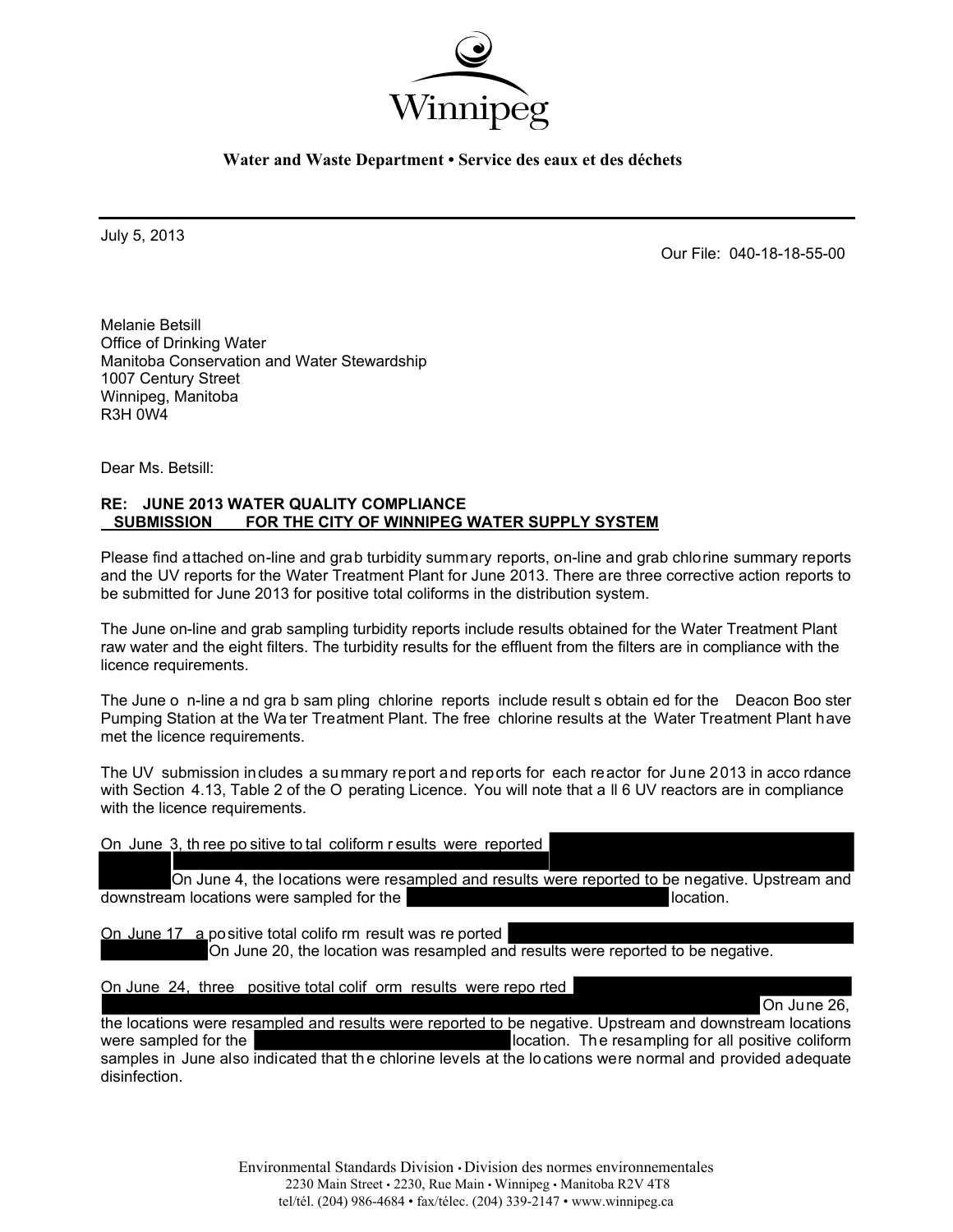Please let me know of any concerns or questions respecting this submission. I may be reached at the below address, by telephone at 204-986-4807 or by e-mail at kkjartanson@winnipeg.ca.

Thanks for your ongoing cooperation and understanding in this matter.

Yours sincerely,

*Original signed by:* 

K.J.T. Kjartanson, P.Eng. Manager of Environmental Standards

KJTK:rg **Attachments** 

c: Dr. L. Richards, Winnipeg Regional Health Authority Dr. S. Roberecki, Manitoba Health D.P. Sacher, P.Eng (e-mail) G. Patton, P.Eng. T. Josephson, P.Eng (e-mail) A. J. Weremy, P.Eng S. Fletcher (e-mail)

N:\Compliance Reporting\Submittal Letters\2013\ODW- Letters\Betsill Water June 2013.doc

Embrace the spirit . Vivez l'esprit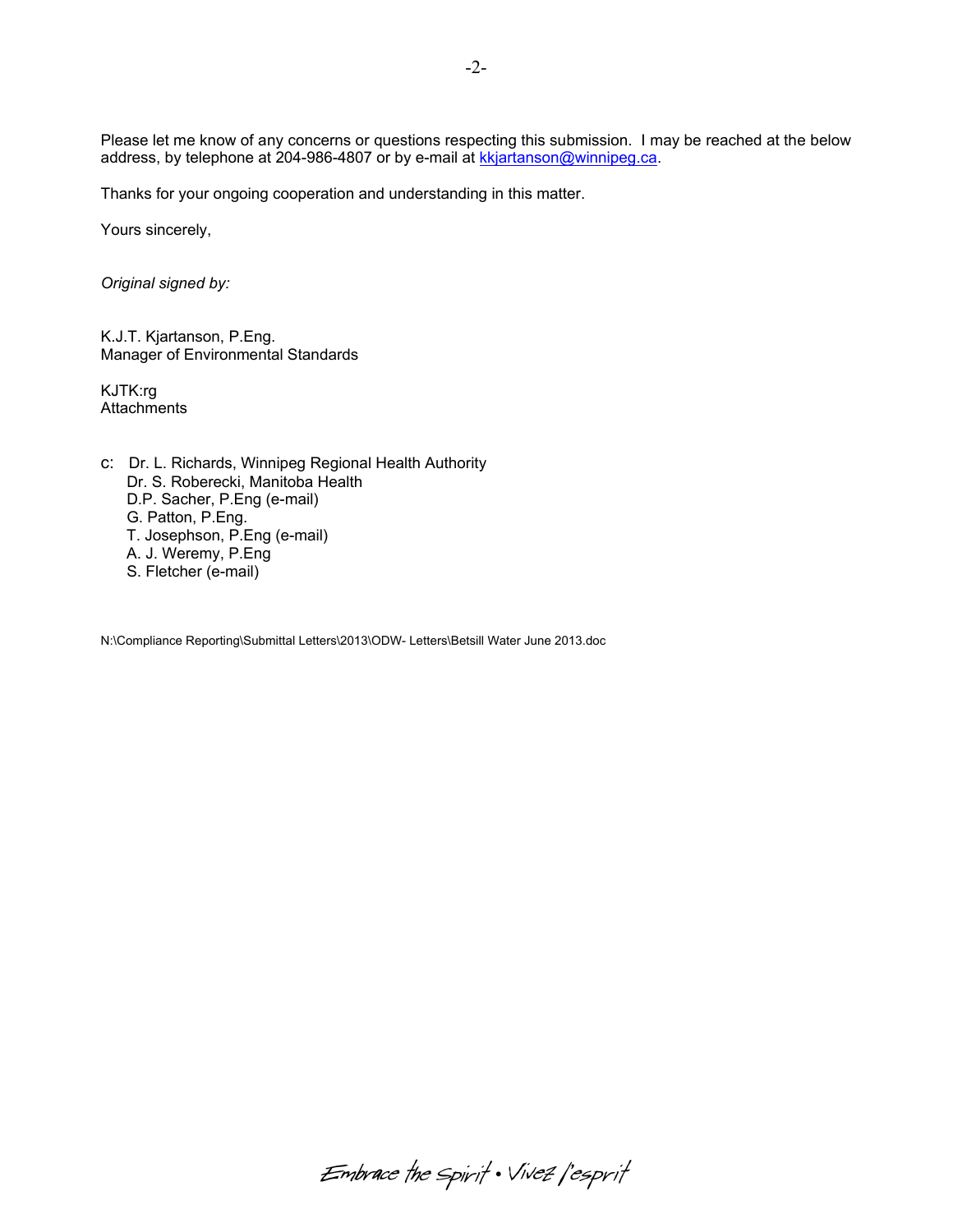

### CITY OF WINNIPEG  $\mathbf{in}$   $\mathbf{\alpha}$  WATER AND WASTE DEPARTMENT ENVIRONMENTAL STANDARDS DIVISION

| WATER TREATMENT PLANT CHLORINE GRAB MONITORING REPORT    |                                |                                                          |                                |                                 |
|----------------------------------------------------------|--------------------------------|----------------------------------------------------------|--------------------------------|---------------------------------|
| Water System Code: 252.00<br>Licence No. PWS-09-412 A    |                                | <b>Deacon Booster Pumping</b><br><b>Station Branch 1</b> | <b>Deacon Booster Pumping</b>  | <b>Station Branch 2</b>         |
| <b>Date</b>                                              | <b>Free Chlorine</b><br>(mg/L) | <b>Total Chlorine</b><br>(mg/L)                          | <b>Free Chlorine</b><br>(mg/L) | <b>Total Chlorine</b><br>(mg/L) |
| 01-Jun-2013                                              | NS.                            | <b>NS</b>                                                | <b>NS</b>                      | <b>NS</b>                       |
| 02-Jun-2013                                              | <b>NS</b>                      | <b>NS</b>                                                | <b>NS</b>                      | <b>NS</b>                       |
| 03-Jun-2013                                              | 1.01                           | 1.15                                                     | 1.16                           | 1.27                            |
| 04-Jun-2013                                              | 0.95                           | 1.19                                                     | 1.13                           | 1.25                            |
| 05-Jun-2013                                              | 1.01                           | 1.18                                                     | 1.08                           | 1.22                            |
| 06-Jun-2013                                              | 0.99                           | 1.22                                                     | 1.00                           | 1.17                            |
| 07-Jun-2013                                              | 0.78                           | 0.97                                                     | 1.10                           | 1.29                            |
| 08-Jun-2013                                              | <b>NS</b>                      | <b>NS</b>                                                | <b>NS</b>                      | <b>NS</b>                       |
| 09-Jun-2013                                              | <b>NS</b>                      | <b>NS</b>                                                | <b>NS</b>                      | <b>NS</b>                       |
| 10-Jun-2013                                              | 0.93                           | 1.08                                                     | 0.81                           | 1.09                            |
| 11-Jun-2013                                              | 0.96                           | 1.11                                                     | 0.97                           | 1.12                            |
| 12-Jun-2013                                              | 1.08                           | 1.23                                                     | 1.10                           | 1.23                            |
| 13-Jun-2013                                              | 1.05                           | 1.14                                                     | 0.99                           | 1.19                            |
| 14-Jun-2013                                              | 0.89                           | 1.06                                                     | 0.91                           | 1.09                            |
| 15-Jun-2013                                              | <b>NS</b>                      | <b>NS</b>                                                | <b>NS</b>                      | <b>NS</b>                       |
| 16-Jun-2013                                              | <b>NS</b>                      | <b>NS</b>                                                | <b>NS</b>                      | <b>NS</b>                       |
| 17-Jun-2013                                              | 1.09                           | 1.20                                                     | 1.00                           | 1.18                            |
| 18-Jun-2013                                              | 0.97                           | 1.15                                                     | 0.97                           | 1.19                            |
| 19-Jun-2013                                              | 0.99                           | 1.14                                                     | 1.03                           | 1.20                            |
| 20-Jun-2013                                              | 1.11                           | 1.24                                                     | 1.08                           | 1.21                            |
| 21-Jun-2013                                              | 1.16                           | 1.32                                                     | 1.10                           | 1.31                            |
| 22-Jun-2013                                              | <b>NS</b>                      | <b>NS</b>                                                | <b>NS</b>                      | <b>NS</b>                       |
| 23-Jun-2013                                              | <b>NS</b>                      | <b>NS</b>                                                | <b>NS</b>                      | <b>NS</b>                       |
| 24-Jun-2013                                              | 1.16                           | 1.31                                                     | 1.09                           | 1.30                            |
| 25-Jun-2013                                              | 1.22                           | 1.47                                                     | 1.27                           | 1.36                            |
| 26-Jun-2013                                              | 1.31                           | 1.49                                                     | 1.14                           | 1.33                            |
| 27-Jun-2013                                              | 1.33                           | 1.53                                                     | 1.22                           | 1.39                            |
| 28-Jun-2013                                              | 1.18                           | 1.35                                                     | 1.20                           | 1.40                            |
| 29-Jun-2013                                              | NS                             | <b>NS</b>                                                | <b>NS</b>                      | <b>NS</b>                       |
| 30-Jun-2013                                              | <b>NS</b>                      | <b>NS</b>                                                | <b>NS</b>                      | <b>NS</b>                       |
|                                                          |                                |                                                          |                                |                                 |
| Total number of measurements taken, A:                   | 20                             |                                                          | 20                             |                                 |
| <b>Chlorine Standard for Monitoring Location (mg/L):</b> | 0.50                           |                                                          | 0.50                           |                                 |
| Number of measurements meeting standard, B:              | 20                             |                                                          | 20                             |                                 |
| Compliance with Chlorine Standard, C= B/A X 100%:        | 100%                           |                                                          | 100%                           |                                 |

NS: No Sample NA: Not Analyzed OL: Off-Line

| Comments: | <b>Report Compiled By:</b> | H.Demchenko |
|-----------|----------------------------|-------------|
|           |                            |             |

**Approved in LIMS By: S. Fletcher**

Date Approved: 5-Jul-13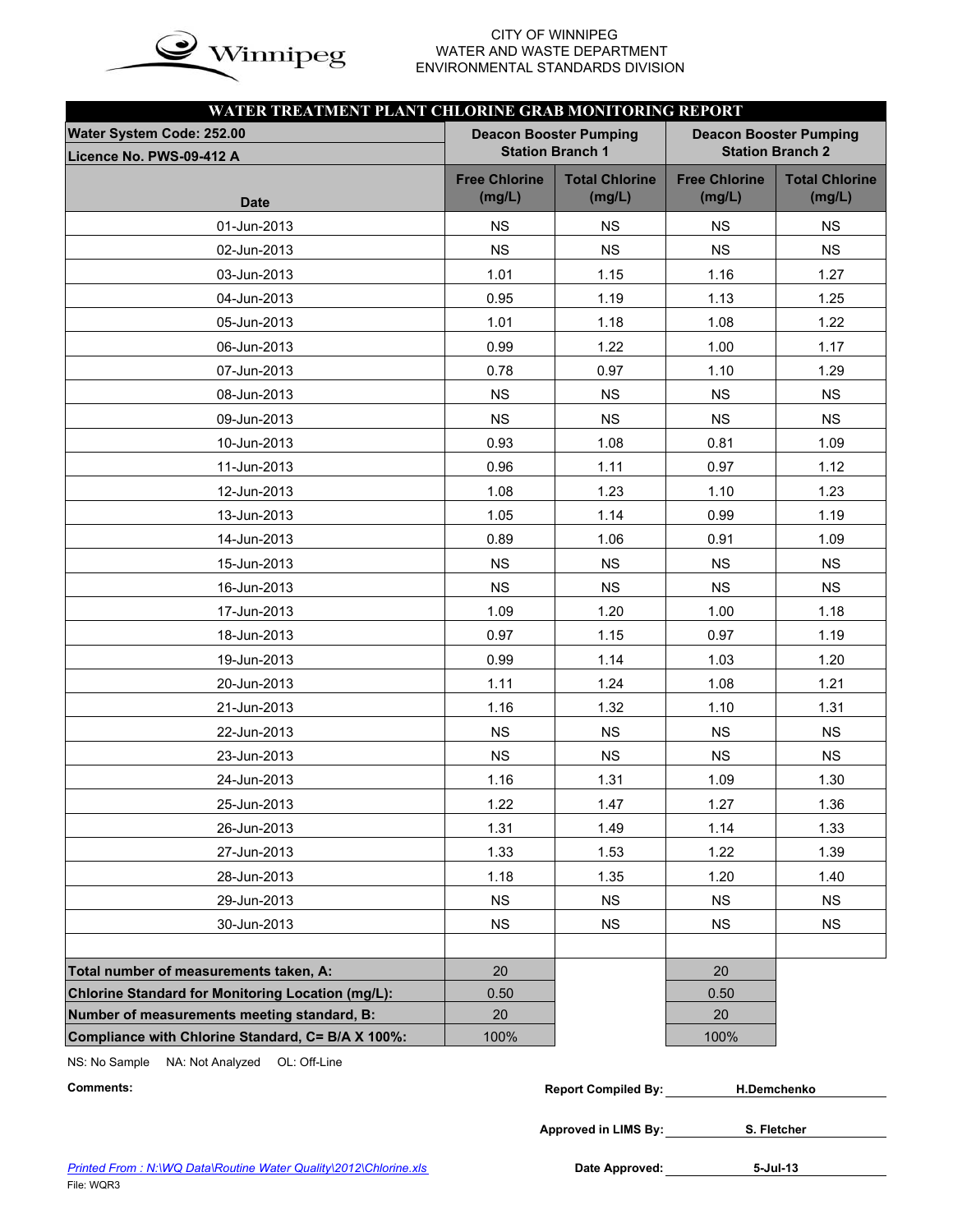

### **City of Winnipeg**

Water and Waste Department Water Services Division

### WATER TREATMENT PLANT FREE CHLORINE ON-LINE MONITORING REPORT Deacon Booster Pumping Station

Water System Code: **252.00** Licence Number: **PWS-09-412 A** Report Created: **02 July 2013 Report Period:** June 2013

Minimum 0.90 0.88 0.84 0.85 0.80 0.94 0.88 0.75 0.76 0.81 0.80 0.80 0.83 0.72 0.72 0.96 0.88 0.97 0.98 1.07 1.04 0.99 0.72 0.89 1.24 1.25 1.13 1.05 0.64 1.18 29/06/2013 1.33 0 98 0.66 30/06/2013 1.29 1 22 0.90 27/06/2013 1.23 1.17 1.09 28/06/2013 1.33 1.49 1.25 25/06/2013 1.31 1 24 1.14 26/06/2013 1.30 1.19 1.04 23/06/2013 0.96 1 05 0.78 24/06/2013 1.18 0.89 1.19 0.89 21/06/2013 1.13 1 26 1.17 22/06/2013 1.08 1 20 1.11 19/06/2013 1.17 0.98 1.16 1.06 20/06/2013 1.22 1 20 1.10 17/06/2013 1.05 0.88 1.11 0.93 18/06/2013 1.08 0.97 1.11 1.03 15/06/2013 0.85 0 90 0.84 16/06/2013 1.02 0.96 101 0.93 13/06/2013 0.98 0.83 1 09 0.97 14/06/2013 0.83 0.72 0.94 0.84 11/06/2013 0.87 0.80 0.92 0.87 12/06/2013 0.98 0.80 109 0.89 09/06/2013 0.84 0 96 0.92 10/06/2013 0.86 0 93 0.87 07/06/2013 1.01 0.88 105 0.93 08/06/2013 0.88 0.75 1 01 0.92 05/06/2013 0.93 0.80 101 0.89 06/06/2013 1.00 0.94 102 0.94 03/06/2013 0.95 0.84 106 0.99 04/06/2013 0.93 0.85 105 0.91 01/06/2013 0.99 0.90 1.13 1.00 02/06/2013 0.97 0.88 108 1.02 BRANCH 1 [mg/L] BRANCH 2 [mg/L] Date Average Minimum Average Minimum

| Total Number of Measurements, A:            | 21597 | 20998 |
|---------------------------------------------|-------|-------|
| Minimum Free Chlorine Standard:             | 0.50  | 0.50  |
| Number of Measurements Meeting Standard, B: | 21597 | 20998 |
| COMPLIANCE, $C = B/A \times 100\%$          | 100   | 100   |

File Path: N:\Water Treatment Branch\Administra ion\Reports\Regulatory Submissions\Chlorine\2013\06-June

Submitted By (Print):

D.Merredew **D.Merredew** Signature: **Original signed by D.Merredew**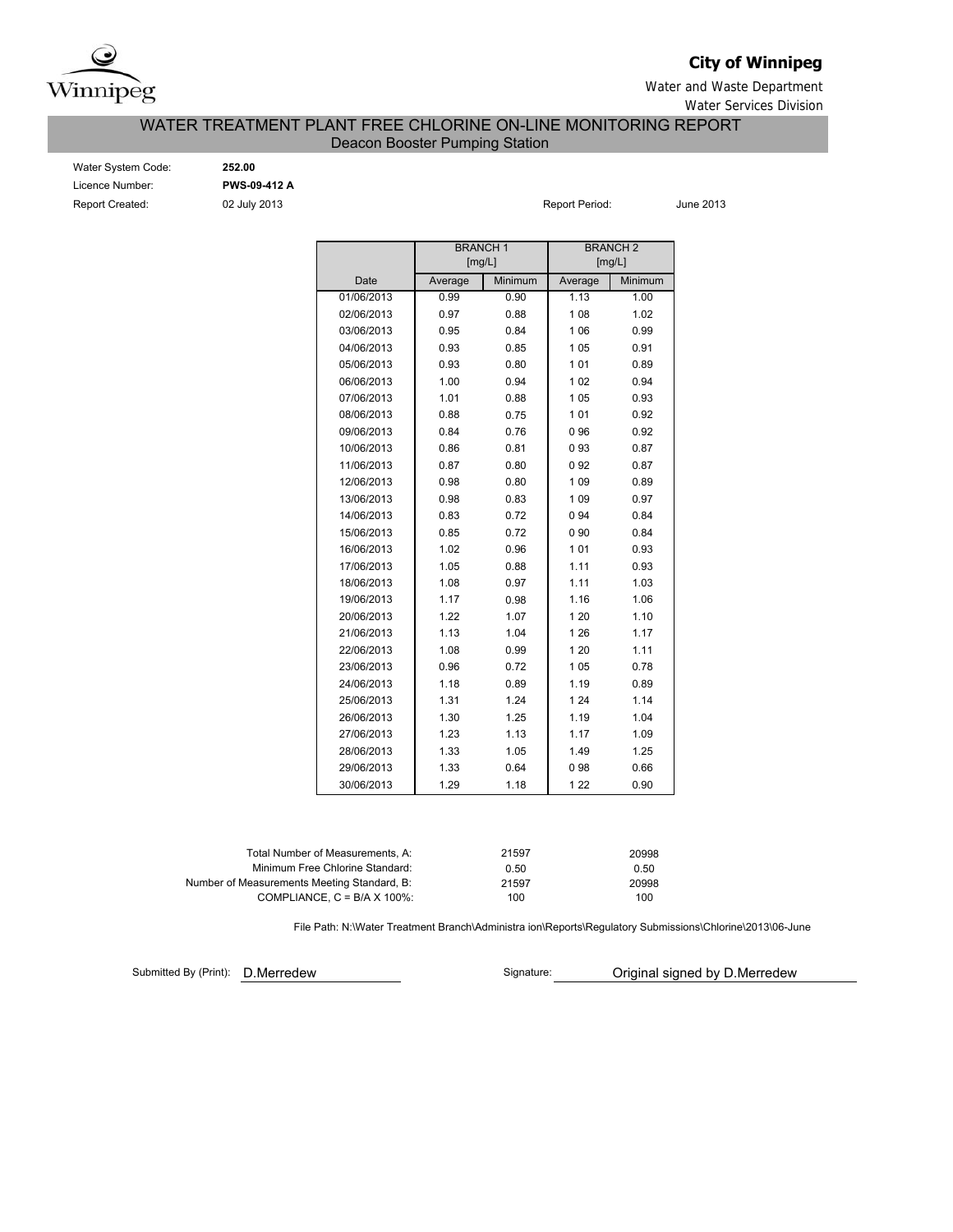

### CITY OF WINNIPEG WATER AND WASTE DEPARTMENT ENVIRONMENTAL STANDARDS DIVISION

### **WATER TREATMENT PLANT TURBIDITY GRAB MONITORING REPORT**

| <b>Water System Code: 252.00</b>                         |                  |           |                     |                     |                        |           |                     |                     |           |
|----------------------------------------------------------|------------------|-----------|---------------------|---------------------|------------------------|-----------|---------------------|---------------------|-----------|
| Licence No. PWS-09-412 A                                 |                  |           |                     |                     | <b>Turbidity (NTU)</b> |           |                     |                     |           |
| <b>Date</b>                                              | <b>Raw Water</b> | Filter 1  | Filter <sub>2</sub> | Filter <sub>3</sub> | Filter 4               | Filter 5  | Filter <sub>6</sub> | Filter <sub>7</sub> | Filter 8  |
| 01-Jun-2013                                              | <b>NS</b>        | <b>NS</b> | <b>NS</b>           | <b>NS</b>           | <b>NS</b>              | NS.       | <b>NS</b>           | <b>NS</b>           | <b>NS</b> |
| 02-Jun-2013                                              | <b>NS</b>        | <b>NS</b> | <b>NS</b>           | <b>NS</b>           | <b>NS</b>              | <b>NS</b> | <b>NS</b>           | <b>NS</b>           | <b>NS</b> |
| 03-Jun-2013                                              | 0.98             | 0.07      | 0.06                | 0.10                | 0.08                   | 0.09      | 0.09                | 0.09                | 0.06      |
| 04-Jun-2013                                              | 1.00             | 0.06      | 0.06                | 0.10                | 0.07                   | 0.07      | 0.06                | 0.08                | 0.09      |
| 05-Jun-2013                                              | 0.88             | 0.07      | 0.07                | 0.08                | 0.09                   | 0.07      | 0.07                | 0.08                | 0.08      |
| 06-Jun-2013                                              | 0.98             | 0.07      | 0.06                | 0.07                | 0.07                   | 0.07      | 0.08                | 0.05                | 0.07      |
| 07-Jun-2013                                              | 0.84             | 0.07      | 0.09                | 0.06                | 0.08                   | 0.07      | 0.08                | 0.06                | 0.07      |
| 08-Jun-2013                                              | <b>NS</b>        | <b>NS</b> | <b>NS</b>           | <b>NS</b>           | <b>NS</b>              | <b>NS</b> | <b>NS</b>           | <b>NS</b>           | <b>NS</b> |
| 09-Jun-2013                                              | <b>NS</b>        | <b>NS</b> | <b>NS</b>           | <b>NS</b>           | <b>NS</b>              | <b>NS</b> | <b>NS</b>           | <b>NS</b>           | <b>NS</b> |
| 10-Jun-2013                                              | 1.02             | 0.06      | 0.08                | 0.08                | 0.07                   | 0.06      | 0.07                | 0.07                | 0.06      |
| 11-Jun-2013                                              | 1.23             | 0.07      | 0.06                | 0.07                | 0.07                   | 0.08      | 0.09                | 0.12                | 0.08      |
| 12-Jun-2013                                              | 1.14             | 0.07      | 0.07                | 0.06                | 0.10                   | 0.08      | 0.05                | 0.06                | 0.08      |
| 13-Jun-2013                                              | 1.14             | 0.07      | 0.09                | 0.10                | 0.05                   | 0.09      | 0.05                | 0.05                | 0.06      |
| 14-Jun-2013                                              | 1.15             | 0.06      | 0.06                | 0.07                | 0.06                   | 0.06      | 0.05                | 0.05                | 0.05      |
| 15-Jun-2013                                              | <b>NS</b>        | <b>NS</b> | <b>NS</b>           | <b>NS</b>           | <b>NS</b>              | <b>NS</b> | <b>NS</b>           | <b>NS</b>           | <b>NS</b> |
| 16-Jun-2013                                              | <b>NS</b>        | <b>NS</b> | <b>NS</b>           | <b>NS</b>           | <b>NS</b>              | <b>NS</b> | <b>NS</b>           | <b>NS</b>           | <b>NS</b> |
| 17-Jun-2013                                              | 1.08             | 0.06      | 0.06                | 0.11                | 0.07                   | 0.05      | 0.06                | 0.07                | 0.07      |
| 18-Jun-2013                                              | 1.18             | 0.09      | 0.06                | 0.06                | 0.07                   | 0.08      | 0.05                | 0.06                | 0.06      |
| 19-Jun-2013                                              | 1.13             | 0.10      | 0.05                | 0.06                | 0.05                   | 0.05      | 0.09                | 0.06                | 0.06      |
| 20-Jun-2013                                              | 1.19             | 0.07      | 0.06                | 0.07                | 0.06                   | 0.06      | 0.06                | 0.06                | 0.07      |
| 21-Jun-2013                                              | 1.54             | 0.06      | 0.06                | 0.08                | 0.07                   | 0.06      | 0.05                | 0.08                | 0.06      |
| 22-Jun-2013                                              | <b>NS</b>        | <b>NS</b> | <b>NS</b>           | <b>NS</b>           | <b>NS</b>              | <b>NS</b> | <b>NS</b>           | <b>NS</b>           | <b>NS</b> |
| 23-Jun-2013                                              | <b>NS</b>        | <b>NS</b> | <b>NS</b>           | <b>NS</b>           | <b>NS</b>              | <b>NS</b> | <b>NS</b>           | <b>NS</b>           | <b>NS</b> |
| 24-Jun-2013                                              | 1.10             | 0.07      | 0.06                | 0.05                | 0.06                   | 0.06      | 0.07                | 0.06                | 0.06      |
| 25-Jun-2013                                              | 1.25             | 0.09      | 0.12                | 0.10                | 0.10                   | 0.07      | 0.10                | 0.16                | 0.06      |
| 26-Jun-2013                                              | 1.18             | 0.12      | 0.11                | 0.10                | 0.12                   | 0.08      | 0.07                | 0.07                | 0.16      |
| 27-Jun-2013                                              | 1.23             | 0.11      | 0.07                | 0.08                | 0.09                   | 0.08      | 0.08                | 0.06                | 0.06      |
| 28-Jun-2013                                              | 1.24             | 0.08      | 0.08                | 0.12                | 0.09                   | 0.09      | 0.08                | 0.07                | 0.07      |
| 29-Jun-2013                                              | <b>NS</b>        | <b>NS</b> | <b>NS</b>           | <b>NS</b>           | <b>NS</b>              | <b>NS</b> | <b>NS</b>           | NS.                 | ΝS        |
| 30-Jun-2013                                              | <b>NS</b>        | <b>NS</b> | <b>NS</b>           | <b>NS</b>           | <b>NS</b>              | <b>NS</b> | <b>NS</b>           | <b>NS</b>           | <b>NS</b> |
|                                                          |                  |           |                     |                     |                        |           |                     |                     |           |
| Total number of measurements taken, A:                   |                  | 20        | 20                  | 20                  | 20                     | 20        | 20                  | 20                  | 20        |
| <b>Turbidity Standard for Monitoring Location (NTU):</b> |                  | 0.30      | 0.30                | 0.30                | 0.30                   | 0.30      | 0.30                | 0.30                | 0.30      |
| Number of measurements meeting standard, B:              |                  | 20        | 20                  | 20                  | 20                     | 20        | 20                  | 20                  | 20        |
| Compliance with Turbidity Standard, C= B/A X 100%:       |                  | 100%      | 100%                | 100%                | 100%                   | 100%      | 100%                | 100%                | 100%      |

NS: No Sample NA: Not Analyzed OL: Off-Line

```
Comments: Report Compiled By:
H.Demchenko
```
**Approved in LIMS By: S. Fletcher**

**5-Jul-13**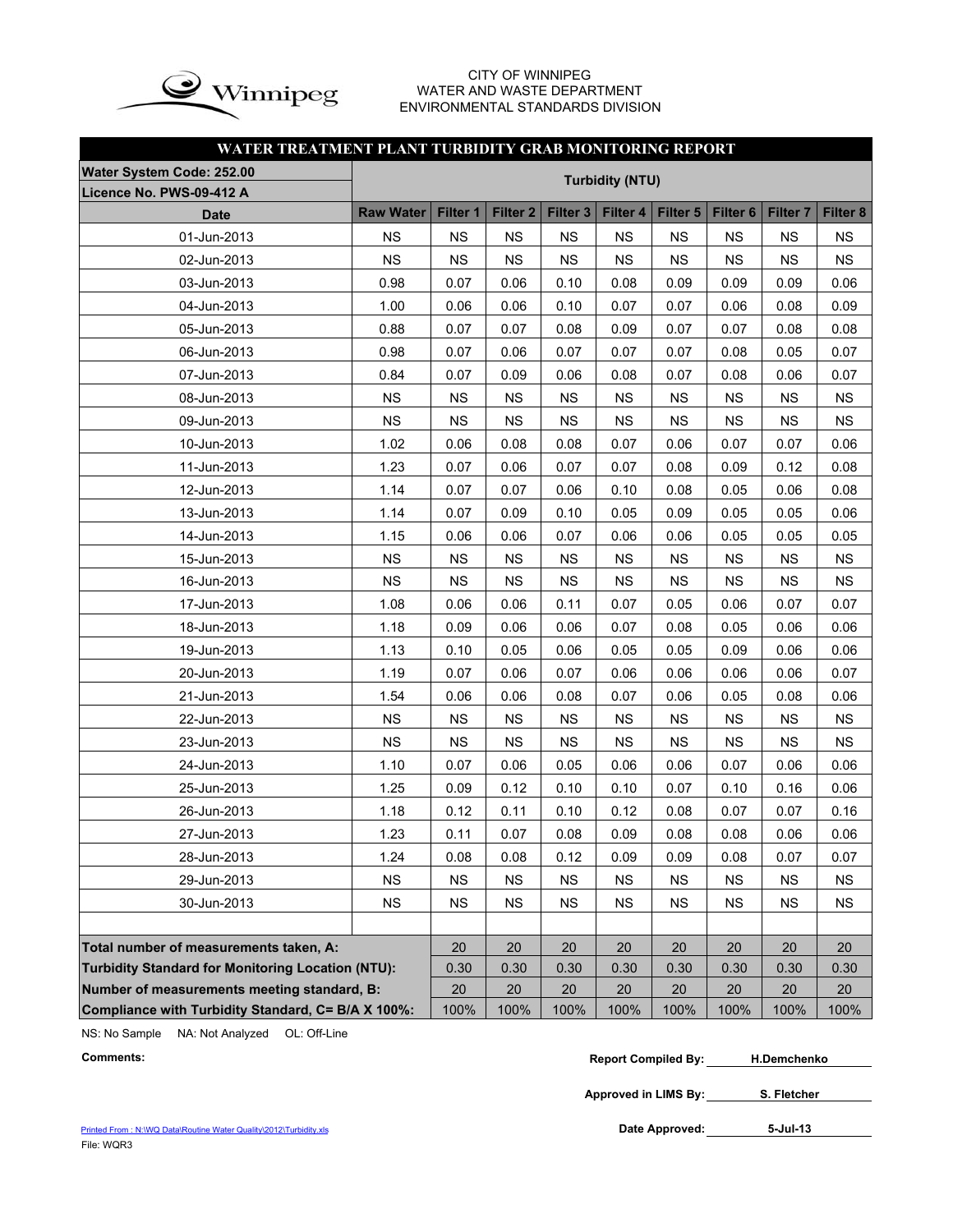

### **CITY OF WINNIPEG**

Water System Code: **252.00**

Licence Number: **PWS-09-412 A**

### WATER AND WASTE DEPARTMENTWATER SERVICES DIVISION

#### WATER TREATMENT PLANT TURBIDITY ON-LINE MONITORING REPORT

|                                                              |                                                   | June 2013 Turbidity (NTU) |           |          |       |           |      |           |      |           |      |           |      |           |      |           |      |           |
|--------------------------------------------------------------|---------------------------------------------------|---------------------------|-----------|----------|-------|-----------|------|-----------|------|-----------|------|-----------|------|-----------|------|-----------|------|-----------|
|                                                              |                                                   | Raw                       | Filter #1 |          |       | Filter #2 |      | Filter #3 |      | Filter #4 |      | Filter #5 |      | Filter #6 |      | Filter #7 |      | Filter #8 |
|                                                              | Date                                              | Avg                       | Avg       | Max      | Avg   | Max       | Avg  | Max       | Avg  | Max       | Avg  | Max       | Avg  | Max       | Avg  | Max       | Avg  | Max       |
|                                                              | 1/06/2013                                         | 1.38                      | 0.04      | 0.07     | 003   | 0.05      | 0.06 | 0.08      | 0.03 | 0.04      | 0.06 | 0.09      | 0.03 | 0.07      | 0.02 | 0.04      | 0.01 | 0.02      |
|                                                              | 2/06/2013                                         | 1.30                      | 0.04      | 0.06     | 003   | 0.04      | 0.04 | 0.09      | 0.03 | 0.06      | 0.06 | 0.13      | 0.03 | 0.08      | 0.03 | 0.04      | 0.02 | 0.03      |
|                                                              | 3/06/2013                                         | 1.10                      | 0.05      | 0.09     | 003   | 0.07      | 0.05 | 0.07      | 0.02 | 0.07      | 0.07 | 0.09      | 0.04 | 0.05      | 0.02 | 0.11      | 0.01 | 0.05      |
|                                                              | 4/06/2013                                         | 1.05                      | 0.03      | 0.06     | 003   | 0.04      | 0.04 | 0.08      | 0.03 | 0.05      | 0.06 | 0.11      | 0.03 | 0.08      | 0.02 | 0.03      | 0.02 | 0.03      |
|                                                              | 5/06/2013                                         | 1.13                      | 0.04      | 0.06     | 003   | 0.06      | 0.04 | 0.06      | 0.02 | 0.05      | 0.07 | 0.08      | 0.04 | 0.05      | 0.03 | 0.06      | 0.01 | 0.05      |
|                                                              | 6/06/2013                                         | 1.13                      | 0.04      | 0.07     | 003   | 0.05      | 0.05 | 0.08      | 0.03 | 0.04      | 0.06 | 0.12      | 0.03 | 0.08      | 0.02 | 0.05      | 0.01 | 0.03      |
|                                                              | 7/06/2013                                         | 1.09                      | 0.04      | 0.06     | 003   | 0.04      | 0.04 | 0.07      | 0.02 | 0.05      | 0.06 | 0.10      | 0.03 | 0.06      | 0.02 | 0.03      | 0.02 | 0.04      |
|                                                              | 8/06/2013                                         | 1.13                      | 0.04      | 0.06     | 003   | 0.05      | 0.05 | 0.06      | 0.02 | 0.04      | 0.07 | 0.08      | 0.04 | 0.05      | 0.02 | 0.05      | 0.01 | 0.04      |
|                                                              | 9/06/2013                                         | 1.23                      | 0.03      | 0.08     | 003   | 0.05      | 0.04 | 0.08      | 0.03 | 0.05      | 0.06 | 0.11      | 0.03 | 0.06      | 0.02 | 0.03      | 0.02 | 0.03      |
|                                                              | 10/06/2013                                        | 1.27                      | 0.04      | 0.06     | 003   | 0.06      | 0.04 | 0.07      | 0.02 | 0.05      | 0.07 | 0.08      | 0.04 | 0.05      | 0.02 | 0.05      | 0.01 | 0.04      |
|                                                              | 11/06/2013                                        | 1.37                      | 0.03      | 0.07     | 0 0 3 | 0.05      | 0.05 | 0.07      | 0.03 | 0.05      | 0.06 | 0.10      | 0.04 | 0.06      | 0.02 | 0.05      | 0.02 | 0.03      |
|                                                              | 12/06/2013                                        | 1.37                      | 0.04      | 0.06     | 004   | 0.07      | 0.05 | 0.08      | 0.02 | 0.05      | 0.07 | 0.09      | 0.03 | 0.06      | 0.02 | 0.03      | 0.01 | 0.04      |
|                                                              | 13/06/2013                                        | 1.35                      | 0.04      | 0.07     | 003   | 0.07      | 0.05 | 0.07      | 0.03 | 0.03      | 0.08 | 0.10      | 0.04 | 0.05      | 0.01 | 0.04      | 0.01 | 0.03      |
|                                                              | 14/06/2013                                        | 1.35                      | 0.04      | 0.09     | 004   | 0.06      | 0.05 | 0.08      | 0.02 | 0.05      | 0.06 | 0.10      | 0.03 | 0.05      | 0.02 | 0.03      | 0.02 | 0.03      |
|                                                              | 15/06/2013                                        | 1.45                      | 0.04      | 0.08     | 0 0 3 | 0.07      | 0.04 | 0.06      | 0.02 | 0.04      | 0.07 | 0.09      | 0.03 | 0.05      | 0.01 | 0.03      | 0.01 | 0.03      |
|                                                              | 16/06/2013                                        | 1.49                      | 0.03      | 0.06     | 003   | 0.05      | 0.05 | 0.07      | 0.02 | 0.03      | 0.06 | 0.09      | 0.03 | 0.05      | 0.01 | 0.03      | 0.01 | 0.03      |
|                                                              | 17/06/2013                                        | 1.43                      | 0.04      | 0.06     | 004   | 0.06      | 0.04 | 0.08      | 0.02 | 0.05      | 0.06 | 0.08      | 0.02 | 0.05      | 0.01 | 0.05      | 0.01 | 0.03      |
|                                                              | 18/06/2013                                        | 1.42                      | 0.02      | 0.07     | 003   | 0.08      | 0.04 | 0.06      | 0.01 | 0.04      | 0.08 | 0.11      | 0.04 | 0.05      | 0.01 | 0.02      | 0.01 | 0.03      |
|                                                              | 19/06/2013                                        | 1.44                      | 0.02      | 0.08     | 003   | 0.06      | 0.05 | 0.11      | 0.02 | 0.03      | 0.05 | 0.10      | 0.02 | 0.07      | 0.01 | 0.02      | 0.02 | 0.03      |
|                                                              | 20/06/2013                                        | 1.45                      | 0.04      | 0.05     | 003   | 0.07      | 0.03 | 0.09      | 0.01 | 0.06      | 0.07 | 0.08      | 0.03 | 0.05      | 0.01 | 0.02      | 0.02 | 0.04      |
|                                                              | 21/06/2013                                        | 1.42                      | 0.04      | 0.07     | 0 0 3 | 0.05      | 0.05 | 0.07      | 0.02 | 0.06      | 0.08 | 0.10      | 0.04 | 0.06      | 0.01 | 0.02      | 0.03 | 0.05      |
|                                                              | 22/06/2013                                        | 1.64                      | 0.05      | 0.11     | 004   | 0.06      | 0.08 | 0.12      | 0.04 | 0.05      | 0.08 | 0.12      | 0.05 | 0.09      | 0.01 | 0.03      | 0.04 | 0.05      |
|                                                              | 23/06/2013                                        | 1.61                      | 0.05      | 0.08     | 004   | 0.09      | 0.05 | 0.14      | 0.03 | 0.06      | 0.08 | 0.11      | 0.04 | 0.07      | 0.01 | 0.02      | 0.03 | 0.08      |
|                                                              | 24/06/2013                                        | 1.56                      | 0.04      | 0.07     | 004   | 0.08      | 0.06 | 0.08      | 0.02 | 0.06      | 0.07 | 0.10      | 0.04 | 0.06      | 0.01 | 0.04      | 0.03 | 0.06      |
|                                                              | 25/06/2013                                        | 1.54                      | 0.05      | 0.07     | 006   | 0.07      | 0.10 | 0.14      | 0.04 | 0.06      | 0.07 | 0.12      | 0.04 | 0.08      | 0.01 | 0.03      | 0.04 | 0.06      |
|                                                              | 26/06/2013                                        | 1.54                      | 0.08      | 0.11     | 006   | 0.12      | 0.07 | 0.12      | 0.04 | 0.09      | 0.10 | 0.11      | 0.05 | 0.06      | 0.01 | 0.02      | 0.05 | 0.09      |
|                                                              | 27/06/2013                                        | 1.49                      | 0.05      | 0.12     | 004   | 0.10      | 0.07 | 0.10      | 0.03 | 0.05      | 0.08 | 0.11      | 0.04 | 0.16      | 0.01 | 0.04      | 0.05 | 0.06      |
|                                                              | 28/06/2013                                        | 1.57                      | 0.07      | 0.08     | 006   | 0.08      | 0.07 | 0.14      | 0.03 | 0.07      | 0.08 | 0.10      | 0.04 | 0.08      | 0.01 | 0.02      | 0.06 | 0.09      |
|                                                              | 29/06/2013                                        | 1.89                      | 0.08      | 0.13     | 007   | 0.13      | 0.08 | 0.11      | 0.04 | 0.06      | 0.09 | 0.12      | 0.06 | 0.09      | 0.01 | 0.02      | 0.05 | 0.14      |
|                                                              | 30/06/2013                                        | 2.46                      | 0.06      | 0.11     | 008   | 0.10      | 0.12 | 0.25      | 0.07 | 0.12      | 0.07 | 0.18      | 0.05 | 0.15      | 0.02 | 0.08      | 0.09 | 0.11      |
|                                                              | Total Number of Measurements Taken, A:            |                           |           | 15591    |       | 15711     |      | 15722     |      | 12996     |      | 15978     |      | 15975     |      | 15688     |      | 16146     |
|                                                              | Turbidity Standard for Monitoring Location (NTU): |                           |           | 0.3      |       | 0.3       |      | 0.3       |      | 0.3       |      | 0.3       |      | 0.3       |      | 0.3       |      | 0.3       |
|                                                              | Number of Measurements Meeting Standard, B:       |                           |           | 15591    |       | 15711     |      | 15722     |      | 12996     |      | 15978     |      | 15975     |      | 15688     |      | 16146     |
| Compliance with Turbidity Standard, $C = B/A \times 100\%$ : |                                                   |                           |           | 100.000% |       | 100.000%  |      | 100.000%  |      | 100.000%  |      | 100.000%  |      | 100.000%  |      | 100.000%  |      | 100.000%  |

File Pa h: N:\Water Treatment Branch\Administration\Reports\Regulatory Submissions\Turbidity\2013\06-June

D.Merredew**Submitted By (Print): Signature:**

Signature: Original signed by D.Merredew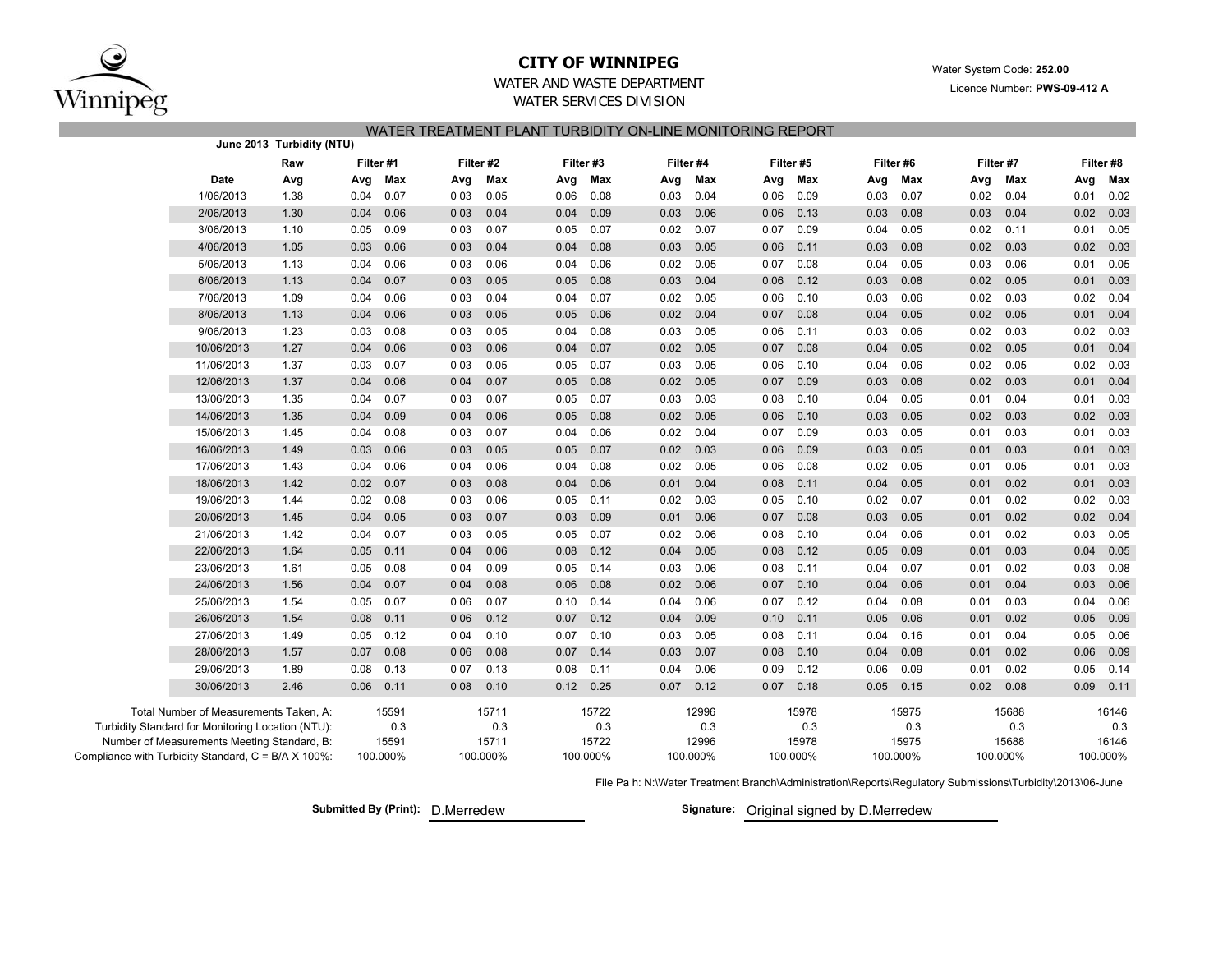

#### **CITY OF WINNIPEG** WATER MANUSCRIPED WATER System Code: 252.00 WATER AND WASTE DEPARTMENT Licence Number: **PWS-09-412 A**

WATER SERVICES DIVISION

WATER TREATMENT PLANT UV REPORT

Report Period: **June 2013** Report Created: **Tuesday, July 02, 2013**

|            | <b>Transmittance</b> |                                                                               | <b>UVR-D100A</b> |       |       |           | <b>UVR-D200A</b> |                 |       |           | <b>UVR-D300A</b>  |                 |       |           | <b>UVR-D400A</b> |        |        |           | <b>UVR-D500A</b> |        |        |                  | UVR-D600A         |              |         |           | Total            |         |         | % Volume          |
|------------|----------------------|-------------------------------------------------------------------------------|------------------|-------|-------|-----------|------------------|-----------------|-------|-----------|-------------------|-----------------|-------|-----------|------------------|--------|--------|-----------|------------------|--------|--------|------------------|-------------------|--------------|---------|-----------|------------------|---------|---------|-------------------|
| Date       | $\frac{9}{6}$        |                                                                               | Water Volume IML |       |       |           | Water Volume IML |                 |       |           | Water Volume [ML] |                 |       |           | Water Volume IML |        |        |           | Water Volume IML |        |        |                  | Water Volume [ML] |              |         |           | Water Volume IML |         |         | <b>Treated To</b> |
|            |                      | Untreated                                                                     | Below            | To    | Total | Untreated | Below            | To              | Total | Untreated | Below             | To              | Total | Untreated | Below            | To     | Total  | Untreated | Below            | To     | Total  | <b>Jntreated</b> | Below             | To           | Total   | Untreated | Below            | To      | Total   | Dose              |
| 1/06/2013  | 94.76                | 0.00                                                                          | 0.00             | 0.00  | 0.00  | 0.00      | 0.00             | 0.00            | 0.00  | 0.00      | 0.00              | 43.84           | 43.84 | 0.00      | 0.00             | 44.90  | 44.9   | 0.00      | 0.00             | 41.07  | 41.07  | 0.00             | 0.06              | 77.57        | 77.62   | 0.00      | 0.06             | 207.37  | 207.4   | 99.97             |
| 2/06/201   | 94.68                | 0.00                                                                          | 0.00             | 0.00  | 0.0   | 0.00      | 0.00             | 0.00            | 0.00  | 0.00      | 0.00              | 42.46           | 42.4  | 0.00      | 0.00             | 43.45  | 43.4   | 0.00      | 0.00             | 39.48  | 39.48  | 0.00             | 0.00              | 74.63        | 74.63   | 0.00      | 0.00             | 200.02  | 200.0   | 100.00            |
| 3/06/201   | 94.72                | 0.00                                                                          | 0.14             | 0.0   | 0.1   | 0.00      | 0.00             | 0.00            | 0.00  | 0.00      | 0.00              | 42.35           | 42.3  | 0.00      | 0.00             | 43.18  | 43.1   | 0.00      | 0.00             | 39.52  | 39.5   | 0.00             | 0.00              | 74.8         | 74.8    | 0.00      | 0.14             | 199.88  | 200.0   | 99.93             |
| 4/06/201   | 94.71                | 0.00                                                                          | 0.64             | 45.96 | 46.6  | 0.00      | 0.00             | 7.80            | 7.80  | 0.00      | 0.00              | 20.89           | 20.89 | 0.00      | 0.40             | 47.52  | 47.9   | 0.00      | 0.00             | 51.87  | 51.8   | 0.00             | 0.00              | 24.87        | 24.8    | 0.00      | 1.05             | 198.91  | 199.9   | 99.47             |
| 5/06/201   | 94.81                | 0.00                                                                          | 0.47             | 44.60 | 45.0  | 0.00      | 0.38             | 32.3'           | 32.68 | 0.00      | 0.06              | 3.08            | 3.14  | 0.00      | 0.00             | 54.22  | 54.2   | 0.00      | 0.10             | 40.74  | 40.84  | 0.00             | 0.00              | 27.32        | 27.32   | 0.00      | 1.01             | 202.26  | 203.2   | 99.50             |
| 6/06/2013  | 94.78                | 0.00                                                                          | 0.03             | 13.73 | 13.76 | 0.00      | 0.00             | 84.42           | 84.42 | 0.00      | 0.00              | 0.00            | 0.00  | 0.00      | 0.00             | 18.72  | 18.7   | 0.00      | 0.00             | 19.45  | 19.45  | 0.00             | 0.00              | 81.85        | 81.8    | 0.00      | 0.03             | 218.16  | 218.20  | 99.99             |
| 7/06/201   | 94.74                | 0.00                                                                          | 0.27             |       | 31.7  | 0.00      | 0.00             | 37.56           | 37.56 | 0.00      | 0.00              | 21.07           | 21.07 | 0.00      | 0.00             | 25.48  | 25.48  | 0.02      | 0.13             | 32.92  | 33.0   | 0.00             | 0.10              | 79.08        | 79.1    | 0.02      | 0.51             | 227.54  | 228.0   | 99.77             |
| 8/06/2013  | 93.90                | 0.00                                                                          | 0.06             | 26.74 | 26.8  | 0.00      | 0.00             | 52.29           | 52.29 | 0.00      | 0.00              | 35.34           | 35.34 | 0.00      | 0.00             | 38.23  | 38.2   | 0.00      | 0.06             | 47.40  | 47.46  | 0.00             | 0.06              | 23.51        | 23.5    | 0.00      | 0.18             | 223.52  | 223.70  | 99.92             |
| 9/06/201   | 94.86                | 0.00                                                                          | 0.00             | 45.49 | 45.4  | 0.00      | 0.00             | 68.95           | 68.95 | 0.00      | 0.00              | 47.64           | 47.6  | 0.00      | 0.00             | 0.00   | 0.0    | 0.00      | 0.00             | 58.96  | 58.96  | 0.00             | 0.00              | 0.00         | 0.00    | 0.00      | 0.00             | 221.03  | 221.0   | 100.00            |
| 10/06/201  | 94.85                | 0.00                                                                          | 0.00             | 48.65 | 48.6  | 0.00      | 0.00             | 74.13           | 74.1  | 0.00      | 0.00              | 16.70           | 16.7  | 0.00      | 0.00             | 0.00   | 0.00   | 0.00      | 0.00             | 37.94  | 37.9   | 0.00             | 0.05              | 43.52        | 43.5    | 0.00      | 0.05             | 220.94  | 220.98  | 99.98             |
| 11/06/201  | 94.73                | 0.00                                                                          | 0.00             | 50.03 | 50.0  | 0.00      | 0.00             | 76.45           | 76.45 | 0.00      | 0.00              | 0.00            | 0.00  | 0.00      | 0.00             | 0.00   | 0.0    | 0.00      | 0.00             | 29.78  | 29.7   | 0.00             | 0.00              | 64.75        | 64.7    | 0.00      | 0.00             | 220.99  | 220.99  | 100.00            |
| 12/06/2013 | 94.64                | 0.00                                                                          | 0.00             | 20.45 | 20.4  | 0.00      | 0.00             | 78.48           | 78.48 | 0.00      | 0.00              | 41.66           | 41.6  | 0.00      | 0.00             | 0.00   | 0.0    | 0.00      | 0.00             | 13.98  | 13.98  | 0.00             | 0.00              | 69.92        | 69.92   | 0.00      | 0.00             | 224.49  | 224.4   | 100.00            |
| 13/06/201  | 94.61                | 0.00                                                                          | 0.00             | 0.00  | 0.0   | 0.00      | 0.00             | 37.77           | 37.7  | 0.00      | 0.00              | 68.5            | 68.5  | 0.00      | 0.00             | 39.5'  | 39.5   | 0.00      | 0.00             | 0.00   | 0.00   | 0.00             | 0.05              | 72.46        | 72.52   | 0.00      | 0.05             | 218.26  | 218.3   | 99.98             |
| 14/06/2013 | 94.61                | 0.00                                                                          | 0.00             | 0.00  | 0.0   | 0.00      | 0.00             | 62.58           | 62.5  | 0.00      | 0.00              | 79.56           | 79.5  | 0.00      | 0.00             | 7.95   | 7.95   | 0.00      | 0.00             | 0.00   | 0.00   | 0.00             | 0.10              | 74.88        | 74.98   | 0.00      | 0.10             | 224.97  | 225.0   | 99.95             |
| 15/06/201  | 94.73                | 0.00                                                                          | 0.00             | 0.00  | 0.00  | 0.00      | 0.00             | 70.00           | 70.00 | 0.00      | 0.00              | 76.65           | 76.6  | 0.00      | 0.00             | 0.00   | 0.0    | 0.00      | 0.00             | 0.00   | 0.00   | 0.00             | 0.00              | 74.99        | 74.99   | 0.00      | 0.00             | 221.64  | 221.64  | 100.00            |
| 16/06/2013 | 94.82                | 0.00                                                                          | 0.00             | 0.00  | 0.00  | 0.00      | 0.00             | 69.99           | 69.99 | 0.00      | 0.00              | 75.28           | 75.28 | 0.00      | 0.00             | 0.00   | 0.0    | 0.00      | 0.00             | 27.10  | 27.1   | 0.00             | 0.00              | 47.29        | 47.29   | 0.00      | 0.00             | 219.66  | 219.66  | 100.00            |
| 17/06/201  | 94.68                | 0.00                                                                          | 0.08             | 11.08 | 11.16 | 0.00      | 0.00             | 64.             | 64.4  | 0.00      | 0.08              | 32.26           | 32.34 | 0.00      | 0.00             | 39.27  | 39.2   | 0.00      | 0.00             | 39.07  | 39.0   | 0.00             | 0.00              | 33.20        | 33.20   | 0.00      | 0.16             | 219.29  | 219.4   | 99.93             |
| 18/06/201  | 94.81                | 0.00                                                                          | 0.00             | 0.00  | 0.0   | 0.00      | 0.00             | 70.01           | 70.0  | 0.00      | 0.05              | 47.32           | 47.37 | 0.00      | 0.00             | 17.16  | 17.1   | 0.00      | 0.00             | 10.44  | 10.4   | 0.00             | 0.00              | 74.99        | 74.99   | 0.00      | 0.05             | 219.92  | 219.9   | 99.98             |
| 19/06/201  | 94.65                | 0.00                                                                          | 0.01             | 27.49 |       | 0.00      | 0.00             | 47.21           | 47.2  | 0.00      | 0.00              | 0.00            | 0.00  | 0.00      | 0.00             | 0.00   | 0.0    | 0.00      | 0.09             | 66.92  | 67.0   | 0.00             | 0.00              | 78.15        | 78.1    | 0.00      | 0.10             | 219.77  | 219.8   | 99.95             |
| 20/06/201  | 94.48                | 0.00                                                                          | 0.03             | 83.55 | 83.59 | 0.00      | 0.00             | 2.32            | 2.32  | 0.00      | 0.00              | 24.21           | 24.2  | 0.00      | 0.00             | 0.00   | 0.00   | 0.00      | 0.26             | 44.13  | 44.39  | 0.00             | 0.09              | 64.7         | 64.7    | 0.00      | 0.38             | 218.93  | 219.3   | 99.83             |
| 21/06/201  | 94.70                | 0.00                                                                          | 0.00             | 57.99 | 57.9  | 0.00      | 0.00             | 67.45           | 67.4  | 0.00      | 0.00              | 56.44           | 56.4  | 0.00      | 0.00             | 6.91   | 6.9    | 0.00      | 0.00             | 0.00   | 0.00   | 0.00             | 0.00              | 37.66        | 37.6    | 0.00      | 0.00             | 226.45  | 226.4   | 100.00            |
| 22/06/201  | 95.66                | 0.00                                                                          | 0.00             | 64.18 | 64.1  | 0.00      | 0.00             | 84.99           | 84.9  | 0.00      | 0.00              | 80.87           | 80.8  | 0.00      | 0.00             | 0.00   | 0.0    | 0.00      | 0.00             | 0.00   | 0.00   | 0.00             | 0.00              | 0.00         | 0.00    | 0.00      | 0.00             | 230.03  | 230.0   | 100.00            |
| 23/06/201  | 95.96                | 0.02                                                                          | 0.02             | 57.10 | 57.   | 0.01      | 0.01             | 65.45           | 65.4  | 0.01      | 0.01              | 65.08           | 65.   | 0.00      | 0.00             | 2.14   | 2.1    | 0.00      | 0.04             | 1.42   | 1.46   | 0.00             | 0.00              | 0.77         | 0.77    | 0.05      | 0.09             | 191.95  | 192.0   | 99.93             |
| 24/06/201  | 95.19                | 0.00                                                                          | 0.00             | 87.06 | 87.0  | 0.00      | 0.00             | 0.11            | 0.1   | 0.00      | 0.00              | 49.63           | 49.6  | 0.00      | 0.00             | 69.28  | 69.2   | 0.00      | 0.00             | 0.00   | 0.00   | 0.00             | 0.00              | 0.00         | 0.00    | 0.00      | 0.00             | 206.09  | 206.0   | 100.00            |
| 25/06/201  | 96.20                | 0.00                                                                          | 0.00             | 85.00 | 85.0  | 0.00      | 0.00             | 0.00            | 0.00  | 0.00      | 0.00              | 57.71           | 57.7  | 0.00      | 0.00             | 78.5   | 78.5   | 0.00      | 0.00             | 0.00   | 0.00   | 0.00             | 0.00              | 0.00         | 0.00    | 0.00      | 0.00             | 221.21  | 221.2   | 100.00            |
| 26/06/2013 | 96.28                | 0.00                                                                          | 0.00             | 84.98 | 84.98 | 0.00      | 0.00             | 0.00            | 0.00  | 0.00      | 0.00              | 59.37           | 59.37 | 0.00      | 0.00             | 80.64  | 80.6   | 0.00      | 0.00             | 0.00   | 0.00   | 0.00             | 0.00              | 0.00         | 0.00    | 0.00      | 0.00             | 224.98  | 224.98  | 100.00            |
| 27/06/201  | 95.88                | 0.00                                                                          | 0.00             | 83.94 | 83.9  | 0.00      | 0.00             | 3.57            | 3.57  | 0.00      | 0.00              | 60.20           | 60.2  | 0.00      | 0.00             | 77.32  | 77.3   | 0.00      | 0.00             | 0.00   | 0.00   | 0.00             | 0.00              | 0.00         | 0.00    | 0.00      | 0.00             | 225.02  | 225.0   | 100.00            |
| 28/06/201  | 96.27                | 0.00                                                                          | 0.00             | 64.08 | 64.0  | 0.00      | 0.00             | 81.40           | 81.4  | 0.00      | 0.00              | 79.50           | 79.5  | 0.00      | 0.00             | 0.00   | 0.00   | 0.00      | 0.00             | 0.00   | 0.00   | 0.00             | 0.00              | 0.00         | 0.00    | 0.00      | 0.00             | 224.98  | 224.9   | 100.00            |
| 29/06/201  | 96.05                | 0.00<br>65.7<br>0.00<br>0.00<br>0.00<br>85.00<br>0.02<br>1.77 1184.24 1186.03 |                  |       | 65.7  | 0.00      | 0.00             | 66.82           | 66.82 | 0.00      | 0.00              | 73.54           | 73.54 | 0.00      | 0.00             | 0.00   | 0.0    | 0.00      | 0.00             | 12.09  | 12.09  | 0.00             | 0.00              | 0.00         | 0.00    | 0.00      | 0.00             | 218.17  | 218.1   | 100.00            |
| 30/06/2013 | 96.17                |                                                                               |                  |       | 85.0  | 0.00      | 0.00             | 0.00            | 0.00  | 0.00      | 0.00              | 56.26           | 56.26 | 0.00      | 0.00             | 0.00   | 0.0    | 0.00      | 0.00             | 72.65  | 72.65  | 0.00             | 0.00              | 0.00         | 0.0     | 0.00      | 0.00             | 213.92  | 213.92  | 100.00            |
|            |                      |                                                                               |                  |       |       | 0.01      | 0.39             | 1306.44 1306.85 |       | 0.01      | 0.21              | 1357.43 1357.65 |       | 0.00      | 0.40             | 734.38 | 734.78 | 0.03      | 0.69             | 726.94 | 727.65 | 0.00             |                   | 0.51 1200.92 | 1201.43 | 0.07      | 3.97             | 6510.34 | 6514.38 |                   |

**Water Volume [%]:** Untreated: Below Dose To Dose

0.00 % 0.06 % 99.94 %

**Submitted By (Print): D.Merredew Signature: Original signed by D.Merredew**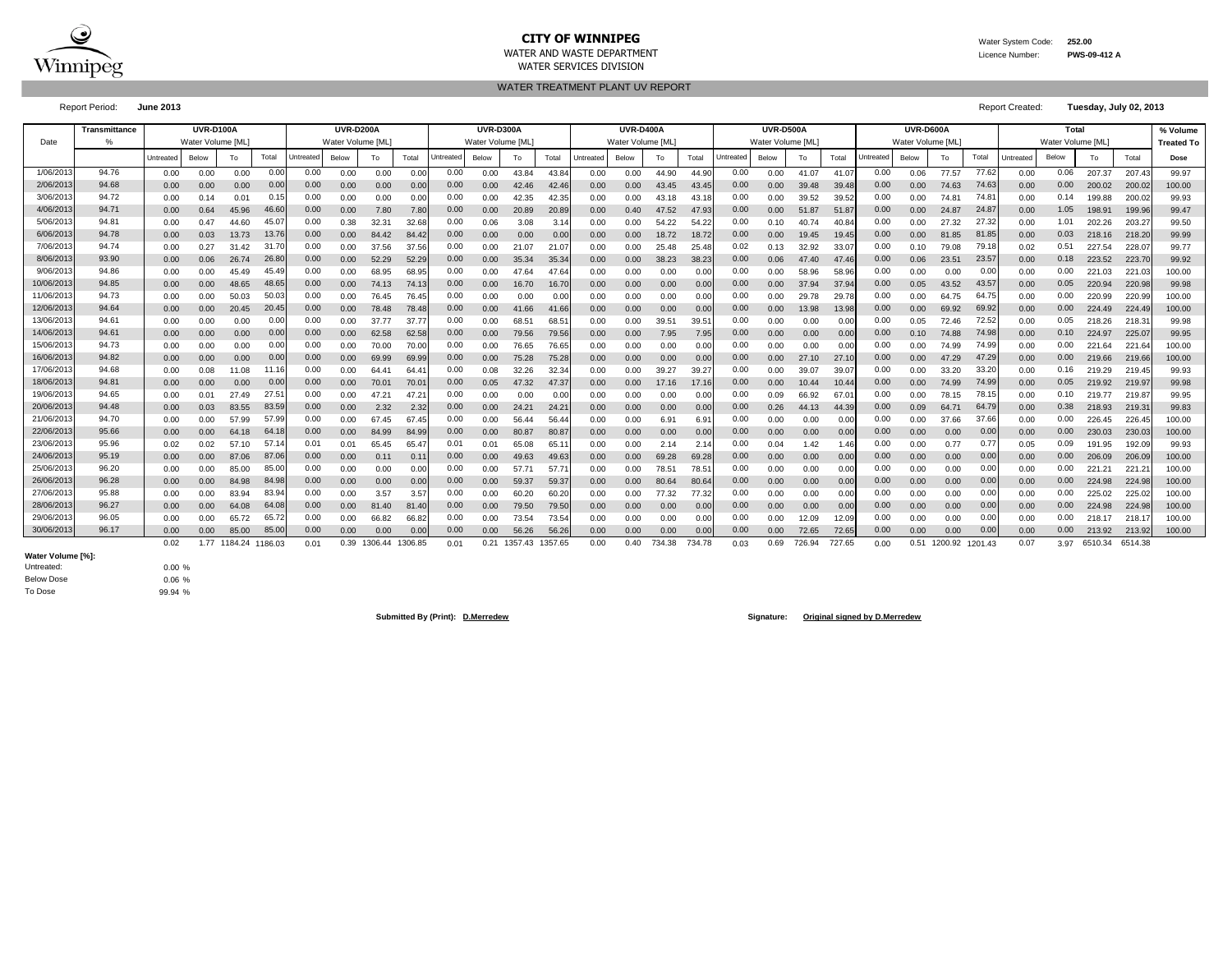

#### **CITY OF WINNIPEG** WATER MANUSCRIPT WATER System Code: 252.00 WATER AND WASTE DEPARTMENT Licence Number: **PWS-09-412 A** WATER SERVICES DIVISION

WATER TREATMENT PLANT UV REPORT

Report Period: **June 2013** Report Created: **Tuesday, July 02, 2013**

Reactor: **UVR-100A**

|            |           | <b>UV Dose</b>     |                |           | <b>Reactor Flow</b> |           |           |               |           | <b>Average UV Lamp Intensity</b> |                  |           |           |           |                |         |         |         |         | <b>UV Lamp Status</b> |         |         |         |       | % Volume Treated   |           | <b>Daily Totals</b> |         |         |
|------------|-----------|--------------------|----------------|-----------|---------------------|-----------|-----------|---------------|-----------|----------------------------------|------------------|-----------|-----------|-----------|----------------|---------|---------|---------|---------|-----------------------|---------|---------|---------|-------|--------------------|-----------|---------------------|---------|---------|
| Date       |           | mJ/cm <sup>2</sup> |                |           | <b>MLD</b>          |           |           |               |           |                                  | W/m <sup>2</sup> |           |           |           |                |         |         |         |         | Hours                 |         |         |         |       | to Validate        |           | Water Volume [ML]   |         |         |
|            | Min.      | Max.               | Avg.           | Min.      | Max.                | Avg.      | $1 - 1$   | $1 - 2$       | $1 - 3$   | $2 - 1$                          | $2 - 2$          | $2 - 3$   | $3 - 1$   | $3 - 2$   | $3 - 3$        | $1 - 1$ | $1 - 2$ | $1 - 3$ | $2 - 1$ | $2 - 2$               | $2 - 3$ | $3 - 1$ | $3 - 2$ | $3-3$ | <b>Conditions</b>  | Untreated | <b>Below Dose</b>   | To Dose | Total   |
| 1/06/2013  | <b>OL</b> | <b>OL</b>          | OL             | OL        | OL                  | OL        | <b>OL</b> | <b>OL</b>     | <b>OL</b> | OL                               | <b>OL</b>        | OL        | <b>OL</b> | OL        | $\Omega$       | 1812    | 1683    | 2085    | 984     | 3683                  | 3681    | 2849    | 1515    | 4339  | <b>OL</b>          | 0.00      | 0.00                | 0.00    | 0.00    |
| 2/06/2013  | <b>OL</b> | <b>OL</b>          | $\Omega$       | <b>OL</b> | <b>OL</b>           | <b>OL</b> | <b>OL</b> | $\Omega$      | <b>OL</b> | <b>OL</b>                        | <b>OL</b>        | <b>OL</b> | <b>OL</b> | <b>OL</b> | <b>OL</b>      | 1812    | 1683    | 2085    | 984     | 3683                  | 3681    | 2849    | 1515    | 4339  | <b>OL</b>          | 0.00      | 0.00                | 0.00    | 0.00    |
| 3/06/2013  | 0.0       | 34.2               | 18.6           | 0.0       | 74.6                | 47.8      | 81.3      | 60.2          | 27.9      | 80.6                             | 55.1             | 47.9      | 114.2     | 63.7      | 66.            | 1812    | 1683    | 2085    | 984     | 3683                  | 3681    | 2849    | 1516    | 4339  | 6.54               | 0.00      | 0.14                | 0.01    | 0.15    |
| 4/06/2013  | 0.0       | 60.1               | 23.            | 4.0       | 83.7                | 69.6      | 200.8     | 71.2          | 79.8      | 139.1                            | 70.9             | 65.0      | 200.4     | 72.1      | 104.3          | 1828    | 1699    | 2101    | 1001    | 3699                  | 3698    | 2865    | 1532    | 4355  | 98.62              | 0.00      | 0.64                | 45.96   | 46.60   |
| 5/06/201   | 0.0       | 50.5               | 21.5           | 0.0       | 86.6                | 70.9      | 130.8     | 72.5          | 72.6      | 104.3                            | 72.5             | 61.3      | 175.8     | 73.0      | 80.            | 1843    | 1714    | 2117    | 1016    | 3714                  | 3713    | 2880    | 1547    | 4370  | 98.95              | 0.00      | 0.47                | 44.60   | 45.07   |
| 6/06/2013  | 0.0       | 37.0               | 24.2           | 0.0       | 56.8                | 54.7      | 102.6     | 56.3          | 56.2      | 90.2                             | 56.2             | 55.5      | 163.3     | 56.7      | 77.8           | 1850    | 1720    | 2123    | 1022    | 3721                  | 3719    | 2886    | 1553    | 4376  | 99.76              | 0.00      | 0.03                | 13.73   | 13.76   |
| 7/06/2013  | 13.9      | 45.                | 23.8           | 3.7       | 86.0                | 56.       | 93.4      | 58.5          | 58.3      | 91.9                             | 58.5             | 56.6      | 175.5     | 60.3      | 83.            | 1863    | 1734    | 2136    | 1035    | 3734                  | 3732    | 2900    | 1567    | 4390  | 99.14              | 0.00      | 0.27                | 31.42   | 31.70   |
| 8/06/2013  | 0.0       | 50.8               | 24.1           | 0.0       | 85.1                | 54.4      | 85.2      | 56.7          | 55.7      | 90.7                             | 56.7             | 55.1      | 178.1     | 60.7      | 83.            | 1875    | 1746    | 2148    | 1047    | 3746                  | 3744    | 2912    | 1578    | 4402  | 99.78              | 0.00      | 0.06                | 26.74   | 26.80   |
| 9/06/2013  | 18.4      | 26.                | 24.4           | 43.1      | 48.5                | 45.5      | 74.8      | 47.3          | 47.1      | 96.7                             | 49.7             | 47.1      | 189.9     | 68.7      | 95.            | 1899    | 1770    | 2172    | 107'    | 3770                  | 3768    | 2936    | 1602    | 4426  | 100.00             | 0.00      | 0.00                | 45.49   | 45.49   |
| 10/06/2013 | 17.6      | 26.3               | 24.4           | 42.3      | 52.8                | 48.6      | 81.8      | 50.5          | 50.2      | 102.7                            | 52.1             | 50.2      | 156.2     | 71.1      | 98.            | 1923    | 1794    | 2196    | 1095    | 3794                  | 3792    | 2960    | 1626    | 4450  | 100.00             | 0.00      | 0.00                | 48.65   | 48.65   |
| 11/06/2013 | 18.4      | 37.3               | 24.3           | 8.4       | 53.0                | 50.       | 85.9      | 51.8          | 51.6      | 102.6                            | 52.0             | 51.7      | 164.8     | 72.8      | 98.            | 1947    | 1818    | 2220    | 1119    | 3818                  | 3816    | 2984    | 1650    | 4474  | 100.00             | 0.00      | 0.00                | 50.03   | 50.03   |
| 12/06/2013 | 0.0       | 36.1               | 24.3           | 0.0       | 53.1                | 50.       | 83.6      | 51.7          | 51.6      | 101.0                            | 52.4             | 51.8      | 165.1     | 71.2      | 93.            | 1957    | 1827    | 2230    | 1129    | 3828                  | 3826    | 2994    | 1660    | 4484  | 100.00             | 0.00      | 0.00                | 20.45   | 20.45   |
| 13/06/2013 | OL        | OL                 | <b>Ol</b>      | OL        | OL                  | O         | OL        | <sup>OL</sup> | OL        | OL                               | OL               | $\Omega$  | OL        | OL        | O              | 1957    | 1827    | 2230    | 1129    | 3828                  | 3826    | 2994    | 1660    | 4484  | OL                 | 0.00      | 0.00                | 0.00    | 0.00    |
| 14/06/2013 | <b>OL</b> | <b>OL</b>          | <b>Ol</b>      | <b>OL</b> | <b>OL</b>           | OL        | <b>OL</b> | <b>OL</b>     | <b>OL</b> | <b>OL</b>                        | <b>OL</b>        | OL        | <b>OL</b> | <b>OL</b> | <b>OL</b>      | 1957    | 1827    | 2230    | 1129    | 3828                  | 3826    | 2995    | 1660    | 4484  | <b>OL</b>          | 0.00      | 0.00                | 0.00    | 0.00    |
| 15/06/2013 | OL        | OL                 | O              | <b>OL</b> | OL                  | Ol        | OL        | <b>OL</b>     | OL        | OL                               | <b>OL</b>        | OL        | OL        | OL        | O              | 1957    | 1827    | 2230    | 1129    | 3828                  | 3826    | 2996    | 1660    | 4484  | OL                 | 0.00      | 0.00                | 0.00    | 0.00    |
| 16/06/2013 | OL        | <b>OL</b>          | O <sub>l</sub> | <b>OL</b> | <b>OL</b>           | <b>OL</b> | <b>OL</b> | $\Omega$      | OL        | <b>OL</b>                        | <b>OL</b>        | OL        | <b>OL</b> | $\Omega$  | <b>OL</b>      | 1957    | 1827    | 2230    | 1129    | 3828                  | 3826    | 2997    | 1660    | 4484  | <b>OL</b>          | 0.00      | 0.00                | 0.00    | 0.00    |
| 17/06/2013 | 0.0       | 40.                | 23.7           | 0.0       | 66.5                | 55.7      | 56.2      | 56.6          | 54.4      | 82.1                             | 56.7             | 55.7      | 148.2     | 61.3      | 84.2           | 1962    | 1832    | 2235    | 1134    | 3833                  | 3831    | 2998    | 1665    | 4489  | 99.29              | 0.00      | 0.08                | 11.08   | 11.16   |
| 18/06/2013 | OL        | <b>OL</b>          | <sup>Ol</sup>  | OL        | <b>OL</b>           | <b>OL</b> | <b>OL</b> | $\Omega$      | <b>OL</b> | <b>OL</b>                        | <b>OL</b>        | <b>OL</b> | <b>OL</b> | <b>OL</b> | $\overline{O}$ | 1962    | 1832    | 2235    | 1134    | 3833                  | 3831    | 2998    | 1665    | 4489  | <b>OL</b>          | 0.00      | 0.00                | 0.00    | 0.00    |
| 19/06/201  | 0.0       | 104.9              | 24.0           | 4.0       | 107.9               | 85.       | 187.5     | 135.4         | 133.2     | 150.4                            | 134.5            | 135.0     | 221.0     | 81.0      | 137.           | 1969    | 1840    | 2242    | 1141    | 3840                  | 3838    | 2999    | 1666    | 4489  | 99.95              | 0.00      | 0.01                | 27.49   | 27.51   |
| 20/06/2013 | 0.0       | 66.3               | 24.            | 0.0       | 93.0                | 84.2      | 123.5     | 99.9          | 99.0      | 112.2                            | 99.7             | 99.9      | 188.9     | 85.3      | 85.            | 1993    | 1864    | 2266    | 1165    | 3864                  | 3862    | 3016    | 1683    | 4506  | 99.96              | 0.00      | 0.03                | 83.55   | 83.59   |
| 21/06/2013 | 0.0       | 105.5              | 24.2           | 0.0       | 86.9                | 66.4      | 165.0     | 89.6          | 88.9      | 137.7                            | 90.2             | 90.2      | 193.8     | 70.3      | 78.            | 2014    | 1885    | 2287    | 1186    | 3885                  | 3883    | 3027    | 1693    | 4517  | 100.00             | 0.00      | 0.00                | 57.99   | 57.99   |
| 22/06/2013 | 19.5      | 25.9               | 24.0           | 55.9      | 72.8                | 64.2      | 173.7     | 103.0         | 103.2     | 149.6                            | 103.0            | 103.0     | OL.       | <b>OL</b> | <b>OL</b>      | 2038    | 1909    | 2311    | 1210    | 3909                  | 3907    | 3027    | 1693    | 4517  | 100.00             | 0.00      | 0.00                | 64.18   | 64.18   |
| 23/06/2013 | 0.0       | 99.6               | 24.7           | 0.0       | 100.5               | 62.6      | 188.5     | 102.3         | 101.0     | 154.0                            | 103.4            | 101.7     | 178.3     | 54.5      | 68.            | 2060    | 1930    | 2333    | 1232    | 3931                  | 3929    | 3027    | 1694    | 4517  | 99.93              | 0.02      | 0.02                | 57.10   | 57.14   |
| 24/06/2013 | 19.5      | 26.1               | 23.9           | 48.6      | 98.1                | 87.1      | 199.5     | 139.2         | 139.2     | 160.9                            | 139.2            | 139.2     | <b>OL</b> | <b>OL</b> | <b>OL</b>      | 2084    | 1954    | 2357    | 1256    | 3955                  | 3953    | 3027    | 1694    | 4517  | 100.00             | 0.00      | 0.00                | 87.06   | 87.06   |
| 25/06/2013 | 19.6      | 24.8               | 23.9           | 80.8      | 89.3                | 85.       | 212.8     | 135.9         | 136.0     | 172.3                            | 135.9            | 135.9     | OL        | OL        | O              | 2108    | 1978    | 2381    | 1280    | 3979                  | 3977    | 3027    | 1694    | 4517  | 100.00             | 0.00      | 0.00                | 85.00   | 85.00   |
| 26/06/2013 | 19.6      | 24.7               | 23.9           | 80.7      | 89.1                | 85.0      | 208.5     | 135.9         | 135.9     | 178.5                            | 135.9            | 135.9     | <b>OL</b> | <b>OL</b> | $\Omega$       | 2132    | 2002    | 2405    | 1304    | 4003                  | 4001    | 3027    | 1694    | 4517  | 100.00             | 0.00      | 0.00                | 84.98   | 84.98   |
| 27/06/2013 | 17.7      | 25.7               | 23.5           | 51.6      | 89.5                | 83.       | 194.0     | 134.7         | 134.3     | 187.4                            | 135.3            | 134.3     | OL        | OL        | O              | 2156    | 2026    | 2429    | 1328    | 4027                  | 4025    | 3027    | 1694    | 4517  | 100.00             | 0.00      | 0.00                | 83.94   | 83.94   |
| 28/06/2013 | 18.8      | 25.4               | 24.7           | 56.6      | 71.3                | 64.       | 217.7     | 104.7         | 103.0     | 203.7                            | 122.5            | 103.8     | <b>OL</b> | <b>OL</b> | OL             | 2180    | 2050    | 2453    | 1352    | 4051                  | 4049    | 3027    | 1694    | 4517  | 100.00             | 0.00      | 0.00                | 64.08   | 64.08   |
| 29/06/2013 | 19.5      | 29.3               | 25.7           | 51.8      | 93.6                | 65.7      | 278.7     | 114.6         | 111.4     | 211.9                            | 127.1            | 118.7     | OL        | OL        | OL             | 2204    | 2074    | 2477    | 1376    | 4075                  | 4073    | 3027    | 1694    | 4517  | 100.00             | 0.00      | 0.00                | 65.72   | 65.72   |
| 30/06/2013 | 19.2      | 26.4               | 23.9           | 79.9      | 89.4                | 85.0      | 267.6     | 135.9         | 135.9     | 209.6                            | 136.0            | 135.9     | OL        | <b>OL</b> | <b>OL</b>      | 2228    | 2098    | 2501    | 1400    | 4099                  | 4097    | 3027    | 1694    | 4517  | 100.00             | 0.00      | 0.00                | 85.00   | 85.00   |
|            |           |                    |                |           |                     |           |           |               |           |                                  |                  |           |           |           |                |         |         |         |         |                       |         |         |         |       | <b>Total [ML]:</b> | 0.02      | 1.77                | 1184.24 | 1186.03 |

#### **Water Volume [%]:**

0.00 %  $0.15 \%$ 99.85 % Untreated: Below Dose To Dose

2. OL - Off Line Notes: 1. UV Comparative Dose: 18.1 mj/cm<sup>2</sup> N:\Water Treatment Branch\Administration\Reports\Regulatory Submissions\UV\2013\06-June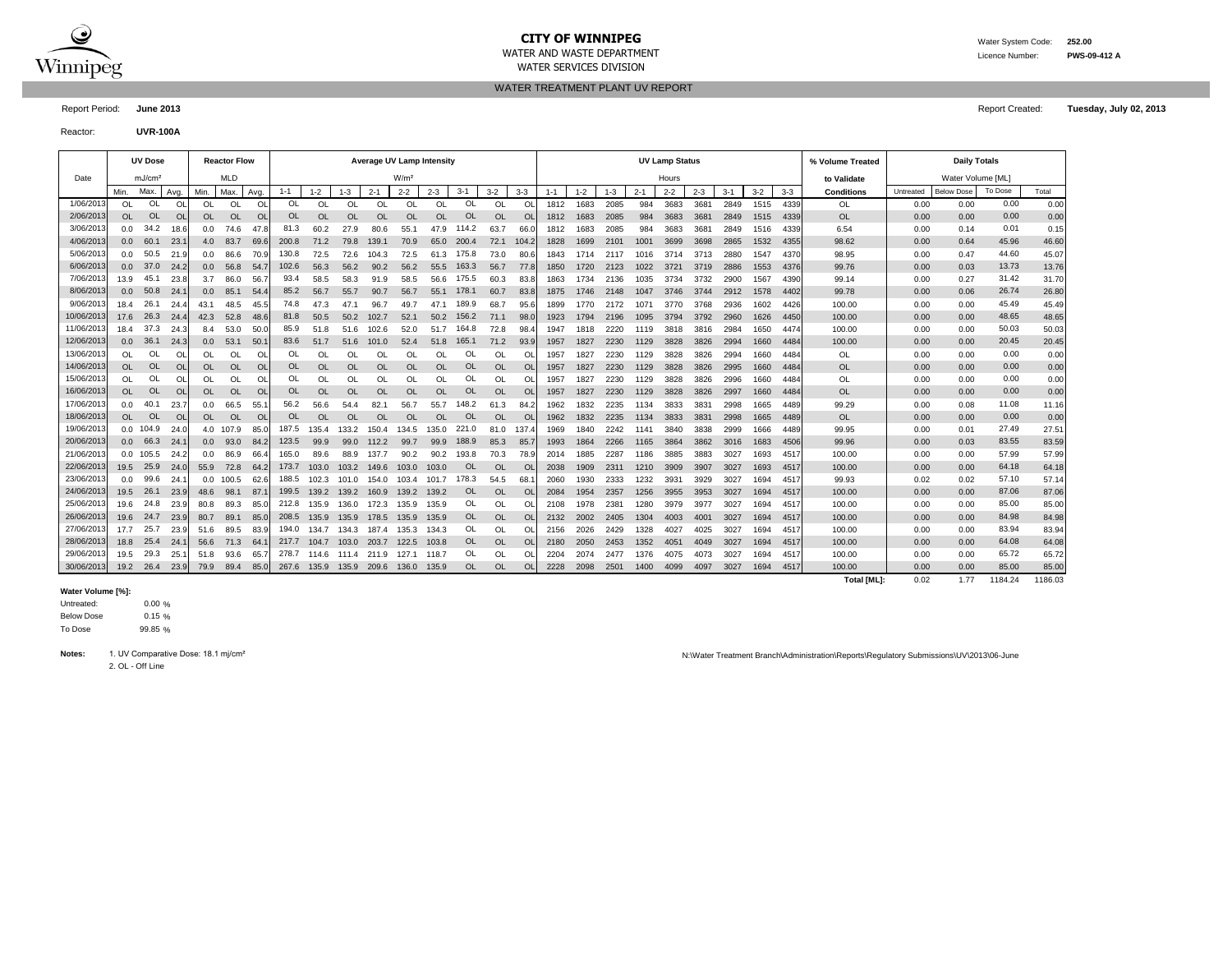

# **CITY OF WINNIPEG** WATER MANUSCRIPT WATER System Code: 252.00

WATER SERVICES DIVISION

WATER TREATMENT PLANT UV REPORT

Reactor: **UVR-200A**

| <b>UVR-200A</b>    |           |           |                     |      |           |           |               |                                  |                  |         |              |                |       |      |                            |         |         |                       |                    |         |         |         |                   |           |                     |      |
|--------------------|-----------|-----------|---------------------|------|-----------|-----------|---------------|----------------------------------|------------------|---------|--------------|----------------|-------|------|----------------------------|---------|---------|-----------------------|--------------------|---------|---------|---------|-------------------|-----------|---------------------|------|
| UV Dose            |           |           | <b>Reactor Flow</b> |      |           |           |               | <b>Average UV Lamp Intensity</b> |                  |         |              |                |       |      |                            |         |         | <b>UV Lamp Status</b> |                    |         |         |         | % Volume Treated  |           | <b>Daily Totals</b> |      |
| mJ/cm <sup>2</sup> |           |           | MLD                 |      |           |           |               |                                  | W/m <sup>2</sup> |         |              |                |       |      |                            |         |         | Hours                 |                    |         |         |         | to Validate       |           | Water Volume [      |      |
| Max.               | Avg.      | Min.      | Max.                | Avg. | $1 - 1$   | $1 - 2$   | $1 - 3$       | $2 - 1$                          | $2 - 2$          | $2 - 3$ | $3-1$        | $3 - 2$        | $3-3$ |      | 1-2                        | $1 - 3$ | $2 - 1$ | $2 - 2$               | $2 - 3$            | $3 - 1$ | $3 - 2$ | $3 - 3$ | <b>Conditions</b> | Untreated | <b>Below Dose</b>   | To I |
| <b>OL</b>          | Ol        | OL        | OL.                 | Ol   | OL.       | <b>OL</b> | OI.           |                                  | ОL               | ΩI      | OL           | OL             | ΩL    | 3197 | 3196                       | 3197    | 2544    | 2027                  | 4642               | 325'    | 3252    | 3251    | -OL               | 0.00      | 0.00                |      |
| <b>OL</b>          | <b>OL</b> | <b>OL</b> | OL                  | OL   | <b>OL</b> | <b>OL</b> | <b>OL</b>     | <b>OL</b>                        | OL               | OL      | OL           | <b>OL</b>      | OL    | 3197 | 3196                       | 3197    | 2544    | 2027                  | 4642               | 3251    | 3252    | 3251    | <b>OL</b>         | 0.00      | 0.00                |      |
| OL                 | Ol        | <b>OL</b> | <b>OL</b>           | OL   | OL.       | OL.       | <sup>OL</sup> | ΩI                               | OL.              | OL      | OL           | OL             | ΩL    | 3197 | 3196                       | 3197    | 2544    | 2027                  | 4642               | 325'    | 3252    | 3251    | OL                | 0.00      | 0.00                |      |
| 70.7               | 24.2      | 0.0       | 74.6                | 69.0 | <b>OL</b> | <b>OL</b> | OL            | 111.2                            | 111.5            | 149.5   | 121.2        | 109.8          | 115.1 | 3197 | 3196                       | 3197    | 2547    | 2030                  | 4645               | 3254    | 3255    | 3254    | 100.00            | 0.00      | 0.00                |      |
| 105.3              | 24.0      | 0.0       | 87.9                | 82.9 | 182.6     | 86.0      | 142.8         | 85.2                             | 84.7             | 1119    | 131.4        | 84.1           | 85.7  | 3206 | 3206                       | 3206    | 2556    | 2040                  | 4654               | 3264    | 3265    | 3264    | 98.85             | 0.00      | 0.38                |      |
| 25.2               | 24.1      | 69.2      | 109.2               | 84.4 | 118.3     | 85.8      | 92.7          | 85.9                             | 85.9             | 86.0    | 141.8        | 85.8           | 85.8  | 3230 | 3230                       | 3230    | 2580    | 2064                  | 4678               | 3288    | 3289    | 3288    | 100.00            | 0.00      | 0.00                |      |
| 28.0               | 24.1      | 0.0       | 88.7                | 83.0 | 86.2      | 86.2      | 86.2          | 86.6                             | 86.3             | 86.1    | 143.6        | 86.1           | 85.8  | 3240 | 3240                       | 3241    | 2591    | 2075                  | 4689               | 3299    | 3299    | 3299    | 100.00            | 0.00      | 0.00                |      |
| <b>74 0</b>        | 0.10      |           | 0.0001              | 000  | 027       | 00F       | 000           | $\theta$ $\theta$                | 0 <sub>0</sub>   |         | $000 - 1160$ | 0 <sup>0</sup> | 000   | 0000 | $\bigcap_{n\in\mathbb{N}}$ | $\sim$  | 0.000   | 0.000                 | $\sqrt{1-\lambda}$ | 0.011   | 0.015   | 0.011   | 100.00            | 0.00      | 0.00                |      |

Report Period: **June 2013** Report Created: **Tuesday, July 02, 2013**

┑

|            |           | uv pose       | <b>Reactor Flow</b><br>Average UV Lamp Intensity |                                                                                                       |               |           |               |                   |           |             |           |             |           |               |               |         |         | <b>UV Lamp Status</b> |         |         |         |         | % Volume Treated |         | Dally Totals       |           |                   |         |         |
|------------|-----------|---------------|--------------------------------------------------|-------------------------------------------------------------------------------------------------------|---------------|-----------|---------------|-------------------|-----------|-------------|-----------|-------------|-----------|---------------|---------------|---------|---------|-----------------------|---------|---------|---------|---------|------------------|---------|--------------------|-----------|-------------------|---------|---------|
| Date       |           | $m$ . $I/cm2$ | <b>MLD</b><br>W/m <sup>2</sup>                   |                                                                                                       |               |           |               |                   |           |             |           |             |           |               |               |         |         | Hours                 |         |         |         |         | to Validate      |         | Water Volume [ML]  |           |                   |         |         |
|            | Min.      | Max.          | Avg.                                             | Min.                                                                                                  | Max.          | Avg.      | $1 - 1$       | $1 - 2$           | $1 - 3$   | $2 - 1$     | $2 - 2$   | $2 - 3$     | $3-1$     | $3-2$         | $3 - 3$       | $1 - 1$ | $1 - 2$ | $1 - 3$               | $2 - 1$ | $2 - 2$ | $2 - 3$ | $3 - 1$ | $3 - 2$          | $3 - 3$ | <b>Conditions</b>  | Untreated | <b>Below Dose</b> | To Dose | Total   |
| 1/06/2013  | OL.       | OL            | <sup>OL</sup>                                    | OL<br><b>OL</b><br>OL<br><b>OL</b><br>$\Omega$<br>$\Omega$<br>OL<br><b>OL</b><br>$\Omega$<br>OL<br>0L |               |           |               |                   | $\Omega$  | 3197        | 3196      | 3197        | 2544      | 2027          | 4642          | 3251    | 3252    | $325^{\circ}$         | OL      | 0.00    | 0.00    | 0.00    | 0.00             |         |                    |           |                   |         |         |
| 2/06/2013  | <b>OL</b> | <b>OL</b>     | $\Omega$                                         | <b>OL</b>                                                                                             | OL            | <b>OL</b> | OL            | <b>OL</b>         | <b>OL</b> | OL          | <b>OL</b> | OL.         | <b>OL</b> | <b>OL</b>     | <b>OL</b>     | 3197    | 3196    | 3197                  | 2544    | 2027    | 4642    | 3251    | 3252             | 3251    | <b>OL</b>          | 0.00      | 0.00              | 0.00    | 0.00    |
| 3/06/2013  | OL        | 0L            | <sup>OL</sup>                                    | OL.                                                                                                   | OL            | OL        | OL.           | <b>OL</b>         | OL        | OL          | <b>OL</b> | <b>OL</b>   | OL        | OL            | $\Omega$      | 3197    | 3196    | 3197                  | 2544    | 2027    | 4642    | 3251    | 3252             | 3251    | OL                 | 0.00      | 0.00              | 0.00    | 0.00    |
| 4/06/2013  | 0.0       | 70.7          | 24.2                                             | 0.0                                                                                                   | 74.6          | 69.0      | OL            | <b>OL</b>         | <b>OL</b> | 111.2       | 111.5     | 149.5 121.2 |           | 109.8         | 115.1         | 3197    | 3196    | 3197                  | 2547    | 2030    | 4645    | 3254    | 3255             | 3254    | 100.00             | 0.00      | 0.00              | 7.80    | 7.80    |
| 5/06/2013  |           | $0.0$ 105.3   | 24.0                                             | 0.0                                                                                                   | 87.9          | 82.9      | 182.6         | 86.0              | 142.8     | 85.2        | 84.7      | 111.9       | 131.4     | 84.1          | 85.7          | 3206    | 3206    | 3206                  | 2556    | 2040    | 4654    | 3264    | 3265             | 3264    | 98.85              | 0.00      | 0.38              | 32.31   | 32.68   |
| 6/06/2013  | 20.8      | 25.2          | 24.1                                             |                                                                                                       | 69.2 109.2    | 84.4      | 118.3         | 85.8              | 92.7      | 85.9        | 85.9      | 86.0        | 141.8     | 85.8          | 85.8          | 3230    | 3230    | 3230                  | 2580    | 2064    | 4678    | 3288    | 3289             | 3288    | 100.00             | 0.00      | 0.00              | 84.42   | 84.42   |
| 7/06/2013  | 0.0       | 28.0          | 24.7                                             | 0.0                                                                                                   | 88.1          | 83.0      | 86.2          | 86.2              | 86.2      | 86.6        | 86.3      | 86.1        | 143.6     | 86.1          | 85.8          | 3240    | 3240    | 3241                  | 2591    | 2075    | 4689    | 3299    | 3299             | 3299    | 100.00             | 0.00      | 0.00              | 37.56   | 37.56   |
| 8/06/2013  | 17.9      | 74.9          | 24.2                                             | 3.3                                                                                                   | 90.1          | 82.2      | 83.7          | 83.5              | 83.3      | 85.9        | 83.6      | 83.3        | 146.0     | 83.7          | 83.3          | 3256    | 3255    | 3256                  | 2606    | 2090    | 4704    | 3314    | 3315             | 3314    | 100.00             | 0.00      | 0.00              | 52.29   | 52.29   |
| 9/06/2013  | 20.9      | 25.1          | 24.3                                             | 65.6                                                                                                  | 72.1          | 68.9      | 70.5          | 70.5              | 70.4      | 82.3        | 71.0      | 70.4        | 167.5     | 70.5          | 70.4          | 3280    | 3279    | 3280                  | 2630    | 2114    | 4728    | 3338    | 3339             | 3338    | 100.00             | 0.00      | 0.00              | 68.95   | 68.95   |
| 10/06/2013 | 20.6      | 25.1          | 24.2                                             | 64.6                                                                                                  | 79.5          | 74.2      | 75.7          | 75.6              | 75.6      | 86.3        | 76.4      | 75.6        | 172.6     | 75.7          | 75.5          | 3304    | 3303    | 3304                  | 2654    | 2138    | 4752    | 3362    | 3363             | 3362    | 100.00             | 0.00      | 0.00              | 74.13   | 74.13   |
| 11/06/2013 | 19.7      | 24.9          | 24.2                                             |                                                                                                       | 72.3 101.7    | 76.5      | 77.9          | 77.9              | 77.7      | 87.3        | 78.1      | 77.9        | 171.8     | 77.9          | 77.8          | 3328    | 3327    | 3328                  | 2678    | 2162    | 4776    | 3386    | 3387             | 3386    | 100.00             | 0.00      | 0.00              | 76.45   | 76.45   |
| 12/06/2013 | 18.8      | 25.0          | 23.6                                             | 65.4                                                                                                  | 93.0          | 78.5      | 79.9          | 79.9              | 76.4      | 87.8        | 80.0      | 79.8        | 171.0     | 79.9          | 79.8          | 3352    | 3351    | 3352                  | 2702    | 2186    | 4800    | 3410    | 3411             | 3410    | 100.00             | 0.00      | 0.00              | 78.48   | 78.48   |
| 13/06/2013 | 0.0       | 32.6          | 22.9                                             | 0.0                                                                                                   | 82.7          | 79.9      | 81.3          | 81.3              | 75.2      | 89.3        | 81.8      | 81.4        | 172.2     | 81.3          | 81.3          | 3363    | 3363    | 3363                  | 2714    | 2197    | 4812    | 3421    | 3422             | 3421    | 100.00             | 0.00      | 0.00              | 37.77   | 37.77   |
| 14/06/2013 | 15.2      | 52.0          | 24.2                                             | 6.6                                                                                                   | 99.2          | 70.6      | 72.2          | 72.0              | 71.4      | 92.7        | 77.7      | 72.0        | 181.4     | 72.3          | 72.0          | 3384    | 3383    | 3384                  | 2734    | 2218    | 4832    | 3442    | 3443             | 3442    | 100.00             | 0.00      | 0.00              | 62.58   | 62.58   |
| 15/06/2013 | 20.8      | 24.9          | 24.2                                             | 66.9                                                                                                  | 73.0          | 70.0      | 71.6          | 71.5              | 71.4      | 104.2       | 85.5      | 71.5        | 233.9     | 71.6          | 71.5          | 3408    | 3407    | 3408                  | 2758    | 2242    | 4856    | 3466    | 3467             | 3466    | 100.00             | 0.00      | 0.00              | 70.00   | 70.00   |
| 16/06/2013 | 20.8      | 25.0          | 24.2                                             | 58.7                                                                                                  | 78.3          | 70.0      | 71.5          | 71.5              | 71.4      | 106.2       | 86.2      | 71.5        | 258.6     | 71.6          | 71.5          | 3432    | 3431    | 3432                  | 2782    | 2266    | 4880    | 3490    | 3491             | 3490    | 100.00             | 0.00      | 0.00              | 69.99   | 69.99   |
| 17/06/2013 | 19.0      | 34.8          | 24.3                                             | 4.8                                                                                                   | 81.0          | 64.4      | 69.5          | 66.5              | 66.2      | 110.5       | 85.1      | 66.0        | 268.4     | 70.3          | 66.1          | 3456    | 3455    | 3456                  | 2806    | 2290    | 4904    | 3514    | 3515             | 3514    | 100.00             | 0.00      | 0.00              | 64.41   | 64.41   |
| 18/06/2013 | 18.9      | 24.9          | 22.9                                             | 66.9                                                                                                  | 75.8          | 70.0      | 71.5          | 71.5              | 71.2      | 79.4        | 73.1      | 68.1        | 266.2     | 71.6          | 71.5          | 3480    | 3479    | 3480                  | 2830    | 2314    | 4928    | 3538    | 3539             | 3538    | 100.00             | 0.00      | 0.00              | 70.01   | 70.01   |
| 19/06/2013 | 0.0       | 36.5          | 20.5                                             | 0.0                                                                                                   | 73.3          | 70.0      | 71.6          | 71.6              | 70.4      | 71.4        | 71.4      | 57.3        | 264.1     | 71.8          | 71.5          | 3497    | 3496    | 3497                  | 2847    | 2331    | 4945    | 3555    | 3556             | 3555    | 100.00             | 0.00      | 0.00              | 47.21   | 47.21   |
| 20/06/2013 |           | 20.9 103.6    | 35.4                                             |                                                                                                       | 3.5 105.9     | 54.2      |               | 166.4 174.1 154.9 |           | 223.0 213.3 |           | 153.8 218.1 |           |               | 80.1 112.5    | 3497    | 3497    | 3497                  | 2848    | 2331    |         | 3555    | 3556             | 3555    | 100.00             | 0.00      | 0.00              | 2.32    | 2.32    |
| 21/06/2013 | 19.5      | 41.0          | 27.5                                             | 44.3                                                                                                  | 91.6          | 67.5      | 166.8         | 103.3             | 108.3     | 193.0       | 172.7     | 140.4       | 229.1     | 86.2          | 86.7          | 3521    | 3521    | 3521                  | 2872    | 2355    | 25      | 3565    | 3566             | 3565    | 100.00             | 0.00      | 0.00              | 67.45   | 67.45   |
| 22/06/2013 | 20.3      | 25.6          | 24.2                                             | 74.9                                                                                                  | 93.3          | 85.0      | 140.3         | 86.5              |           | 86.4 170.5  | 148.0     | 95.0        | 248.0     | 86.4          | 86.4          | 3545    | 3545    | 3545                  | 2896    | 2379    | 49      | 3589    | 3590             | 3589    | 100.00             | 0.00      | 0.00              | 84.99   | 84.99   |
| 23/06/2013 |           | $0.0$ 100.7   | 24.3                                             | 0.0                                                                                                   | 99.9          | 84.7      | 141.4         | 86.6              |           | 86.3 171.2  | 150.      | 91.8        | 256.0     | 86.4          | 86.3          | 3564    | 3564    | 3564                  | 2915    | 2399    | 68      | 3609    | 3609             | 3609    | 99.96              | 0.01      | 0.01              | 65.45   | 65.47   |
| 24/06/2013 |           | $0.0$ 106.1   | 36.C                                             | 0.0                                                                                                   | 72.1          | 45.5      | 95.5          | 88.9              | 73.5      | 137.5       | 143.5     | 81.7        | 185.6     | 78.1          | 75.2          | 3564    | 3564    | 3565                  | 2915    | 2399    | 68      | 3609    | 3609             | 3609    | 100.00             | 0.00      | 0.00              | 0.11    | 0.11    |
| 25/06/2013 | OL.       | OL            | <sup>OL</sup>                                    | OL.                                                                                                   | <sup>OL</sup> | OL        | OL.           | OL.               | OL.       | OL          | $\Omega$  | 0L          | OL        | <sup>OL</sup> | OL            | 3564    | 3564    | 3565                  | 2915    | 2399    | 68      | 3609    | 3609             | 3609    | OL                 | 0.00      | 0.00              | 0.00    | 0.00    |
| 26/06/2013 | <b>OL</b> | <b>OL</b>     | $\Omega$                                         | OL                                                                                                    | OL            | <b>OL</b> | <sub>OL</sub> | <b>OL</b>         | <b>OL</b> | <b>OL</b>   | <b>OL</b> | <b>OL</b>   | <b>OL</b> | <b>OL</b>     | <b>OL</b>     | 3564    | 3564    | 3565                  | 2915    | 2399    | 68      | 3609    | 3609             | 3609    | OL.                | 0.00      | 0.00              | 0.00    | 0.00    |
| 27/06/2013 | 18.9      | 94.7          | 24.5                                             |                                                                                                       | 6.7 100.8     | 84.4      | 97.9          | 86.6              | 85.8      | 156.2       | 133.5     | 85.7        | 215.8     | 87.0          | 86.6          | 3565    | 3565    | 3565                  | 2916    | 2399    | 69      | 3609    | 3610             | 3609    | 100.00             | 0.00      | 0.00              | 3.57    | 3.57    |
| 28/06/2013 | 20.5      | 25.7          | 24.2                                             | 73.4                                                                                                  | 91.0          | 81.4      | 151.3         | 82.9              | 82.8      | 188.3       | 158.2     | 98.1        | 293.5     | 82.9          | 82.9          | 3589    | 3589    | 3589                  | 2940    | 2423    | 93      | 3633    | 3634             | 3633    | 100.00             | 0.00      | 0.00              | 81.40   | 81.40   |
| 29/06/2013 | 0.0       | 54.4          | 24.3                                             | 0.0                                                                                                   | 86.6          | 79.9      | 164.5         | 81.7              | 81.3      | 205.1       | 168.2     | 101.9       | 291.0     | 81.4          | 81.6          | 3610    | 3609    | 3610                  | 2960    | 2444    | 113     | 3654    | 3655             | 3654    | 100.00             | 0.00      | 0.00              | 66.82   | 66.82   |
| 30/06/2013 | <b>OL</b> | <b>OL</b>     | $\Omega$                                         | <b>OL</b>                                                                                             | <b>OL</b>     | <b>OL</b> | <b>OL</b>     | <b>OL</b>         | <b>OL</b> | <b>OL</b>   | <b>OL</b> | <b>OL</b>   | <b>OL</b> | <b>OL</b>     | <sup>OL</sup> | 3610    | 3609    | 3610                  | 2960    | 2444    | 113     | 3654    | 3655             | 3654    | OL                 | 0.00      | 0.00              | 0.00    | 0.00    |
|            |           |               |                                                  |                                                                                                       |               |           |               |                   |           |             |           |             |           |               |               |         |         |                       |         |         |         |         |                  |         | <b>Total IMLI:</b> | 0.01      | 0.39              | 1306.44 | 1306.85 |

#### **Water Volume [%]:**

 $0.00 \%$ 0.03 % Untreated:

2. OL - Off Line Notes: 1. UV Comparative Dose: 18.1 mj/cm<sup>2</sup> N:\Water Treatment Branch\Administration\Reports\Regulatory Submissions\UV\2013\06-June

99.97 % Below Dose To Dose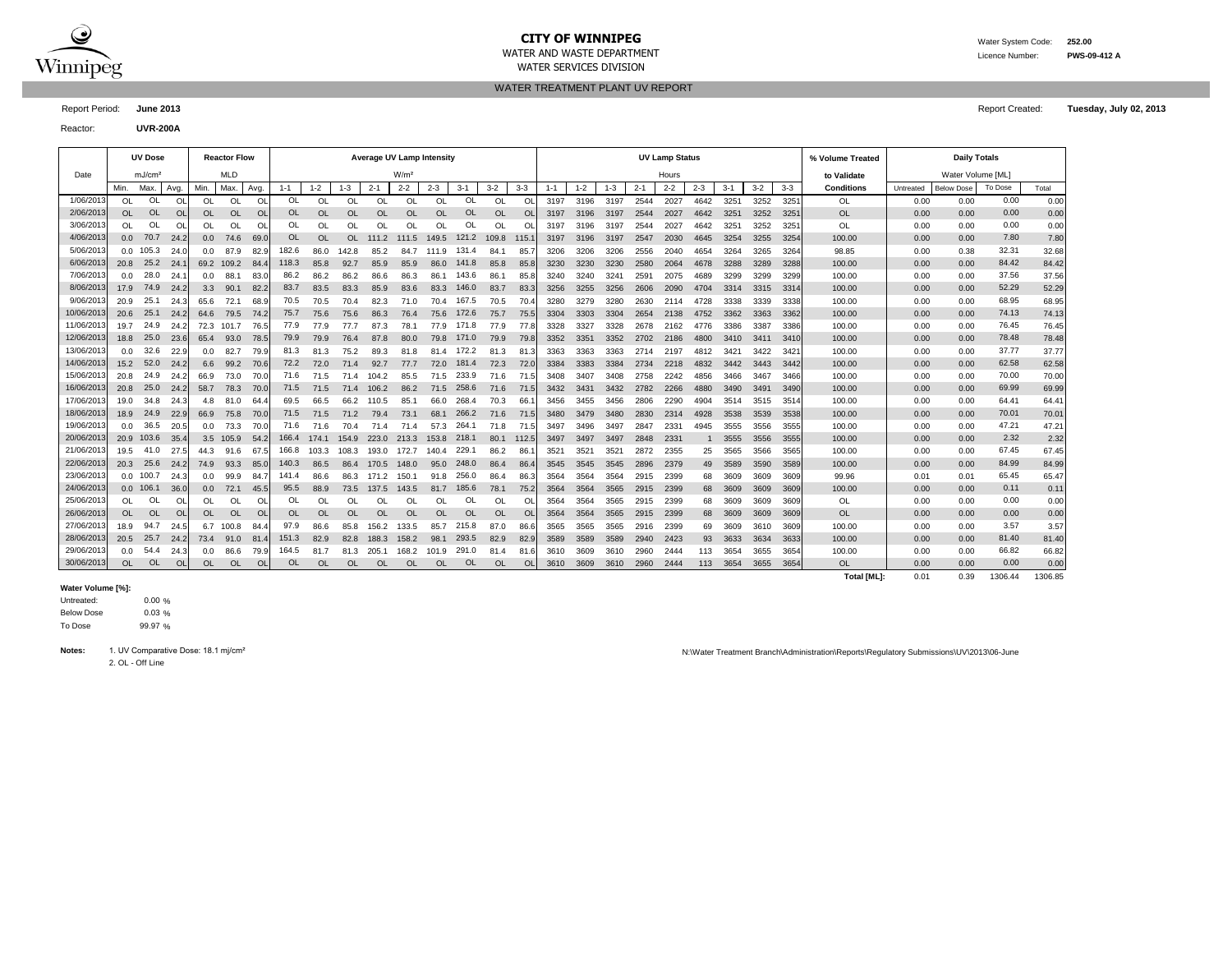

#### **CITY OF WINNIPEG** WATER MANUSCRIPT WATER System Code: 252.00 WATER AND WASTE DEPARTMENT Licence Number: **PWS-09-412 A**

WATER SERVICES DIVISION

Reactor: **UVR-300A**

#### WATER TREATMENT PLANT UV REPORT

Report Period: **June 2013** Report Created: **Tuesday, July 02, 2013**

|            |      | <b>UV Dose</b>     |          |      | <b>Average UV Lamp Intensity</b><br><b>Reactor Flow</b> |           |         |           |           |           |                  |           |       |           |                |         |         |         | <b>UV Lamp Status</b> |         |         |         |         | % Volume Treated |                    | <b>Daily Totals</b> |                   |         |         |
|------------|------|--------------------|----------|------|---------------------------------------------------------|-----------|---------|-----------|-----------|-----------|------------------|-----------|-------|-----------|----------------|---------|---------|---------|-----------------------|---------|---------|---------|---------|------------------|--------------------|---------------------|-------------------|---------|---------|
| Date       |      | mJ/cm <sup>2</sup> |          |      | <b>MLD</b>                                              |           |         |           |           |           | W/m <sup>2</sup> |           |       |           |                |         |         |         |                       | Hours   |         |         |         |                  | to Validate        |                     | Water Volume [ML] |         |         |
|            | Min. | Max.               | Avg.     | Min. | Max.                                                    | Avg.      | $1 - 1$ | $1 - 2$   | $1 - 3$   | $2 - 1$   | $2 - 2$          | $2 - 3$   | $3-1$ | $3 - 2$   | $3 - 3$        | $1 - 1$ | $1 - 2$ | $1 - 3$ | $2 - 1$               | $2 - 2$ | $2 - 3$ | $3 - 1$ | $3 - 2$ | $3 - 3$          | Conditions         | Untreated           | <b>Below Dose</b> | To Dose | Total   |
| 1/06/201   | 20.6 | 26.2               | 24.5     | 39.7 | 49.5                                                    | 43.8      | 46.4    | 45.6      | 45.4      | 66.2      | 62.3             | 45.5      | 45.7  | 45.7      | 45.6           | 588     | 202     | 587     | 595                   | 595     | 595     | 570     | 571     | 571              | 100.00             | 0.00                | 0.00              | 43.84   | 43.84   |
| 2/06/2013  | 20.7 | 26.3               | 24.6     | 39.9 | 45.3                                                    | 42.5      | 45.2    | 44.2      | 44.0      | 68.3      | 63.0             | 44.2      | 45.5  | 44.9      | 44.2           | 612     | 226     | 611     | 619                   | 619     | 619     | 594     | 595     | 595              | 100.00             | 0.00                | 0.00              | 42.46   | 42.46   |
| 3/06/2013  | 19.3 | 30.0               | 24.6     | 19.8 | 45.1                                                    | 42.4      | 45.1    | 44.1      | 43.9      | 69.6      | 62.4             | 44.1      | 49.2  | 48.6      | 44.2           | 636     | 250     | 635     | 643                   | 643     | 643     | 618     | 619     | 619              | 100.00             | 0.00                | 0.00              | 42.35   | 42.35   |
| 4/06/2013  | 0.0  | 43.6               | 24.9     | 0.0  | 49.8                                                    | 37.6      | 45.2    | 40.2      | 38.9      | 72.3      | 62.1             | 39.5      | 54.4  | 54.6      | 45.5           | 649     | 263     | 649     | 656                   | 656     | 656     | 631     | 632     | 632              | 100.00             | 0.00                | 0.00              | 20.89   | 20.89   |
| 5/06/201   | 0.0  | 35.4               | 23.2     | 0.0  | 62.6                                                    | 41.1      | 48.0    | 42.3      | 36.6      | 61.6      | 59.1             | 42.3      | 58.8  | 57.4      | 49.8           | 651     | 265     | 651     | 658                   | 658     | 658     | 634     | 634     | 634              | 97.99              | 0.00                | 0.06              | 3.08    | 3.14    |
| 6/06/2013  | OL   | <b>OL</b>          | $\Omega$ | OL   | <b>OL</b>                                               | <b>OL</b> | 0L      | $\Omega$  | <b>OL</b> | OL        | $\Omega$         | OL        | OL    | <b>OL</b> | O <sub>l</sub> | 651     | 265     | 651     | 658                   | 658     | 658     | 634     | 634     | 634              | <b>OL</b>          | 0.00                | 0.00              | 0.00    | 0.00    |
| 7/06/201   | 20.2 | 92.6               | 25.4     | 4.6  | 67.3                                                    | 36.9      | 114.8   | 62.7      | 116.7     | 108.3     | 72.2             | 123.2     | 68.2  | 71.4      | 74.7           | 665     | 279     | 665     | 659                   | 658     | 658     | 647     | 648     | 648              | 100.00             | 0.00                | 0.00              | 21.07   | 21.07   |
| 8/06/2013  | 19.1 | 27.6               | 24.4     | 21.1 | 64.8                                                    | 35.4      | 78.5    | 57.9      | 73.5      | <b>OL</b> | <b>OL</b>        | <b>OL</b> | 57.9  | 58.0      | 57.9           | 689     | 303     | 689     | 659                   | 658     | 658     | 671     | 672     | 672              | 100.00             | 0.00                | 0.00              | 35.34   | 35.34   |
| 9/06/201   | 21.1 | 25.9               | 24.3     | 43.3 | 51.2                                                    | 47.6      | 77.0    | 77.0      | 77.0      | OL        | <b>OL</b>        | <b>OL</b> | 77.0  | 77.0      | 77.0           | 713     | 327     | 713     | 659                   | 658     | 658     | 695     | 696     | 696              | 100.00             | 0.00                | 0.00              | 47.64   | 47.64   |
| 10/06/201: | 0.0  | 27.6               | 24.3     | 0.0  | 51.1                                                    | 47.5      | 76.9    | 76.8      | 76.8      | <b>OL</b> | <b>OL</b>        | <b>OL</b> | 77.0  | 77.0      | 76.9           | 722     | 335     | 721     | 659                   | 658     | 658     | 704     | 705     | 704              | 100.00             | 0.00                | 0.00              | 16.70   | 16.70   |
| 11/06/201: | OL   | OL                 | OL       | OL   | OL                                                      | O         | OL      | <b>OL</b> | OL        | OL        | <b>OL</b>        | OL        | OL    | OL        | O              | 722     | 335     | 721     | 659                   | 658     | 658     | 704     | 705     | 704              | OL                 | 0.00                | 0.00              | 0.00    | 0.00    |
| 12/06/2013 | 21.3 | 93.4               | 24.4     | 0.0  | 74.9                                                    | 70.2      | 119.0   | 112.8     | 156.7     | 117.6     | 113.2            | 114.5     | 45.4  | 111.0     | 119.6          | 736     | 350     | 735     | 673                   | 673     | 673     | 704     | 705     | 705              | 100.00             | 0.00                | 0.00              | 41.66   | 41.66   |
| 13/06/201: | 20.8 | 35.0               | 24.3     | 62.9 | 83.7                                                    | 70.9      | 81.8    | 82.0      | 84.7      | 87.6      | 81.7             | 82.3      | 72.3  | 77.7      | 72.3           | 759     | 373     | 759     | 696                   | 696     | 696     | 722     | 723     | 723              | 100.00             | 0.00                | 0.00              | 68.51   | 68.51   |
| 14/06/201  | 20.7 | 27.1               | 24.2     | 60.8 | 85.7                                                    | 79.5      | 81.0    | 80.9      | 80.9      | 81.1      | 80.9             | 80.9      | 80.9  | 81.2      | 81.            | 783     | 397     | 783     | 720                   | 720     | 720     | 746     | 747     | 747              | 100.00             | 0.00                | 0.00              | 79.56   | 79.56   |
| 15/06/201  | 20.8 | 25.4               | 24.2     | 71.1 | 84.8                                                    | 76.7      | 78.2    | 78.1      | 78.1      | 78.7      | 78.1             | 78.1      | 78.1  | 79.8      | 78.            | 807     | 421     | 807     | 744                   | 744     | 744     | 770     | 771     | 771              | 100.00             | 0.00                | 0.00              | 76.65   | 76.65   |
| 16/06/201  | 20.3 | 27.2               | 24.3     | 48.4 | 83.7                                                    | 75.3      | 76.9    | 76.8      | 76.7      | 77.5      | 76.7             | 76.7      | 76.8  | 79.5      | 76.8           | 831     | 445     | 831     | 768                   | 768     | 768     | 794     | 795     | 795              | 100.00             | 0.00                | 0.00              | 75.28   | 75.28   |
| 17/06/201  | 0.0  | 31.3               | 24.3     | 0.0  | 117.1                                                   | 57.9      | 71.2    | 67.8      | 64.4      | 80.9      | 74.9             | 67.2      | 80.3  | 81.5      | 79.            | 845     | 459     | 845     | 782                   | 782     | 782     | 804     | 805     | 805              | 99.75              | 0.00                | 0.08              | 32.26   | 32.34   |
| 18/06/2013 | 0.0  | 62.1               | 23.0     | 0.0  | 80.1                                                    | 74.9      | 76.6    | 76.2      | 71.7      | 79.1      | 76.3             | 76.2      | 76.3  | 80.9      | 76.3           | 860     | 474     | 860     | 798                   | 797     | 797     | 819     | 820     | 820              | 99.89              | 0.00                | 0.05              | 47.32   | 47.37   |
| 19/06/201: | OL   | OL                 | OL       | OL   | 0L                                                      | OL        | OL      | <b>OL</b> | ΩI        | OL        | OL               | OL        | OL    | OL        | O              | 861     | 474     | 860     | 798                   | 798     | 797     | 819     | 820     | 820              | OL                 | 0.00                | 0.00              | 0.00    | 0.00    |
| 20/06/2013 | 20.8 | 91.9               | 24.5     |      | 3.0 119.4                                               | 62.2      | 126.3   | 99.8      | 191.5     | 128.0     | 102.9            | 104.7     | 55.9  | 85.6      | 96.8           | 869     | 483     | 869     | 806                   | 806     | 806     | 820     | 820     | 820              | 100.00             | 0.00                | 0.00              | 24.21   | 24.21   |
| 21/06/2013 | 20.9 | 32.7               | 24.4     | 15.1 | 85.9                                                    | 56.6      | 97.0    | 70.3      | 127.4     | 111.7     | 79.9             | 75.5      | 82.2  | 82.4      | 82.9           | 893     | 507     | 893     | 830                   | 830     | 830     | 830     | 831     | 830              | 100.00             | 0.00                | 0.00              | 56.44   | 56.44   |
| 22/06/201: | 20.7 | 25.3               | 24.2     | 75.8 | 86.3                                                    | 80.8      | 90.3    | 82.3      | 93.2      | 106.3     | 82.2             | 82.2      | 82.2  | 82.3      | 82.4           | 917     | 531     | 917     | 854                   | 854     | 854     | 854     | 855     | 854              | 100.00             | 0.00                | 0.00              | 80.87   | 80.87   |
| 23/06/201: | 0.0  | 73.4               | 24.3     | 0.0  | 85.3                                                    | 75.C      | 89.8    | 79.0      | 79.3      | 107.8     | 80.4             | 80.8      | 81.0  | 79.7      | 80.6           | 938     | 552     | 938     | 874                   | 874     | 874     | 874     | 875     | 875              | 99.96              | 0.01                | 0.01              | 65.08   | 65.11   |
| 24/06/201: | 20.9 | 27.3               | 24.2     | 28.3 | 58.5                                                    | 49.6      | 90.3    | 80.3      | 80.4      | <b>OL</b> | <b>OL</b>        | <b>OL</b> | 82.6  | 80.3      | 81.9           | 962     | 576     | 962     | 874                   | 874     | 874     | 898     | 899     | 899              | 100.00             | 0.00                | 0.00              | 49.63   | 49.63   |
| 25/06/201  | 21.2 | 25.3               | 24.2     | 51.6 | 64.1                                                    | 57.       | 97.7    | 92.9      | 93.0      | OL        | <b>OL</b>        | OL        | 93.4  | 92.9      | 93.6           | 986     | 600     | 986     | 874                   | 874     | 874     | 922     | 923     | 923              | 100.00             | 0.00                | 0.00              | 57.71   | 57.71   |
| 26/06/2013 | 21.0 | 25.6               | 24.2     | 54.6 | 63.7                                                    | 59.4      | 98.8    | 95.5      | 95.7      | <b>OL</b> | <b>OL</b>        | <b>OL</b> | 96.0  | 95.5      | 95.9           | 1010    | 624     | 1010    | 874                   | 874     | 874     | 946     | 947     | 947              | 100.00             | 0.00                | 0.00              | 59.37   | 59.37   |
| 27/06/2013 | 21.2 | 25.6               | 24.2     | 50.9 | 83.6                                                    | 60.2      | 98.2    | 96.9      | 96.9      | OL        | OL               | OL        | 97.0  | 96.8      | 97.3           | 1034    | 648     | 1034    | 874                   | 874     | 874     | 970     | 971     | 97'              | 100.00             | 0.00                | 0.00              | 60.20   | 60.20   |
| 28/06/2013 | 21.3 | 25.0               | 24.1     | 74.9 | 84.2                                                    | 79.5      | 127.2   | 127.2     | 127.3     | <b>OL</b> | <b>OL</b>        | OL.       | 127.2 | 127.2     | 127.2          | 1058    | 672     | 1058    | 874                   | 874     | 874     | 994     | 995     | 995              | 100.00             | 0.00                | 0.00              | 79.50   | 79.50   |
| 29/06/2013 | 21.1 | 27.3               | 24.7     | 37.5 | 84.2                                                    | 73.5      | 118.0   | 117.8     | 117.9     | OL        | OL               | 0L        | 119.6 | 117.9     | 122.6          | 1082    | 696     | 1082    | 874                   | 874     | 874     | 1018    | 1019    | 1019             | 100.00             | 0.00                | 0.00              | 73.54   | 73.54   |
| 30/06/2013 | 21.3 | 25.2               | 24.2     | 51.3 | 60.2                                                    | 56.2      | 90.6    | 90.6      | 90.9      | <b>OL</b> | <b>OL</b>        | <b>OL</b> | 96.0  | 90.6      | 116.6          | 1106    | 720     | 1106    | 874                   | 874     | 874     | 1042    | 1043    | 1043             | 100.00             | 0.00                | 0.00              | 56.26   | 56.26   |
|            |      |                    |          |      |                                                         |           |         |           |           |           |                  |           |       |           |                |         |         |         |                       |         |         |         |         |                  | <b>Total IMLI:</b> | 0.01                | 0.21              | 1357.43 | 1357.65 |

#### **Water Volume [%]:**

 $0.00 \%$ 0.02 % 99.98 % Untreated: Below Dose To Dose

2. OL - Off Line Notes: 1. UV Comparative Dose: 18.1 mj/cm<sup>2</sup> N:\Water Treatment Branch\Administration\Reports\Regulatory Submissions\UV\2013\06-June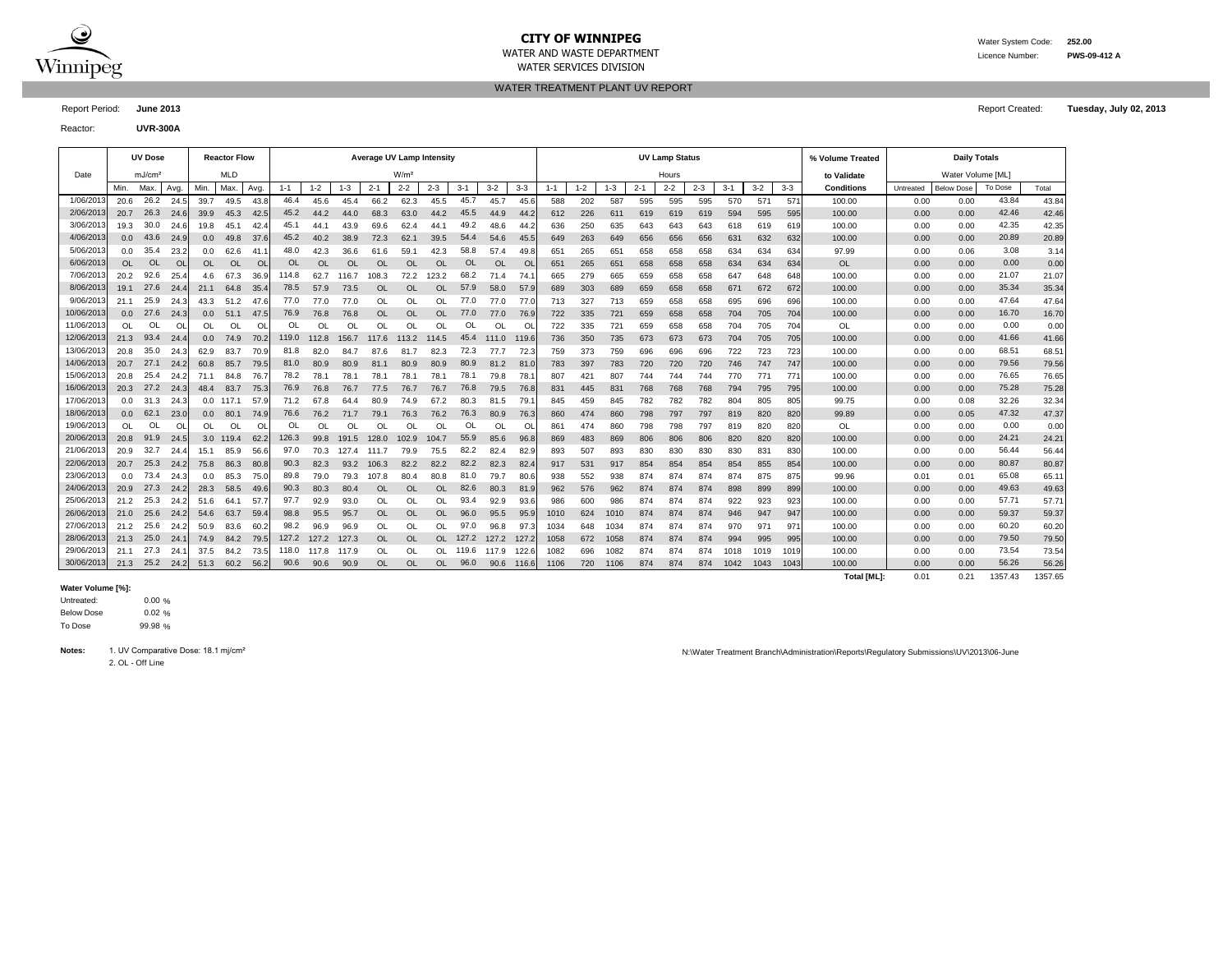

# **CITY OF WINNIPEG** WATER System Code: 252.00

WATER SERVICES DIVISION

Reactor: **UVR-400A**

WATER TREATMENT PLANT UV REPORT

Report Period: **June 2013** Report Created: **Tuesday, July 02, 2013**

**% Volume Treated to Validate** Min. Max. | Avg. | Min. | Max. | Avg. | 1-1 | 1-2 | 1-3 | 2-1 | 2-2 | 3-3 | 3-1 | 3-2 | 3-3 | 3-2 | 3-3 | 20n**ditions** | Untreated |Below Dose | Total 21.1 24.1 39.7 50.5 44.9 72.8 72.8 OL OL OL 72.8 80.1 158 158 1302 2073 2073 2073 2137 1137 2138 100.00 0.00 0.00 44.90 21.2 25.9 24.2 40.5 46.5 43.4 70.4 70.5 70.5 OL OL OL 70.5 70.4 75.6 182 182 1326 2073 2073 2073 2161 1161 2162 100.00 | 0.00 0.00 43.45 43.45 21.1 27.4 24.2 25.1 46.2 43.2 70.1 70.0 70.0 OL OL OL 70.0 70.0 72.7 206 206 1350 2073 2073 2073 2185 1185 2186 100.00 | 0.00 0.00 43.18 43.18 12.2 24.4 29.6 81.5 48.0 63.3 63.0 65.5 55.5 55.5 71.1 72.4 230 230 1374 2085 2084 2085 2209 1209 2210 99.16 0.00 0.40 47.93 19.0 29.1 24.5 29.0 120.0 54.3 60.3 56.7 56.8 66.4 56.7 56.7 61.8 69.9 64.4 254 254 1398 2109 2108 2109 2233 1233 2234 100.00 | 0.00 0.00 54.22 54.22 0.0 39.1 23.6 0.0 56.4 49.0 50.3 50.4 47.3 50.7 50.8 50.7 50.4 51.4 50.2 263 263 1407 2118 2118 2118 2243 1242 2243 100.00 | 0.00 0.00 18.72 18.72 17.6 45.4 24.6 4.1 49.2 45.1 52.4 47.3 46.8 68.4 47.4 47.6 48.1 73.2 47.5 277 276 1421 2132 2131 2132 2256 1256 2257 100.00 | 0.00 0.00 25.48 25.48 0.0 31.3 23.4 0.0 72.8 44.0 46.4 46.0 44.2 50.8 45.9 46.0 46.0 61.0 42.3 298 297 1442 2153 2152 2153 2277 1277 2277 100.00 | 0.00 0.00 38.23 38.23 OL OL OL OL OL OL OL OL OL OL OL OL 298 297 1442 2153 2152 2153 2277 1277 2277 OL 0.00 0.00 0.00 OL OL OL| OL OL| OL OL OL OL OL OL OL OL OL OL| 298 297 1442 2153 2152 2153 2277 1277 2277| OL | 0.00 0.00 0.00 0.00 OL OL OL OL OL OL OL OL OL OL OL OL 298 297 1442 2153 2152 2153 2277 1277 2277 OL 0.00 0.00 0.00 OL OL OL| OL OL| OL OL OL OL OL OL OL OL OL OL| 298 297 1442 2153 2152 2153 2277 1277 2277| OL | 0.00 0.00 0.00 0.00 21.2 24.0 0.0 84.8 79.8 82.7 84.0 86.0 81.4 81.3 83.4 92.6 310 309 1454 2165 2164 2165 2289 1289 2290 100.00 0.00 0.00 39.51 0.0 42.7 20.9| 0.0 72.8 69.5| 71.9 70.8 71.2 70.7 58.4 71.1 72.0 71.8 71.8| 313 313 1457 2168 2168 2168 2293 1292 2293| 100.00 | 0.00 0.00 7.95 7.95 OL OL OL| OL OL| OL OL OL OL OL OL OL OL OL| 313 313 1457 2168 2168 2168 2293 1292 2293| OL | 0.00 0.00 0.00 0.00 OL OL OL OL OL OL OL OL OL OL OL OL 313 313 1457 2168 2168 2168 2293 1292 2293 OL 0.00 0.00 0.00 20.9 27.9 0.0 78.5 61.2 86.3 81.6 81.6 77.3 76.4 89.2 103.4 328 328 1472 2177 2176 2177 2307 1307 2308 100.00 0.00 0.00 39.27 0.0 23.5 0.0 78.7 74.8 75.9 72.9 75.9 75.9 73.1 75.9 75.9 334 334 1478 2183 2182 2183 2314 1313 2314 100.00 0.00 0.00 17.16 OL OL OL OL OL OL OL OL OL OL OL OL 334 334 1478 2183 2182 2183 2314 1313 2314 OL 0.00 0.00 0.00 OL OL OL OL OL OL OL OL OL OL OL OL 334 334 1478 2183 2182 2183 2314 1313 2314 OL 0.00 0.00 0.00 0.0 78.6 25.7| 0.0 55.0 51.9| 132.9 90.6 92.0 93.4 70.7 76.1 87.6 98.8 130.1| 337 337 1482 2183 2183 2183 2317 1317 2317| 100.00 | 0.00 0.00 6.91 6.91 OL OL OL| OL OL| OL OL OL OL OL OL OL OL OL OL| 337 337 1482 2183 2183 2317 1317 2317| OL | 0.00 0.00 0.00 0.00 21.7 78.6 32.1| 2.3 69.5 44.4| 133.3 94.1 90.4 82.8 71.0 71.8 95.3 103.1 127.8| 338 338 1482 2183 2183 2183 2318 1317 2318| 100.00 | 0.00 0.00 2.14 2.14 21.2 33.0 24.1| 52.7 77.7 69.3| 115.4 107.1 106.5 75.1 76.5 76.1 107.4 108.5 109.6| 362 362 1506 2185 2185 2185 2342 1341 2342| 100.00 | 0.00 69.28 69.28 20.9 25.2 24.3 71.7 84.5 78.5 102.1 79.9 79.9 81.5 80.1 79.9 82.8 85.5 80.0 386 386 1530 2209 2209 2209 2366 1365 2366 100.00 | 0.00 0.00 78.51 78.51 21.1 25.1 24.3 76.6 85.1 80.6 87.5 82.0 82.0 82.1 82.1 82.0 85.7 88.3 82.0 410 410 1554 2233 2233 2233 2390 1389 2390 100.00 | 0.00 0.00 80.64 80.64 0.0 41.5 23.9 0.0 84.6 80.6 80.9 82.0 82.1 82.2 82.0 88.4 90.8 81.2 434 433 1578 2257 2256 2257 2413 1413 2413 100.00 | 0.00 0.00 77.32 77.32 OL OL OL OL OL OL OL OL OL OL OL OL 434 433 1578 2257 2256 2257 2413 1413 2414 OL 0.00 0.00 0.00 OL OL OL OL OL OL OL OL OL OL OL OL 434 433 1578 2257 2256 2257 2413 1413 2414 OL 0.00 0.00 0.00 OL OL OL OL OL OL OL OL OL OL OL OL 434 433 1578 2257 2256 2257 2413 1413 2414 OL 0.00 0.00 0.00 30/06/2013 OL OL OL 0.00 UV Dose Reactor Flow **Average UV Lamp Intensity Daily Totals UV Lamp Status Delity of Status Property Daily Totals** Date | mJ/cm² | MLD | W/m² W/m² | Hours Hours Hours | t**o Validate |** Water Volume [ML] Max. | Avg. | Min. | Max. | Avg. | 1-1 | 1-2 | 1-3 | 2-1 | 2-2 | 2-3 | 3-1 | 3-2 | 3-3 | 2-1 | 3-2 | 3-1 | 3-2 | 3-3 | Conditions | Untreated | Below Dose | To Dose 1/06/2013| 21.1 26.1 24.1| 39.7 50.5 44.9| 73.1 72.8 72.8 OL OL OL 73.6 72.8 80.1| 158 158 1302 2073 2073 2073 2137 1137 2138| 100.00 | 0.00 0.00 44.90 2/06/2013 21.2 25.9 24.2 40.5 46.5 43.4 70.4 70.5 70.5 OL OL OL 70.5 70.4 75.6 182 182 1326 2073 2073 2073 2161 1161 2162 100.00 | 0.00 0.00 43.45 3/06/2013 21.1 27.4 24.2 25.1 46.2 43.2 70.1 70.0 70.0 OL OL OL 70.0 70.0 72.7 206 206 1350 2073 2073 2073 2185 1185 2186 100.00 | 0.00 0.00 43.18 4/06/2013| 12.2 34.3 24.4| 29.6 81.5 48.0| 66.8 63.3 63.0 65.5 55.5 68.4 71.1 72.4| 230 230 1374 2085 2084 2085 2209 1209 2210| 99.16 | 0.00 0.40 47.52 5/06/2013 19.0 29.1 24.5 29.0 120.0 54.3 60.3 56.7 56.8 66.4 56.7 56.7 61.8 69.9 64.4 254 254 1398 2109 2108 2109 2233 1233 2234 100.00 | 0.00 0.00 54.22 6/06/2013| 0.0 39.1 23.6| 0.0 56.4 49.0| 50.3 50.4 47.3 50.7 50.8 50.7 50.4 51.4 50.2| 263 263 1407 2118 2118 2118 2243 1242 2243| 100.00 | 0.00 0.00 18.72 7/06/2013 17.6 45.4 24.6 4.1 49.2 45.1 52.4 47.3 46.8 68.4 47.4 47.6 48.1 73.2 47.5 277 276 1421 2132 2131 2132 2256 1256 2257 100.00 | 0.00 0.00 25.48 8/06/2013| 0.0 31.3 23.4| 0.0 72.8 44.0| 46.4 46.0 44.2 50.8 45.9 46.0 46.0 61.0 42.3| 298 297 1442 2153 2152 2153 2277 1277 2277| 100.00 | 0.00 0.00 38.23 9/06/2013 OL OL OL 0.00 10/06/2013| OL OL OL| OL OL OL OL OL OL OL OL OL OL OL| 298 297 1442 2153 2152 2153 2277 1277 2277| OL | 0.00 0.00 0.00 11/06/2013| OL OL OL| OL OL| OL OL OL OL OL OL OL OL| 298 297 1442 2153 2152 2153 2277 1277 2277| OL | 0.00 0.00 0.00 12/06/2013| OL OL OL| OL OL| OL OL OL OL OL OL OL OL| 298 297 1442 2153 2152 2153 2277 1277 2277| OL | 0.00 0.00 0.00 13/06/2013| 21.2 78.6 24.0| 0.0 84.8 79.8| 93.5 82.7 84.0 86.0 81.4 81.3 82.6 83.4 92.6| 310 309 1454 2165 2164 2165 2289 1289 2290| 100.00 | 0.00 0.00 39.51 14/06/2013| 0.0 42.7 20.9| 0.0 72.8 69.5| 71.9 70.8 71.2 70.7 58.4 71.1 72.0 71.8 71.8| 313 313 1457 2168 2168 2168 2293 1292 2293| 100.00 | 0.00 0.00 7.95 15/06/2013| OL OL OL| OL OL| OL OL OL OL OL OL OL OL| 313 313 1457 2168 2168 2293 1292 2293| OL | 0.00 0.00 0.00 16/06/2013| OL OL OL| OL OL| OL OL OL OL OL OL OL OL| 313 313 1457 2168 2168 2293 1292 2293| OL | 0.00 0.00 17/06/2013| 20.9 78.6 27.9| 0.0 78.5 61.2| 107.1 86.3 81.6 81.6 77.3 76.4 84.0 89.2 103.4| 328 328 1472 2177 2176 2177 2307 1307 2308| 100.00 | 0.00 0.00 39.27 18/06/2013| 0.0 39.8 23.5| 0.0 78.7 74.8| 75.9 75.9 72.9 75.9 75.9 73.1 75.9 75.9| 334 334 1478 2183 2182 2183 2314 1313 2314| 100.00 | 0.00 0.00 17.16 19/06/2013| OL OL OL| OL OL OL OL OL OL OL OL OL OL OL| 334 334 1478 2183 2182 2183 2314 1313 2314| OL | 0.00 0.00 0.00 20/06/2013| OL OL OL| OL OL| OL OL OL OL OL OL OL OL| 334 334 1478 2183 2182 2183 2314 1313 2314| OL | 0.00 0.00 0.00 21/06/2013| 0.0 78.6 25.7| 0.0 55.0 51.9| 132.9 90.6 92.0 93.4 70.7 76.1 87.6 98.8 130.1| 337 337 1482 2183 2183 2183 2317 1317 2317| 100.00 | 0.00 0.00 6.91 22/06/2013| OL OL OL| OL OL| OL OL OL OL OL OL OL OL| 337 337 1482 2183 2183 2183 2317 1317 2317| OL | 0.00 0.00 0.00 23/06/2013| 21.7 78.6 32.1| 2.3 69.5 44.4| 133.3 94.1 90.4 82.8 71.0 71.8 95.3 103.1 127.8| 338 338 1482 2183 2183 2183 2318 1317 2318| 100.00 | 0.00 0.00 2.14 24/06/2013| 21.2 33.0 24.1| 52.7 77.7 69.3| 115.4 107.1 106.5 75.1 76.5 76.1 107.4 108.5 109.6| 362 362 1506 2185 2185 2185 2242 1341 2342| 100.00 | 0.00 0.00 69.28 25/06/2013| 20.9 25.2 24.3| 71.7 84.5 78.5| 102.1 79.9 79.9 81.5 80.1 79.9 82.8 85.5 80.0| 386 386 1530 2209 2209 2209 2366 1365 2366| 100.00 | 0.00 0.00 78.51 26/06/2013| 21.1 25.1 24.3| 76.6 85.1 80.6| 87.5 82.0 82.0 82.1 82.1 82.0 85.7 88.3 82.0| 410 410 1554 2233 2233 2233 2390 1389 2390| 100.00 | 0.00 0.00 80.64 27/06/2013| 0.0 41.5 23.9| 0.0 84.6 80.6| 80.9 82.0 82.0 82.1 82.2 82.0 88.4 90.8 81.2| 434 433 1578 2257 2256 2257 2413 1413 2413| 100.00 | 0.00 0.00 77.32 28/06/2013 OL OL OL 0.00 29/06/2013| OL OL OL| OL OL| OL OL OL OL OL OL OL OL| 434 433 1578 2257 2256 2257 2413 1413 2414| OL | 0.00 0.00 0.00

#### **Water Volume [%]:**

 $0.00%$ 0.05 % 99.95 % Untreated: Below Dose To Dose

2. OL - Off Line Notes: 1. UV Comparative Dose: 18.1 mj/cm<sup>2</sup> N:\Water Treatment Branch\Administration\Reports\Regulatory Submissions\UV\2013\06-June

**Total [ML]:** 0.00 0.40 734.78

734.38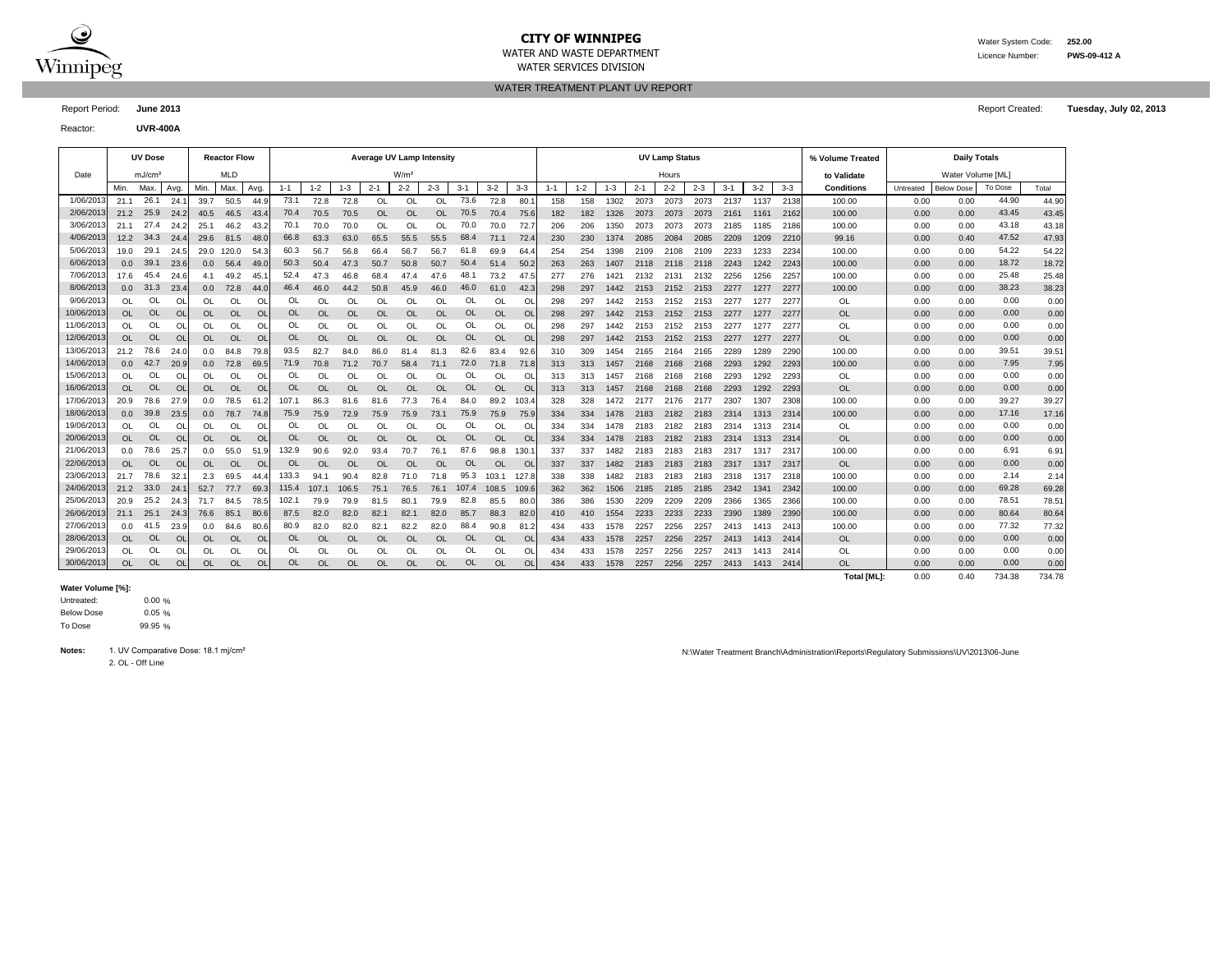

# **CITY OF WINNIPEG** Water System Code: 252.00

WATER SERVICES DIVISION

WATER TREATMENT PLANT UV REPORT

Reactor: **UVR-500A**

**% Volume Treated to Validate** Report Period: **June 2013** Report Created: **Tuesday, July 02, 2013** UV Dose Reactor Flow **Average UV Lamp Intensity CONSIDENT CONSIDENT CONSIDENT ARRANGEMENT OF STATUS ARRANGEMENT OF STATUS OF DAILY Totals** 

| Date       |            | mJ/cm <sup>2</sup> |           |           | MLD        |           |               |               |           |             | W/m <sup>2</sup> |           |           |           |                |         |         |         |         | Hours   |         |         |         |       | to Validate        |           | Water Volume [ML] |         |        |
|------------|------------|--------------------|-----------|-----------|------------|-----------|---------------|---------------|-----------|-------------|------------------|-----------|-----------|-----------|----------------|---------|---------|---------|---------|---------|---------|---------|---------|-------|--------------------|-----------|-------------------|---------|--------|
|            | Min.       | Max.               | Avg.      | Min.      | Max.       | Avg.      | $1 - 1$       | $1 - 2$       | $1 - 3$   | $2 - 1$     | $2 - 2$          | $2 - 3$   | $3-1$     | $3 - 2$   | $3 - 3$        | $1 - 1$ | $1 - 2$ | $1 - 3$ | $2 - 1$ | $2 - 2$ | $2 - 3$ | $3 - 1$ | $3 - 2$ | $3-3$ | <b>Conditions</b>  | Untreated | <b>Below Dose</b> | To Dose | Total  |
| 1/06/201   | 20.5       | 26.0               | 24.4      | 36.5      | 47.2       | 41.1      | 0L            | $\Omega$      | OL        | 107.5       | 67.4             | 66.8      | 239.5     | 66.8      | 70.            | 107     | 107     | 783     | 138     | 626     | 138     | 3128    | 3127    | 3127  | 100.00             | 0.00      | 0.00              | 41.07   | 41.07  |
| 2/06/201   | 20.5       | 25.9               | 24.4      | 36.0      | 43.1       | 39.5      | <sub>OL</sub> | $\Omega$      | <b>OL</b> | 102.7       | 64.9             | 64.2      | 240.4     | 64.3      | 70.2           | 107     | 107     | 783     | 162     | 650     | 162     | 3152    | 3151    | 3151  | 100.00             | 0.00      | 0.00              | 39.48   | 39.48  |
| 3/06/2013  | 20.6       | 26.5               | 24.4      | 28.8      | 43.0       | 39.5      | OL            | <sup>OL</sup> | OL        | 100.8       | 65.0             | 64.3      | 240.2     | 64.4      | 70.5           | 107     | 107     | 783     | 186     | 674     | 186     | 3176    | 3175    | 3175  | 100.00             | 0.00      | 0.00              | 39.52   | 39.52  |
| 4/06/2013  |            | $0.0$ 116.6        | 23.9      | 0.0       | 77.8       | 58.6      | 122.3         | 118.5         | 289.7     | 121.0       | 94.7             | 95.1      | 80.6      | 78.7      | 85.            | 116     | 116     | 791     | 208     | 695     | 208     | 3189    | 3189    | 3188  | 99.99              | 0.00      | 0.00              | 51.87   | 51.87  |
| 5/06/2013  |            | $0.0$ 47.7         | 23.6      | 0.0       | 88.4       | 73.4      | 77.3          | 72.5          | 180.7     | 74.7        | 74.4             | 73.8      | 199.1     | 75.6      | 76.            | 129     | 129     | 805     | 221     | 709     | 221     | 3203    | 3202    | 3202  | 99.75              | 0.00      | 0.10              | 40.74   | 40.84  |
| 6/06/2013  |            | 20.9 117.0         | 25.2      | 4.4       | 56.8       | 52.7      | 114.3         | 87.3          | 300.9     | 159.0       | 94.1             | 99.3      | 5.8       | 133.6     | 146.2          | 138     | 138     | 814     | 230     | 718     | 230     | 3203    | 3202    | 3202  | 100.00             | 0.00      | 0.00              | 19.45   | 19.45  |
| 7/06/2013  |            | $0.0$ 120.5        | 24.5      | 0.0       | 94.4       | 60.9      | 94.6          | 81.6          | 217.5     | 97.2        | 80.9             | 85.8      | 127.0     | 63.8      | 84.            | 151     | 151     | 827     | 243     | 731     | 243     | 3211    | 3211    | 3210  | 99.54              | 0.02      | 0.13              | 32.92   | 33.07  |
| 8/06/2013  |            | 18.0 111.2         | 24.3      |           | 4.8 108.7  | 64.3      | 97.9          | 93.8          | 197.9     | 96.0        | 94.1             | 95.6      | 146.8     | 67.3      | 69.            | 169     | 169     | 844     | 261     | 749     | 261     | 3216    | 3216    | 3216  | 99.87              | 0.00      | 0.06              | 47.40   | 47.46  |
| 9/06/201   | 20.1       | 25.5               | 24.4      | 56.5      | 62.3       | 59.0      | 60.8          | 60.7          | 119.0     | 60.6        | 60.5             | 60.4      | 234.9     | 60.6      | 60.            | 193     | 193     | 868     | 285     | 773     | 285     | 3240    | 3240    | 3240  | 100.00             | 0.00      | 0.00              | 58.96   | 58.96  |
| 10/06/2013 | 18.6       | 32.5               | 24.5      | 22.8      | 61.7       | 37.9      | 53.9          | 49.6          | 76.6      | 49.3        | 49.3             | 48.9      | 86.0      | 60.1      | 60.            | 217     | 217     | 892     | 309     | 797     | 309     | 3249    | 3249    | 3248  | 100.00             | 0.00      | 0.00              | 37.94   | 37.94  |
| 11/06/2013 | 18.6       | 34.4               | 24.5      | 23.4      | 38.4       | 29.8      | 49.3          | 47.8          | 62.6      | 47.6        | 47.7             | 47.6      | 191.8     | 36.7      | 40.            | 241     | 241     | 916     | 333     | 82'     | 333     | 3251    | 3251    | 3250  | 100.00             | 0.00      | 0.00              | 29.78   | 29.78  |
| 12/06/2013 | 0.0        | -28.4              | 24.4      | 0.0       | 37.4       | 33.7      | 55.1          | 55.1          | 73.3      | 58.7        | 57.0             | 55.6      | <b>OL</b> | <b>OL</b> | $\overline{O}$ | 251     | 251     | 926     | 343     | 831     | 343     | 3251    | 3251    | 3250  | 100.00             | 0.00      | 0.00              | 13.98   | 13.98  |
| 13/06/2013 | OL.        | <b>OL</b>          | OL        | OL        | OL         | OL        | OL            | $\Omega$      | OL        | OL          | <b>OL</b>        | OL.       | OL        | <b>OL</b> | OL             | 251     | 251     | 926     | 343     | 831     | 343     | 3251    | 3251    | 3250  | <b>OL</b>          | 0.00      | 0.00              | 0.00    | 0.00   |
| 14/06/2013 | OL.        | <b>OL</b>          | <b>OL</b> | OL.       | <b>OL</b>  | <b>OL</b> | <b>OL</b>     | $\Omega$      | OL        | OL          | <b>OL</b>        | OL        | <b>OL</b> | <b>OL</b> | <b>OL</b>      | 251     | 251     | 926     | 343     | 831     | 343     | 3251    | 3251    | 3250  | OL                 | 0.00      | 0.00              | 0.00    | 0.00   |
| 15/06/2013 | OL.        | <b>OL</b>          | OL        | OL        | 0L         | OL        | OL            | $\Omega$      | OL        | OL          | <b>OL</b>        | OL        | OL        | OL        | O              | 251     | 251     | 926     | 343     | 831     | 343     | 3251    | 3251    | 3250  | <b>OL</b>          | 0.00      | 0.00              | 0.00    | 0.00   |
| 16/06/2013 | 18.2       | 56.8               | 23.0      | 5.7       | 91.8       | 73.2      | 76.1          | 75.7          | 76.4      | 74.8        | 74.6             | 70.5      | 187.9     | 75.3      | 75.5           | 259     | 259     | 935     | 351     | 839     | 351     | 3259    | 3259    | 3258  | 100.00             | 0.00      | 0.00              | 27.10   | 27.10  |
| 17/06/2013 | 0.0        | 41.8               | 22.6      | 0.0       | 93.8       | 69.9      | 92.8          | 91.8          | 92.5      | 71.4        | 71.4             | 59.7      | 234.5     | 92.4      | 92.0           | 273     | 273     | 949     | 359     | 846     | 359     | 3273    | 3273    | 3272  | 100.00             | 0.00      | 0.00              | 39.07   | 39.07  |
| 18/06/2013 |            | $0.0$ 114.1        | 24.7      | 4.4       | 81.5       | 74.6      | 119.5         | 117.8         | 344.9     | 194.1       | 120.4            | 127.9     | 36.1      | 131.5     | 130.           | 276     | 276     | 952     | 361     | 849     | 361     | 3274    | 3273    | 3273  | 100.00             | 0.00      | 0.00              | 10.44   | 10.44  |
| 19/06/201  |            | 14.4 34.3          | 24.3      |           | 31.6 129.2 | 66.9      | 76.4          | 69.2          | 185.0     | 73.6        | 69.4             | 69.8      | 227.8     | 70.2      | 79.            | 300     | 300     | 975     | 385     | 873     | 385     | 3297    | 3296    | 3296  | 99.87              | 0.00      | 0.09              | 66.92   | 67.01  |
| 20/06/2013 | 0.0        | 42.1               | 23.8      | 0.0       | 90.9       | 53.7      | 57.9          | 54.9          | 113.1     | 54.6        | 55.1             | 51.7      | 226.1     | 55.5      | 66.            | 321     | 321     | 996     | 406     | 894     | 406     | 3317    | 3317    | 3316  | 99.41              | 0.00      | 0.26              | 44.13   | 44.39  |
| 21/06/2013 | OL         | <b>OL</b>          | OL.       | OL        | OL         | OL        | OL            | OL            | OL        | OL          | OL               | OL        | OL        | OL        | O              | 321     | 321     | 996     | 406     | 894     | 406     | 3317    | 3317    | 3316  | OL                 | 0.00      | 0.00              | 0.00    | 0.00   |
| 22/06/2013 | OL         | <b>OL</b>          | $\Omega$  | OL        | <b>OL</b>  | OL        | OL            | $\Omega$      | O         | OL          | <b>OL</b>        | OL        | <b>OL</b> | OL        | $\Omega$       | 321     | 321     | 996     | 406     | 894     | 406     | 3317    | 3317    | 3316  | OL                 | 0.00      | 0.00              | 0.00    | 0.00   |
| 23/06/2013 | 0.0        | 42.1               | 23.2      | 0.0       | 78.9       | 48.9      | 63.5          | 51.1          | 109.6     | 48.1        | 51.9             | 37.7      | 127.5     | 60.       | 68.6           | 322     | 321     | 997     | 407     | 894     | 407     | 3318    | 3318    | 3317  | 97.15              | 0.00      | 0.04              | 1.42    | 1.46   |
| 24/06/2013 | OL         | <b>OL</b>          | <b>OL</b> | OL.       | <b>OL</b>  | <b>OL</b> | <sub>OL</sub> | $\Omega$      | <b>OL</b> | OL          | <b>OL</b>        | <b>OL</b> | 0L        | <b>OL</b> | <b>OL</b>      | 322     | 321     | 997     | 407     | 894     | 407     | 3318    | 3318    | 3317  | OL                 | 0.00      | 0.00              | 0.00    | 0.00   |
| 25/06/2013 | 0L         | <b>OL</b>          | <b>OL</b> | OL        | OL         | OL        | OL            | OL            | OL        | OL          | OL               | OL        | OL        | OL        | O              | 322     | 321     | 997     | 407     | 894     | 407     | 3318    | 3318    | 3317  | OL                 | 0.00      | 0.00              | 0.00    | 0.00   |
| 26/06/2013 | OL         | <b>OL</b>          | $\Omega$  | <b>OL</b> | <b>OL</b>  | OL        | OL            | <b>OL</b>     | OL        | <b>OL</b>   | OL               | OL        | OL        | <b>OL</b> | $\overline{O}$ | 322     | 321     | 997     | 407     | 894     | 407     | 3318    | 3318    | 3317  | OL                 | 0.00      | 0.00              | 0.00    | 0.00   |
| 27/06/2013 | OL         | <b>OL</b>          | OL        | OL        | OL         | OL        | OL            | <b>OL</b>     | OL        | OL          | <b>OL</b>        | OL        | OL        | OL        | OL             | 322     | 321     | 997     | 407     | 894     | 407     | 3318    | 3318    | 3317  | OL                 | 0.00      | 0.00              | 0.00    | 0.00   |
| 28/06/2013 | OL         | <b>OL</b>          | $\Omega$  | OL        | <b>OL</b>  | OL        | <b>OL</b>     | $\Omega$      | <b>OL</b> | <b>OL</b>   | <b>OL</b>        | OL        | OL        | <b>OL</b> | $\Omega$       | 322     | 321     | 997     | 407     | 894     | 407     | 3318    | 3318    | 3317  | OL                 | 0.00      | 0.00              | 0.00    | 0.00   |
| 29/06/201  | 21.5 117.0 |                    | 26(       | 2.4       | 77.4       | 72.6      | 125.2         | 144.3         | 421.3     | 256.4       | 128.4            | 144.6     | 7.4       | 115.0     | 152.           | 325     | 325     | 1000    | 410     | 898     | 410     | 3318    | 3318    | 3317  | 100.00             | 0.00      | 0.00              | 12.09   | 12.09  |
| 30/06/201  | 21.1       | 26.3               | 24.2      | 67.4      | 76.3       | 72.6      | 117.9         | 118.7         | 303.0     | 220.6 117.0 |                  | 117.8     | OL        | <b>OL</b> | <sup>OL</sup>  | 349     | 349     | 1024    | 434     | 922     | 434     | 3318    | 3318    | 3317  | 100.00             | 0.00      | 0.00              | 72.65   | 72.65  |
|            |            |                    |           |           |            |           |               |               |           |             |                  |           |           |           |                |         |         |         |         |         |         |         |         |       | <b>Total [ML]:</b> | 0.03      | 0.69              | 726.94  | 727.65 |

#### **Water Volume [%]:**

 $0.00 \%$ 0.09 % 99.90 % Untreated: Below Dose To Dose

2. OL - Off Line Notes: 1. UV Comparative Dose: 18.1 mj/cm<sup>2</sup> N:\Water Treatment Branch\Administration\Reports\Regulatory Submissions\UV\2013\06-June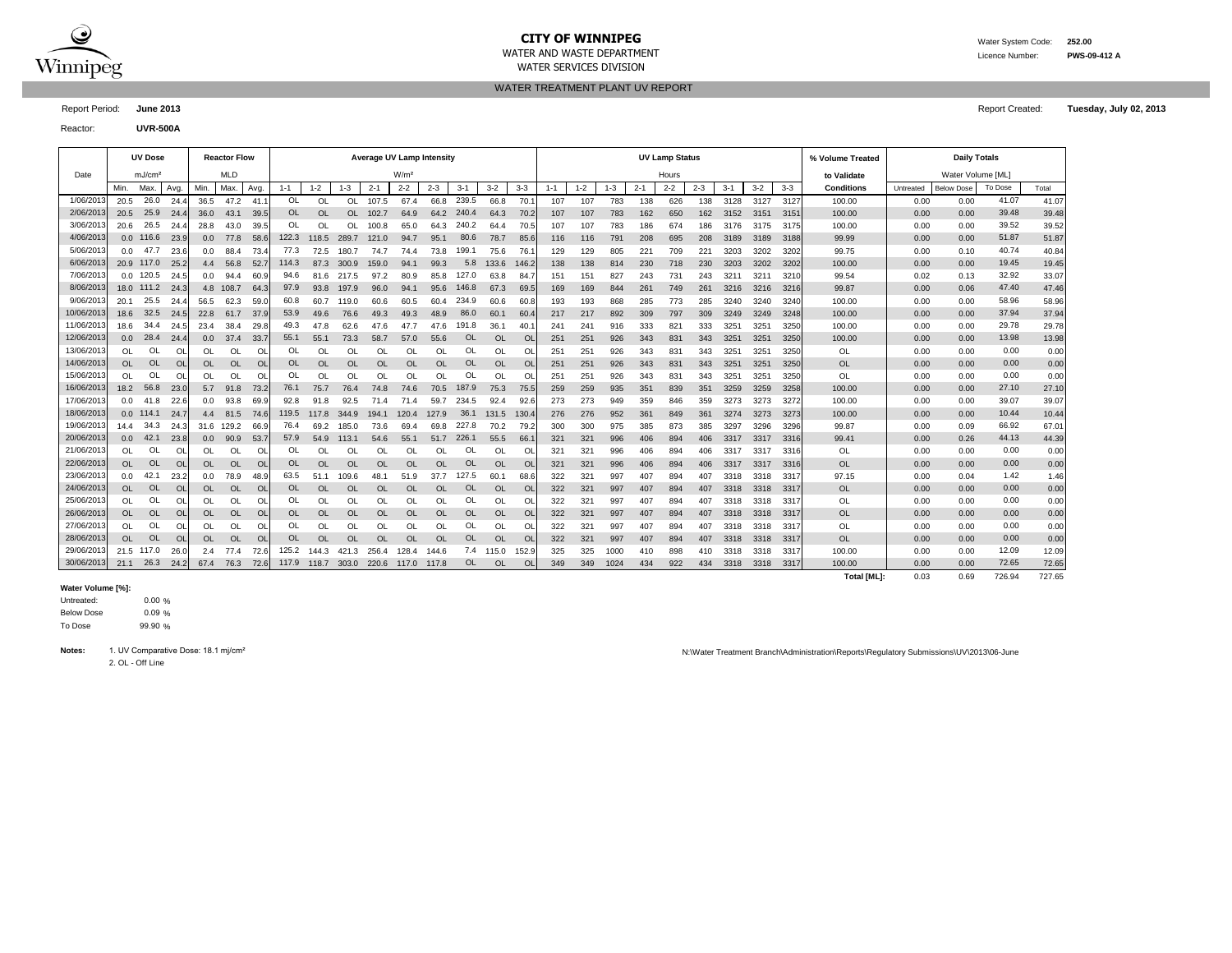

### **CITY OF WINNIPEG** WATER MANUSCRIPT WATER System Code: 252.00

WATER SERVICES DIVISION

WATER TREATMENT PLANT UV REPORT

Report Period: **June 2013** Report Created: **Tuesday, July 02, 2013**

Reactor: **UVR-600A**

|            |           | <b>UV Dose</b>     |           |           | <b>Reactor Flow</b> |           |               |           |            |           | <b>Average UV Lamp Intensity</b> |           |           |           |                |         |             |          |         | <b>UV Lamp Status</b> |         |         |         |         | % Volume Treated |           | <b>Daily Totals</b> |         |       |
|------------|-----------|--------------------|-----------|-----------|---------------------|-----------|---------------|-----------|------------|-----------|----------------------------------|-----------|-----------|-----------|----------------|---------|-------------|----------|---------|-----------------------|---------|---------|---------|---------|------------------|-----------|---------------------|---------|-------|
| Date       |           | mJ/cm <sup>2</sup> |           |           | <b>MLD</b>          |           |               |           |            |           | W/m <sup>2</sup>                 |           |           |           |                |         |             |          |         | Hours                 |         |         |         |         | to Validate      |           | Water Volume [ML]   |         |       |
|            | Min.      | Max.               | Avg.      | Min.      | Max                 | Avg.      | $1 - 1$       | $1 - 2$   | $1 - 3$    | $2 - 1$   | $2 - 2$                          | $2 - 3$   | $3 - 1$   | $3 - 2$   | $3 - 3$        | $1 - 1$ | $1 - 2$     | $1 - 3$  | $2 - 1$ | $2 - 2$               | $2 - 3$ | $3 - 1$ | $3 - 2$ | $3 - 3$ | Conditions       | Untreated | <b>Below Dose</b>   | To Dose | Total |
| 1/06/2013  | 18.0      | 25.3               | 24.0      | 71.5      | 86.0                | 77.6      | 100.9         | 79.0      | 79.0       | 79.1      | 79.1                             | 79.2      | 100.8     | 79.0      | 78.3           | 640     | 3611        | 3610     | 3988    | 3987                  | 3988    | 640     | 1466    | 640     | 99.93            | 0.00      | 0.06                | 77.57   | 77.62 |
| 2/06/2013  | 18.7      | 25.2               | 23.3      | 70.9      | 78.4                | 74.6      | 116.6         | 107.3     | 99.7       | 71.3      | 75.3                             | 73.2      | 116.8     | 107.3     | 81.9           | 664     | 3635        | 3634     | 3995    | 3994                  | 3995    | 664     | 1490    | 664     | 100.00           | 0.00      | 0.00                | 74.63   | 74.63 |
| 3/06/2013  | 18.5      | 25.2               | 23.7      | 53.6      | 78.5                | 74.8      | 119.8         | 119.8     | 116.8      | OL        | OL                               | <b>OL</b> | 119.8     | 119.8     | 88.3           | 688     | 3659        | 3658     | 3995    | 3994                  | 3995    | 688     | 1514    | 688     | 100.00           | 0.00      | 0.00                | 74.81   | 74.81 |
| 4/06/2013  | 0.0       | 33.8               | 23.6      | 0.0       | 78.4                | 74.8      | 119.9         | 119.8     | 115.4      | <b>OL</b> | <b>OL</b>                        | <b>OL</b> | 119.9     | 119.8     | 87.1           | 696     | 3667        | 3666     | 3995    | 3994                  | 3995    | 696     | 1522    | 696     | 100.00           | 0.00      | 0.00                | 24.87   | 24.87 |
| 5/06/2013  | 18.4      | 94.8               | 24.4      | 0.0       | 85.4                | 74.9      | 142.7         | 79.7      | 202.9      | 76.4      | 80.1                             | 113.7     | 92.4      | 79.0      | 75.9           | 705     | 3676        | 3675     | 4004    | 4003                  | 4004    | 705     | 1531    | 705     | 100.00           | 0.00      | 0.00                | 27.32   | 27.32 |
| 6/06/2013  | 16.6      | 25.8               | 24.2      | 61.6      | 91.2                | 81.9      | 93.6          |           | 83.2 172.9 | 83.1      | 82.9                             | 83.5      | 83.5      | 83.1      | 54.2           | 729     | 3700        | 3699     | 4028    | 4027                  | 4028    | 729     | 1555    | 729     | 100.00           | 0.00      | 0.00                | 81.85   | 81.85 |
| 7/06/201   | 0.0       | 90.5               | 23.6      | 0.0       | 99.3                | 87.0      | 104.7         | 88.7      | 105.       | 88.5      | 88.                              | 92.9      | 88.9      | 88.6      | 68.            | 751     | 3722        | 3721     | 4049    | 4049                  | 4050    | 751     | 1577    | 751     | 99.87            | 0.00      | 0.10                | 79.08   | 79.18 |
| 8/06/2013  | 0.0       | 38.2               | 23.2      | 0.0       | 93.1                | 89.5      | 98.1          | 90.8      | 203.2      | 90.8      | 86.7                             | 90.8      | 90.8      | 90.8      | 55.9           | 757     | 3728        | 3728     | 4056    | 4056                  | 4056    | 757     | 1583    | 758     | 99.73            | 0.00      | 0.06                | 23.51   | 23.57 |
| 9/06/201   | OL        | OL                 | OL        | OL        | OL                  | <b>OL</b> | <sup>OL</sup> | OL        | OL         | OL        | 0l                               | <b>OL</b> | OL        | Ol        | O              | 757     | 3728        | 3728     | 4056    | 4056                  | 4056    | 757     | 1583    | 758     | OL               | 0.00      | 0.00                | 0.00    | 0.00  |
| 10/06/2013 | 0.0       | 55.1               | 24.3      | 6.0       | 69.8                | 67.0      | 69.1          | 68.3      | 140.8      | 68.4      | 67.9                             | 68.3      | 68.7      | 68.4      | 46.3           | 773     | 3744        | 3743     | 4072    | 4071                  | 4072    | 773     | 1599    | 773     | 99.89            | 0.00      | 0.05                | 43.52   | 43.57 |
| 11/06/201  | 17.1      | 25.6               | 24.3      | 59.7      | 72.0                | 64.7      | 66.2          | 66.2      | 95.9       | 66.2      | 66.                              | 66.3      | 66.3      | 66.2      | 46.3           | 797     | 3768        | 3767     | 4096    | 4095                  | 4096    | 797     | 1623    | 797     | 100.00           | 0.00      | 0.00                | 64.75   | 64.75 |
| 12/06/201: | 17.1      | 25.6               | 24.2      | 54.4      | 88.0                | 69.9      | 71.3          | 71.4      | 75.3       | 71.2      | 71.5                             | 71.4      | 71.4      | 71.4      | 45.6           | 821     | 3792        | 3791     | 4120    | 4119                  | 4120    | 821     | 1647    | 821     | 100.00           | 0.00      | 0.00                | 69.92   | 69.92 |
| 13/06/201  | 17.0      | 26.2               | 24.2      | 69.5      | 86.7                | 75.0      | 76.4          | 76.4      | 76.4       | 76.4      | 76.4                             | 76.3      | 76.4      | 76.4      | 44.8           | 844     | 3815        | 3815     | 4143    | 4143                  | 4143    | 844     | 1670    | 845     | 99.93            | 0.00      | 0.05                | 72.46   | 72.52 |
| 14/06/2013 | 16.6      | 25.5               | 24.2      | 68.0      | 80.9                | 75.0      | 76.4          | 76.4      | 76.4       | 76.4      | 76.4                             | 76.3      | 76.4      | 76.4      | 48.0           | 868     | 3839        | 3839     | 4167    | 4167                  | 4167    | 868     | 1694    | 869     | 99.86            | 0.00      | 0.10                | 74.88   | 74.98 |
| 15/06/2013 | 17.4      | 25.2               | 24.2      | 71.8      | 78.7                | 75.0      | 76.4          | 76.4      | 76.4       | 76.4      | 76.4                             | 76.4      | 76.4      | 76.4      | 53.2           | 892     | 3863        | 3863     | 4191    | 4191                  | 4191    | 892     | 1718    | 893     | 100.00           | 0.00      | 0.00                | 74.99   | 74.99 |
| 16/06/201  | 0.0       | 36.6               | 24.2      | 0.0       | 78.8                | 74.9      | 76.3          | 76.3      | 76.3       | 76.3      | 76.3                             | 76.2      | 76.3      | 76.3      | 55.0           | 908     | 3879        | 3878     | 4207    | 4206                  | 4207    | 908     | 1734    | 908     | 100.00           | 0.00      | 0.00                | 47.29   | 47.29 |
| 17/06/201: | 0.0       | 94.0               | 24.6      |           | $0.0$ 150.0         | 74.8      | 134.1         | 79.1      | 221.1      | 76.2      | 78.6                             | 100.5     | 115.0     | 77.3      | 73.4           | 918     | 3889        | 3889     | 4217    | 4217                  | 4217    | 10      | 1744    | 919     | 100.00           | 0.00      | 0.00                | 33.20   | 33.20 |
| 18/06/2013 | 18.1      | 27.2               | 24.2      | 66.0      | 92.8                | 75.0      | 83.7          | 76.4      | 163.2      | 76.4      | 76.4                             | 76.4      | 87.2      | 76.4      | 53.9           | 942     | 3913        | 3913     | 4241    | 4241                  | 4241    | 34      | 1768    | 943     | 100.00           | 0.00      | 0.00                | 74.99   | 74.99 |
| 19/06/201: | 17.2      | 31.4               | 24.2      | 50.6      | 98.4                | 78.2      | 79.5          | 79.5      | 92.4       | 79.5      | 79.5                             |           | 84.9      | 79.5      | 49.9           | 966     | 3937        | 3937     | 4265    | 4265                  | 4265    | 58      | 1792    | 967     | 100.00           | 0.00      | 0.00                | 78.15   | 78.15 |
| 20/06/2013 | 0.0       | 58.3               | 24.7      | 0.0       | 90.6                | 82.7      | 86.4          | 86.0      | 85.1       | 93.4      | 93.8                             | 93.7      | 96.9      | 93.6      | 71.8           | 981     |             |          |         |                       | 3       | 77      | 1811    | 986     | 99.86            | 0.00      | 0.09                | 64.71   | 64.79 |
| 21/06/201: | 0.0       | 32.8               | 24.7      | 0.0       | 78.5                | 68.4      | 0L            | OL        | OL         | 109.6     | 109.7                            | 110.0     | 110.7     | 109.7     | 73.3           | 981     |             |          | 18      | 18                    | 17      | 91      | 1825    | 1000    | 100.00           | 0.00      | 0.00                | 37.66   | 37.66 |
| 22/06/201: | <b>OL</b> | OL                 | OL        | <b>OL</b> | OL                  | <b>OL</b> | OL            | <b>OL</b> | <b>OL</b>  | <b>OL</b> | $\Omega$                         | $\Omega$  | <b>OL</b> | <b>OL</b> | <b>O</b>       | 981     |             | $\Omega$ | 18      | 18                    | 17      | 91      | 1825    | 1000    | OL               | 0.00      | 0.00                | 0.00    | 0.00  |
| 23/06/201  | 0.0       | 49.0               | 24.2      | 0.0       | 55.9                | 51.3      |               | OL        | OL         | 82.8      | 78.7                             | 80.7      | 108.8     | 82.3      | 59.            | 981     |             | $\Omega$ | 18      | 18                    | 18      | 92      | 1825    | 1000    | 100.00           | 0.00      | 0.00                | 0.77    | 0.77  |
| 24/06/201: | <b>OL</b> | <b>OL</b>          | <b>OL</b> | <b>OL</b> | <b>OL</b>           | <b>OL</b> | OL            | <b>OL</b> | <b>OL</b>  | <b>OL</b> | <sup>OL</sup>                    | <b>OL</b> | <b>OL</b> | <b>OL</b> | <b>Ol</b>      | 981     | $\mathbf 0$ | $\Omega$ | 18      | 18                    | 18      | 92      | 1825    | 1000    | OL               | 0.00      | 0.00                | 0.00    | 0.00  |
| 25/06/201: | OL        | OL                 | OL        | OL        | OL                  | Ol        | OL            | OL        | OL         | OL        | OL                               | <b>OL</b> | OL        | <b>OL</b> | O              | 981     | $\Omega$    | $\Omega$ | 18      | 18                    | 18      | 92      | 1825    | 1000    | OL               | 0.00      | 0.00                | 0.00    | 0.00  |
| 26/06/2013 | <b>OL</b> | <b>OL</b>          | <b>OL</b> | <b>OL</b> | OL                  | $\Omega$  | <b>OL</b>     | <b>OL</b> | <b>OL</b>  | OL        | <b>OL</b>                        | <b>OL</b> | <b>OL</b> | OL        | O <sub>l</sub> | 981     |             |          | 18      | 18                    | 18      | 92      | 1825    | 1000    | OL               | 0.00      | 0.00                | 0.00    | 0.00  |
| 27/06/201  | <b>OL</b> | OL                 | OL        | OL        | OL                  | O         | OL            | OL        | OL         | OL        | <b>OL</b>                        | <b>OL</b> | OL        | Ol        | Ol             | 981     | $\Omega$    |          | 18      | 18                    | 18      | 92      | 1825    | 1000    | OL               | 0.00      | 0.00                | 0.00    | 0.00  |
| 28/06/201  | <b>OL</b> | <b>OL</b>          | <b>OL</b> | <b>OL</b> | OL                  | O         | <b>OL</b>     | <b>OL</b> | <b>OL</b>  | OL        | <b>OL</b>                        | <b>OL</b> | OL        | <b>OL</b> | <b>OI</b>      | 981     |             |          | 18      | 18                    | 18      | 92      | 1825    | 1000    | OL               | 0.00      | 0.00                | 0.00    | 0.00  |
| 29/06/201  | OL        | OL                 | OL        | OL        | OL                  | Ol        |               | OL        | OL         | OL        | OL                               | <b>OL</b> |           | Ol        | Ol             | 981     |             |          | 18      | 18                    | 18      | 92      | 1825    | 1000    | OL               | 0.00      | 0.00                | 0.00    | 0.00  |
| 30/06/201  | $\Omega$  | <b>OL</b>          | $\Omega$  | <b>OL</b> | OL                  | $\Omega$  | <b>OL</b>     | OL        | $\Omega$   | <b>OL</b> | <b>OL</b>                        | $\Omega$  | OL        | <b>OL</b> | $\Omega$       | 981     |             |          | 18      | 18                    | 18      | 92      | 1825    | 1000    | <b>OL</b>        | 0.00      | 0.00                | 0.00    | 0.00  |

#### **Water Volume [%]:**

 $0.00%$ 0.04 % 99.96 % Untreated: Below Dose To Dose

Notes: 1. UV Comparative Dose: 18.1 mj/cm<sup>2</sup>

2. OL - Off Line

N:\Water Treatment Branch\Administration\Reports\Regulatory Submissions\UV\2013\06-June

Total [ML]: 0.00 0.51 1200.92 1201.43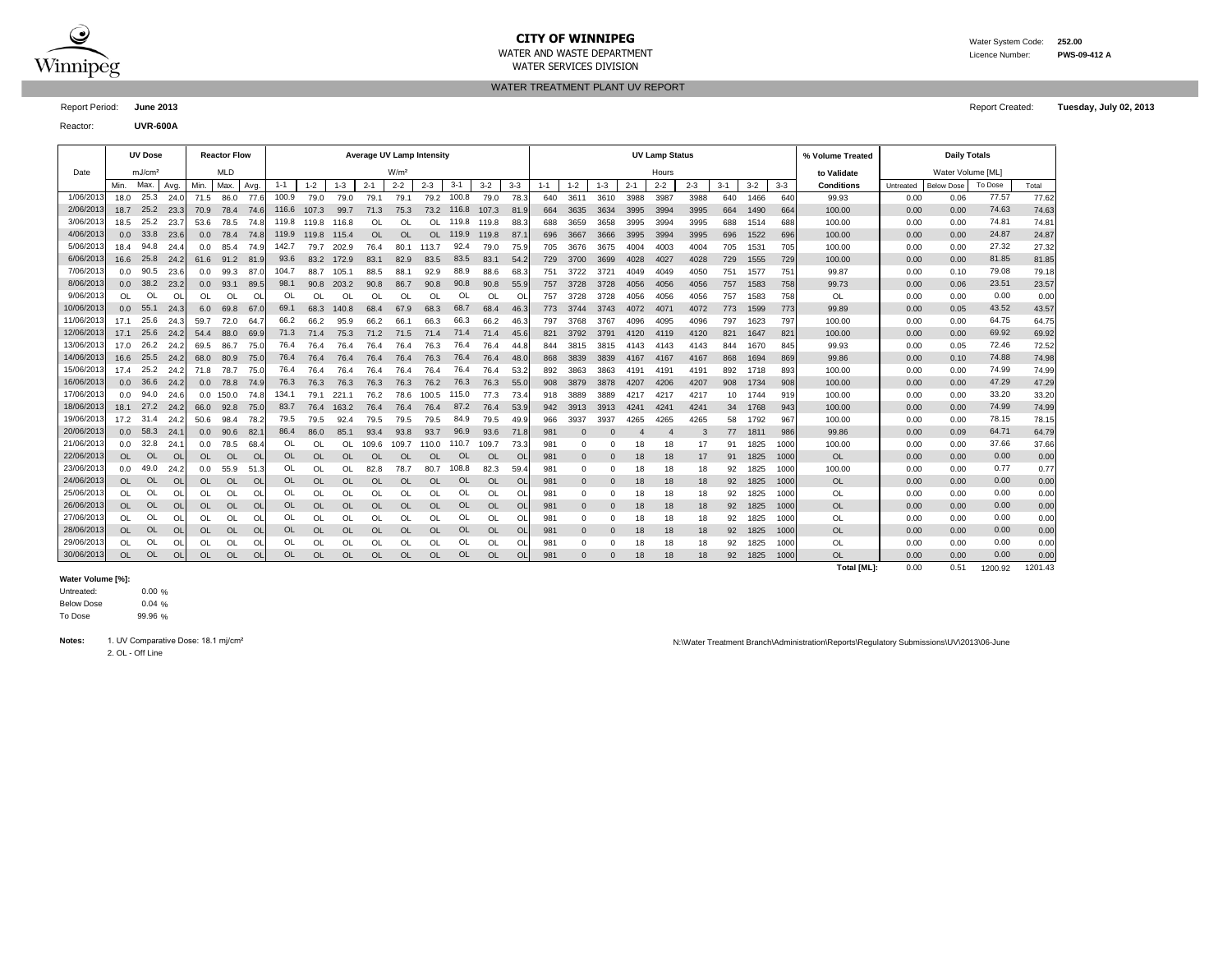

Thursday, June 6, 2013 **Our Incident/Report No: 03-2013**  LIMS Reference No: **36069**

Ms. Melanie Betsill Drinking Water Officer Manitoba Water Stewardship, Office of Drinking Water 1007 Century Street Winnipeg MB R3H 0W4

## **RE: CORRECTIVE ACTION REPORT**

| <b>WATER SYSTEM</b><br><b>WATER SYSTEM CODE</b><br><b>LOCATION OF NON-COMPLIANT INCIDENT</b> | Winnipeg Public Water System<br>252.00<br>Winnipeg 3-Dist SW08; SW10; SW11                                                                                                                                                                                                    |
|----------------------------------------------------------------------------------------------|-------------------------------------------------------------------------------------------------------------------------------------------------------------------------------------------------------------------------------------------------------------------------------|
| <b>OPERATOR IN CHARGE</b>                                                                    | <b>NA</b>                                                                                                                                                                                                                                                                     |
| <b>INCIDENT REPORTED BY</b>                                                                  | Steve Fletcher, Supervisor of Analytical Services Branch                                                                                                                                                                                                                      |
| <b>TYPE OF NON-COMPLIANT INCIDENT</b><br><b>INCIDENT DATE</b>                                | 1. High positive Total Coliform (>10 per100mL), 3 MR 41/2007<br>2. Low positive Total Coliform (<10 per100mL), 3 MR 41/2007                                                                                                                                                   |
|                                                                                              | June 03, 2013                                                                                                                                                                                                                                                                 |
| <b>DESCRIPTION OF CORRECTIVE ACTIONS</b>                                                     | AS SOON AS POSSIBLE: Re-sampled original locations, also<br>tested additional samples upstream/downstream where Total<br>Coliform >10 per 100 mL was reported. All additional samples<br>tested for turbidity, free/total chlorine and temperature. The ODW<br>was contacted. |
| <b>TEST RESULTS</b>                                                                          | See Attached                                                                                                                                                                                                                                                                  |

NOTES/COMMENTS:

1. All microbiological tests performed by contract laboratory.

- 2. UP/DOWN STREAM testing performed when EC is >0 /100mL, TC is >10 /100mL or when resample/consecutive sample is positive for EC or TC or as directed by the Manager of Environmental Standards Division and/or the Office of Drinking Water
- 3. INITIAL chlorine, turbidity and temperature only tested at the required 39 sample locations.
- 4. NR-No Result due to laboratory/analyst error.

5. NA-Not Analyzed.

**EMERGENCY REPORTING IS REQUIRED WHERE A POTENTIAL HEALTH RISK IS INVOLVED. FOLLOW THE INSTRUCTIONS OF YOUR DRINKING WATER OFFICER ON SITUATIONS REQUIRING IMMEDIATE REPORTING**

### **DISTRIBUTION**

FORWARD THE ORIGINAL TO THE DRINKING WATER OFFICER WITH THE MONTHLY COMPLIANCE SUBMISSIONS.

**Contact the Drinking Water Officer for any comments, questions or concerns**

REFERENCE: ODW-RF-016

Embrace the spirit . Vivez l'esprit

Environmental Standards Division • Division des normes environnementales 2230 Main Street. • 2230, rue Main • Winnipeg • Manitoba R2V 4T8 fax/téléc. (204) 339-2147 • www.winnipeg.ca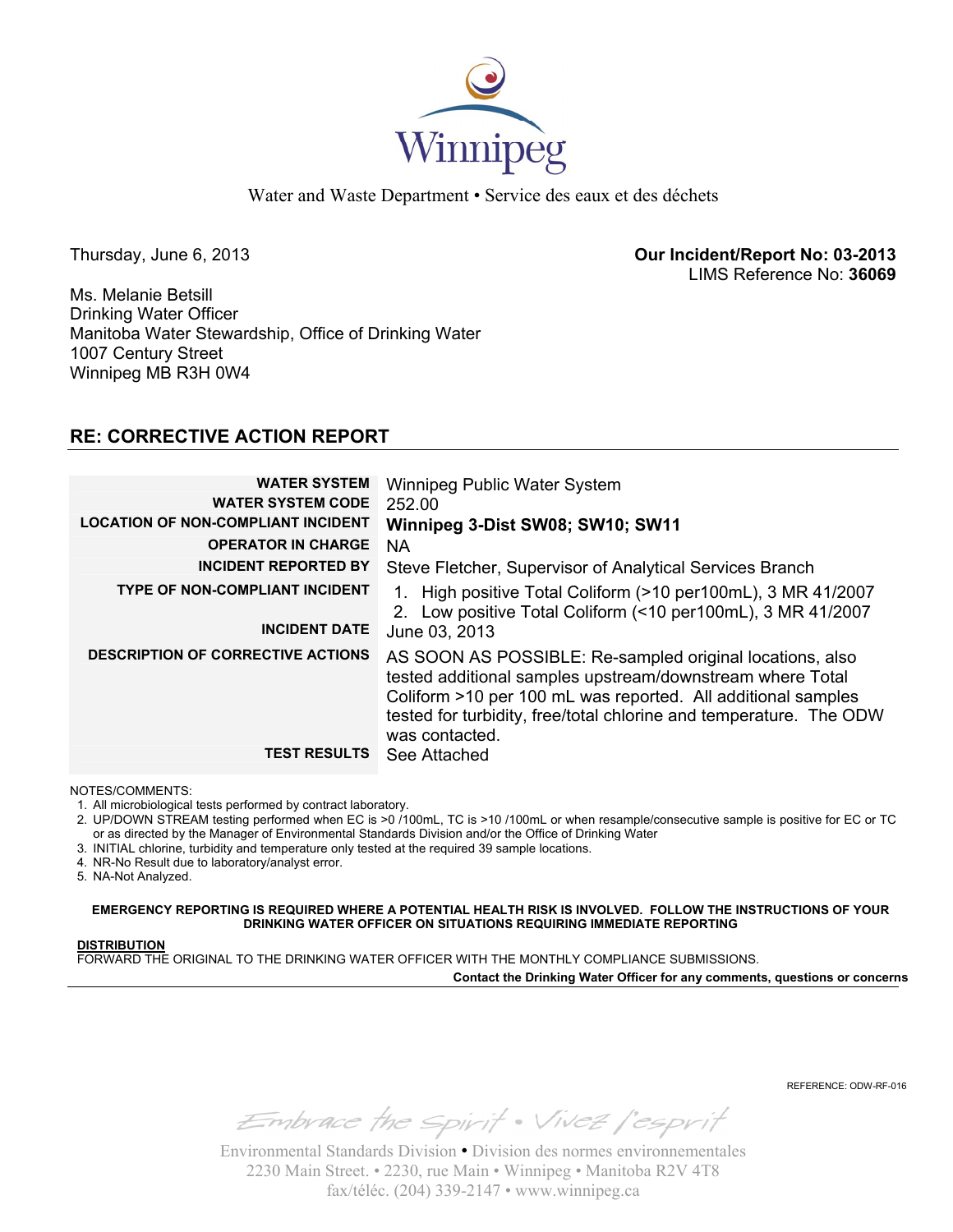| SampleName  | Sample<br><b>Number</b> | Date<br>Sampled | ColiEsch-QT | ColiTotal-QT<br>(MPNU/100mL) (MPNU/100mL) | Chlorine, Free<br>(mg/L) | Chlorine, Total<br>(mg/L) | Temperature<br>(°C) | Turbidity<br>(ntu) |
|-------------|-------------------------|-----------------|-------------|-------------------------------------------|--------------------------|---------------------------|---------------------|--------------------|
| <b>SW08</b> | 361990                  | 03-Jun-13       | ا>          |                                           | 0.75                     | 0.98                      | 022                 | 8.5                |
| SW08_       | 362527                  | 04-Jun-13       | -1          | ا>                                        | 0.69                     | 0.91                      | 024                 | 8.5                |
|             |                         |                 |             |                                           |                          |                           |                     |                    |
| SW10_       | 361992                  | 03-Jun-13       | <1          |                                           | 0.79                     | 0.98                      | 023                 | 10.1               |
| SW10        | 362528                  | 04-Jun-13       | - <1        | -1                                        | 0.82                     | 1.00                      | 0 3 2               | 11.1               |
|             |                         |                 |             |                                           |                          |                           |                     |                    |
| SW11_       | 361993                  | 03-Jun-13       | <1          | 62                                        | 0.72                     | 0.99                      | 024                 | 8.5                |
| SW11_       | 362529                  | 04-Jun-13       | -1          | <1                                        | 0.83                     | 1.01                      | 025                 | 10                 |
| SW11_       | 362531                  | 04-Jun-13       | -1          | -1                                        | 0.83                     | 1.02                      | 023                 | 9.5                |
| SW11        | 362530                  | 04-Jun-13       | <1          | - 1                                       | 0.88                     | 1.08                      | 025                 | 10.3               |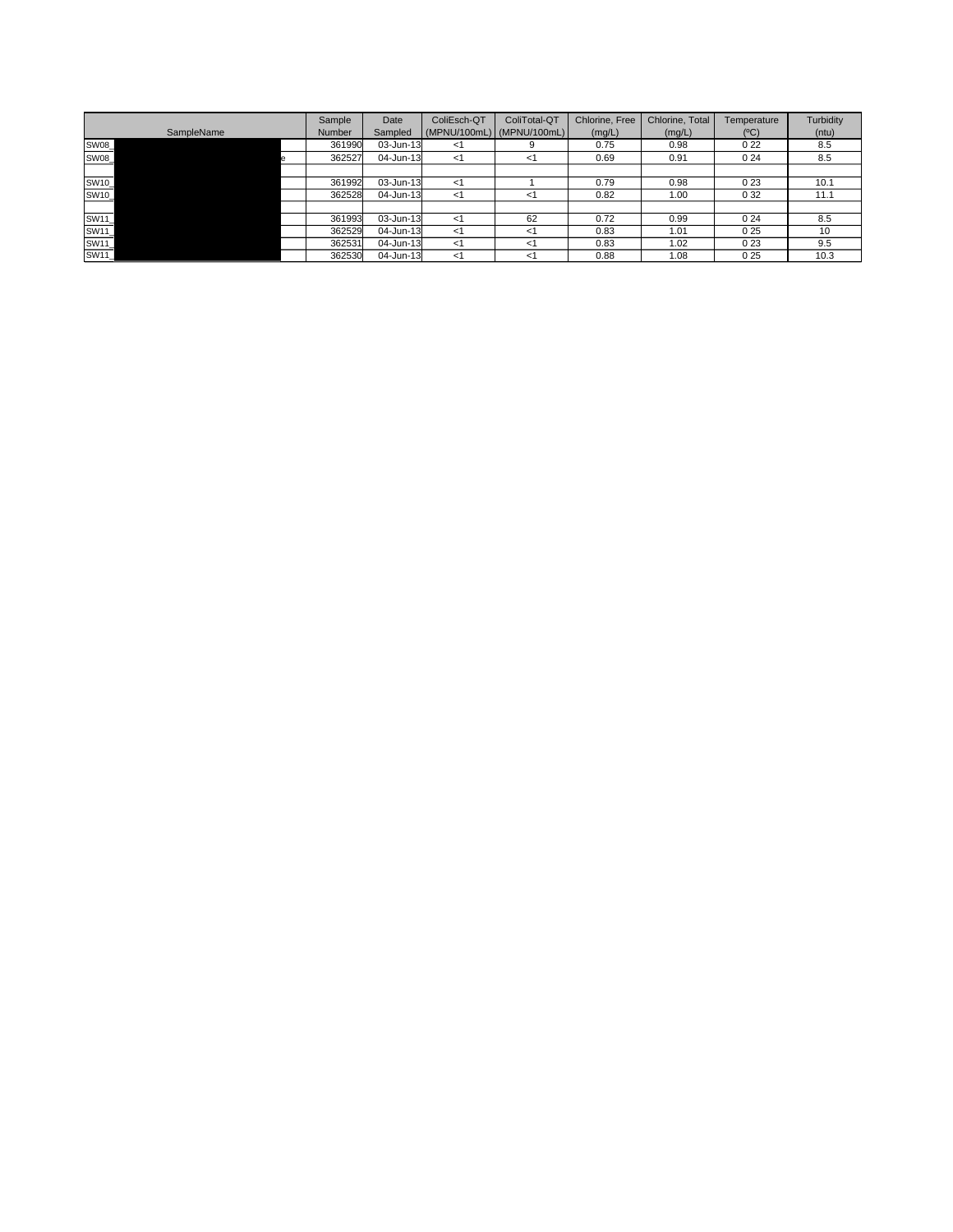

Tuesday, June 25, 2013 **Our Incident/Report No: 04-2013**  LIMS Reference No: **36224**

Ms. Melanie Betsill Drinking Water Officer Manitoba Water Stewardship, Office of Drinking Water 1007 Century Street Winnipeg MB R3H 0W4

## **RE: CORRECTIVE ACTION REPORT**

| <b>WATER SYSTEM</b>                       | Winnipeg Public Water System                                         |
|-------------------------------------------|----------------------------------------------------------------------|
| <b>WATER SYSTEM CODE</b>                  | 252.00                                                               |
| <b>LOCATION OF NON-COMPLIANT INCIDENT</b> | <b>Winnipeg 3-Dist NE06</b>                                          |
| <b>OPERATOR IN CHARGE</b>                 | NA                                                                   |
| <b>INCIDENT REPORTED BY</b>               | Steve Fletcher, Supervisor of Analytical Services Branch             |
| <b>TYPE OF NON-COMPLIANT INCIDENT</b>     | 1. Low positive Total Coliform (<10 per100mL), 3 MR 41/2007          |
| <b>INCIDENT DATE</b>                      | June 17, 2013                                                        |
| <b>DESCRIPTION OF CORRECTIVE ACTIONS</b>  | AS SOON AS POSSIBLE: Re-sampled original location, also              |
|                                           | tested for turbidity, free/total chlorine, temperature and contacted |
|                                           | the ODW.                                                             |
| <b>TEST RESULTS</b>                       | See Attached                                                         |

NOTES/COMMENTS:

1. All microbiological tests performed by contract laboratory.

2. UP/DOWN STREAM testing performed when EC is >0 /100mL, TC is >10 /100mL or when resample/consecutive sample is positive for EC or TC or as directed by the Manager of Environmental Standards Division and/or the Office of Drinking Water

- 3. INITIAL chlorine, turbidity and temperature only tested at the required 39 sample locations.
- 4. NR-No Result due to laboratory/analyst error.

5. NA-Not Analyzed.

**EMERGENCY REPORTING IS REQUIRED WHERE A POTENTIAL HEALTH RISK IS INVOLVED. FOLLOW THE INSTRUCTIONS OF YOUR DRINKING WATER OFFICER ON SITUATIONS REQUIRING IMMEDIATE REPORTING**

### **DISTRIBUTION**

FORWARD THE ORIGINAL TO THE DRINKING WATER OFFICER WITH THE MONTHLY COMPLIANCE SUBMISSIONS.

**Contact the Drinking Water Officer for any comments, questions or concerns**

REFERENCE: ODW-RF-016

Embrace the spirit . Vivez l'esprit

Environmental Standards Division • Division des normes environnementales 2230 Main Street. • 2230, rue Main • Winnipeg • Manitoba R2V 4T8 fax/téléc. (204) 339-2147 • www.winnipeg.ca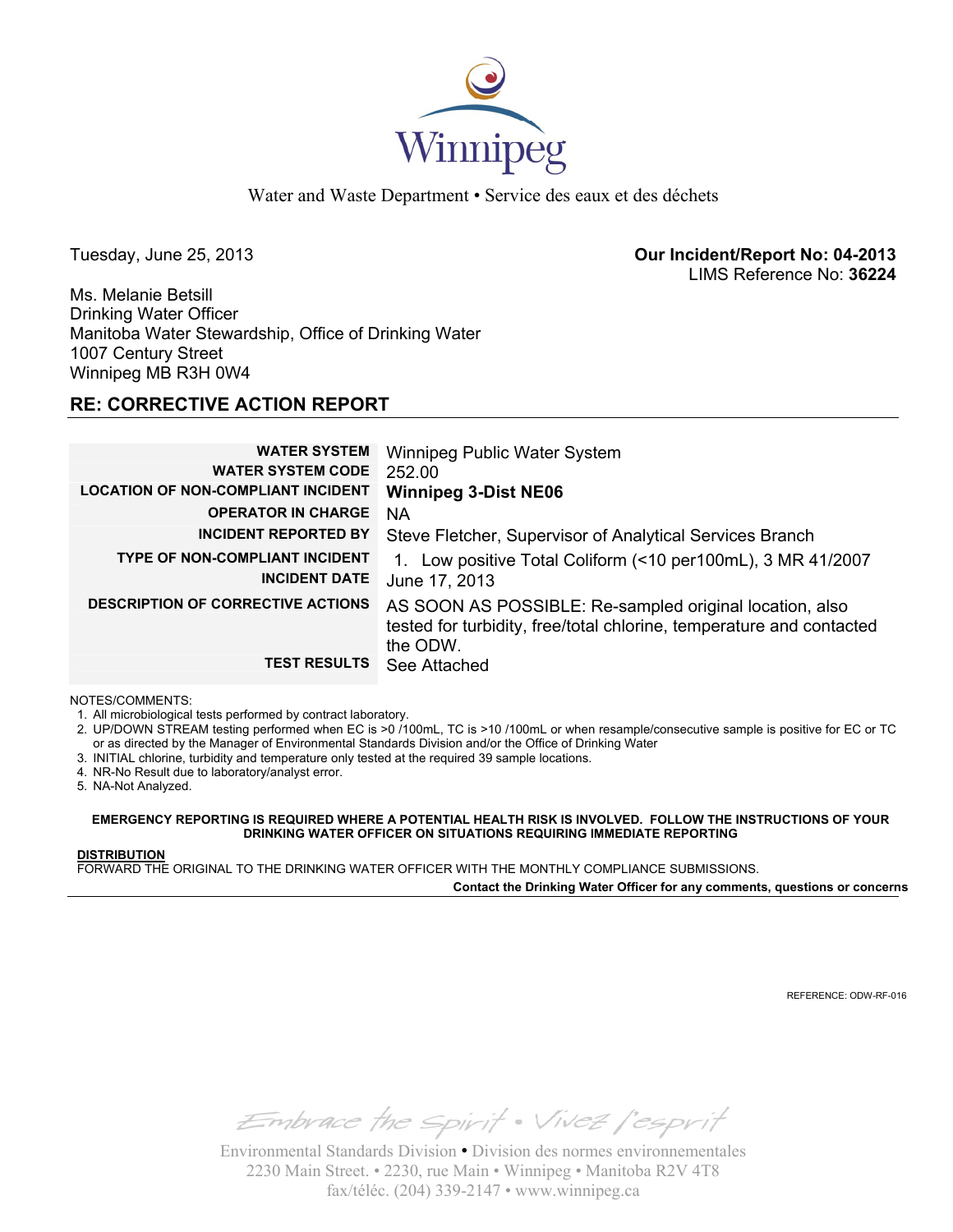| Sample Name | Sample<br>Number | Date<br>Sampled | E. Coli-QT<br>(MPNU/100 mL) | <b>Total Coliform-QT</b><br>(MPNU/100 mL) | Chlorine.<br>Free $(mq/L)$ | Chlorine, Total<br>(mg/L) | Temperature<br>(°C) | Turbidity<br>(ntu) |
|-------------|------------------|-----------------|-----------------------------|-------------------------------------------|----------------------------|---------------------------|---------------------|--------------------|
| NE06        | 363552           | 17-Jun-13       |                             |                                           | 1.03                       | .21                       | 16.8                | 0.29               |
| <b>NE06</b> | 364224           | 20-Jun-13       |                             |                                           | 1.07                       | 28،                       | 17.5                | 0.24               |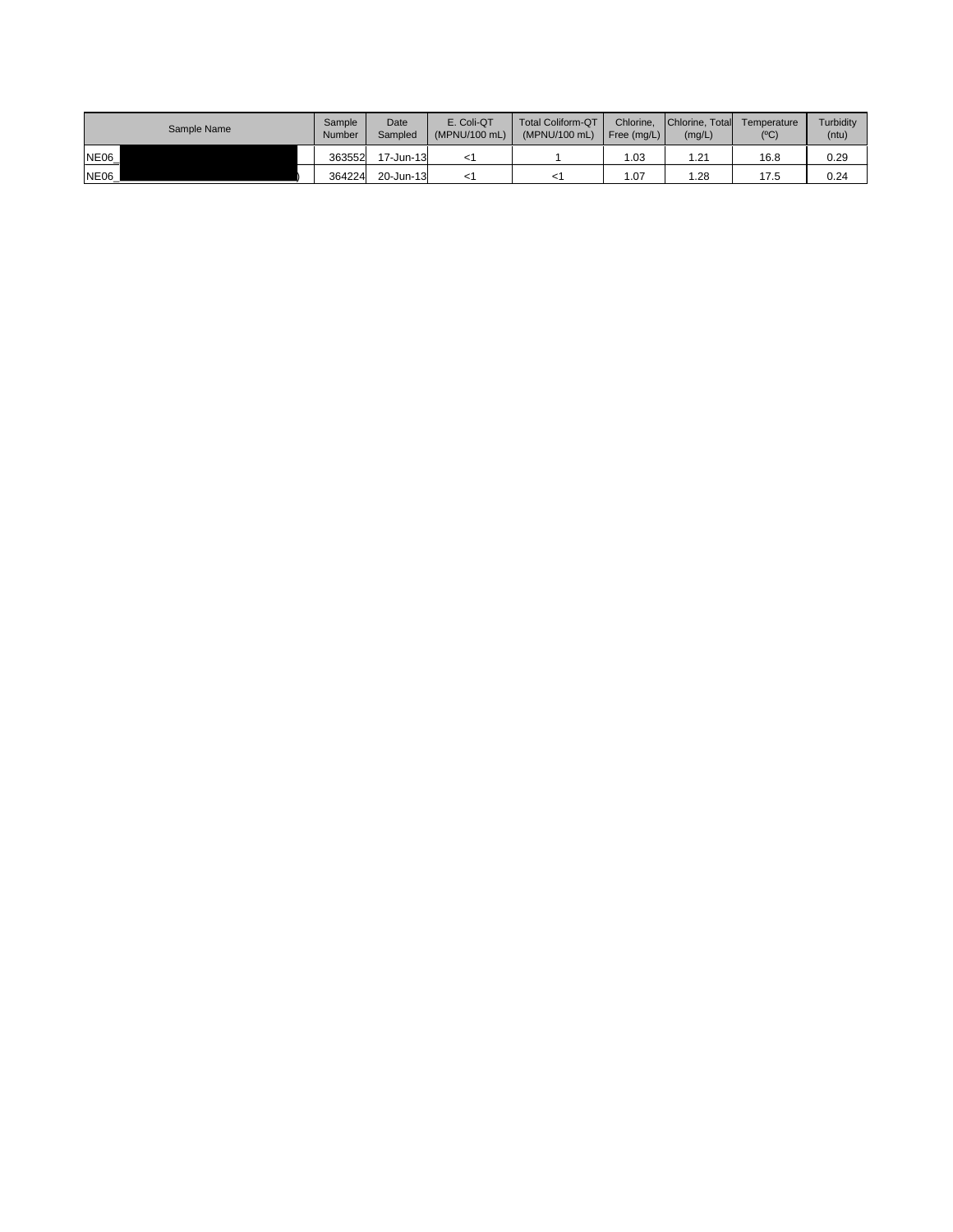

Friday, July 5, 2013 **Our Incident/Report No: 05-2013**  LIMS Reference No: **36291**

Ms. Melanie Betsill Drinking Water Officer Manitoba Water Stewardship, Office of Drinking Water 1007 Century Street Winnipeg MB R3H 0W4

## **RE: CORRECTIVE ACTION REPORT**

| <b>WATER SYSTEM</b><br><b>WATER SYSTEM CODE</b><br><b>LOCATION OF NON-COMPLIANT INCIDENT</b> | Winnipeg Public Water System<br>252.00<br>Winnipeg 3-Dist NE07; NE09; SE13                                                                                                                                                                                                    |
|----------------------------------------------------------------------------------------------|-------------------------------------------------------------------------------------------------------------------------------------------------------------------------------------------------------------------------------------------------------------------------------|
| <b>OPERATOR IN CHARGE</b>                                                                    | <b>NA</b>                                                                                                                                                                                                                                                                     |
| <b>INCIDENT REPORTED BY</b>                                                                  | Steve Fletcher, Supervisor of Analytical Services Branch                                                                                                                                                                                                                      |
| <b>TYPE OF NON-COMPLIANT INCIDENT</b><br><b>INCIDENT DATE</b>                                | 1. High positive Total Coliform (>10 per100mL), 3 MR 41/2007<br>Low positive Total Coliform (<10 per100mL), 3 MR 41/2007<br>$2_{-}$<br>June 24, 2013                                                                                                                          |
| <b>DESCRIPTION OF CORRECTIVE ACTIONS</b>                                                     | AS SOON AS POSSIBLE: Re-sampled original locations, also<br>tested additional samples upstream/downstream where Total<br>Coliform >10 per 100 mL was reported. All additional samples<br>tested for turbidity, free/total chlorine and temperature. The ODW<br>was contacted. |
| <b>TEST RESULTS</b>                                                                          | See Attached                                                                                                                                                                                                                                                                  |

NOTES/COMMENTS:

1. All microbiological tests performed by contract laboratory.

- 2. UP/DOWN STREAM testing performed when EC is >0 /100mL, TC is >10 /100mL or when resample/consecutive sample is positive for EC or TC or as directed by the Manager of Environmental Standards Division and/or the Office of Drinking Water
- 3. INITIAL chlorine, turbidity and temperature only tested at the required 39 sample locations.
- 4. NR-No Result due to laboratory/analyst error.

5. NA-Not Analyzed.

**EMERGENCY REPORTING IS REQUIRED WHERE A POTENTIAL HEALTH RISK IS INVOLVED. FOLLOW THE INSTRUCTIONS OF YOUR DRINKING WATER OFFICER ON SITUATIONS REQUIRING IMMEDIATE REPORTING**

### **DISTRIBUTION**

FORWARD THE ORIGINAL TO THE DRINKING WATER OFFICER WITH THE MONTHLY COMPLIANCE SUBMISSIONS.

**Contact the Drinking Water Officer for any comments, questions or concerns**

REFERENCE: ODW-RF-016

Embrace the spirit . Vivez l'esprit

Environmental Standards Division • Division des normes environnementales 2230 Main Street. • 2230, rue Main • Winnipeg • Manitoba R2V 4T8 fax/téléc. (204) 339-2147 • www.winnipeg.ca